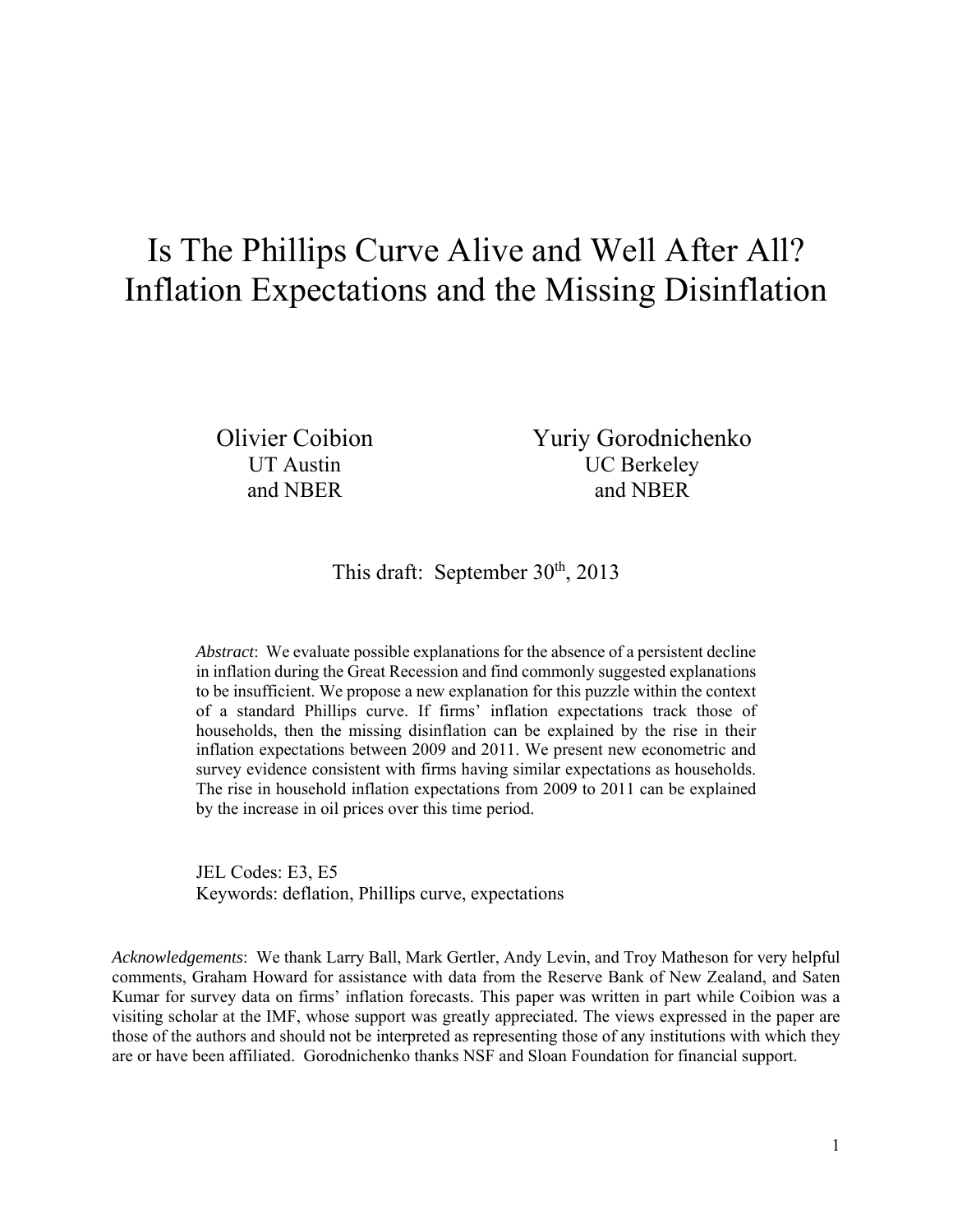*"Prior to the recent deep worldwide recession, macroeconomists of all schools took a negative relation between slack and declining inflation as an axiom. Few seem to have awakened to the recent experience as a contradiction to the axiom.*" Bob Hall (2013)

#### **I Introduction**

During the Great Depression, the United States experienced devastating levels of deflation - more than 10 percent per year in 1932. Japan was mired in borderline deflation territory from the mid-1990s through mid-2000s after its real estate and stock market bubbles popped in the early 1990s. But advanced economies have experienced little decline in inflation since the financial crisis of 2008-2009, calling into question one of the fundamental tenets of many macroeconomic theories: the Phillips curve linking the rate of change in prices to the level of economic activity.

 While economists have suggested a number of possible explanations for the "missing disinflation", we argue that these appear insufficient to explain the full extent of the inflation experience of recent years. For example, the "anchored expectations" hypothesis of Bernanke (2010)—that is, the credibility of modern central banks has convinced people that neither high inflation nor deflation are likely outcomes thereby stabilizing actual inflation outcomes through expectational effects—can only go some way in accounting for the absence of more significant disinflation between 2009 and 2011. Explanations based on recent labor market developments, such as long-term unemployed having smaller effects on wages (Llaudes 2005) or downward wage rigidity preventing wages from falling as much as in prior downturns (Daly, Hobijn and Lucking 2012), imply that the missing disinflation in prices should have been accompanied by a missing disinflation in wages, a feature which we show is noticeably absent in the data. Others have pointed to a flattening Phillips curve (IMF 2013), but the statistical evidence for this explanation is delicate, no structural changes in the economy can account for the required change in the slope of the Phillips curve, and the quantitative effects of the estimated changes in the slope are themselves insufficient to account for much of the missing disinflation. This inability to explain the missing disinflation within the context of the Phillips curve has led some to conclude that this framework may have outlived its usefulness.

 We instead propose a novel explanation for the missing disinflation that remains fully within the context of traditional Phillips curve analysis. Specifically, we show that an expectations-augmented Phillips curve, using *household* inflation expectations as measured by the Michigan Survey of Consumers, can account for the absence of strong disinflationary pressures since 2009. The primary reason for the success of a household inflation expectation-augmented Phillips curve is that household inflation expectations experienced a sharp rise starting in 2009, going from a low of 2.5% to around 4% in 2013, whereas other measures of inflation expectations such as those from financial markets or professional forecasters have hovered in the close neighborhood of 2% over the same period.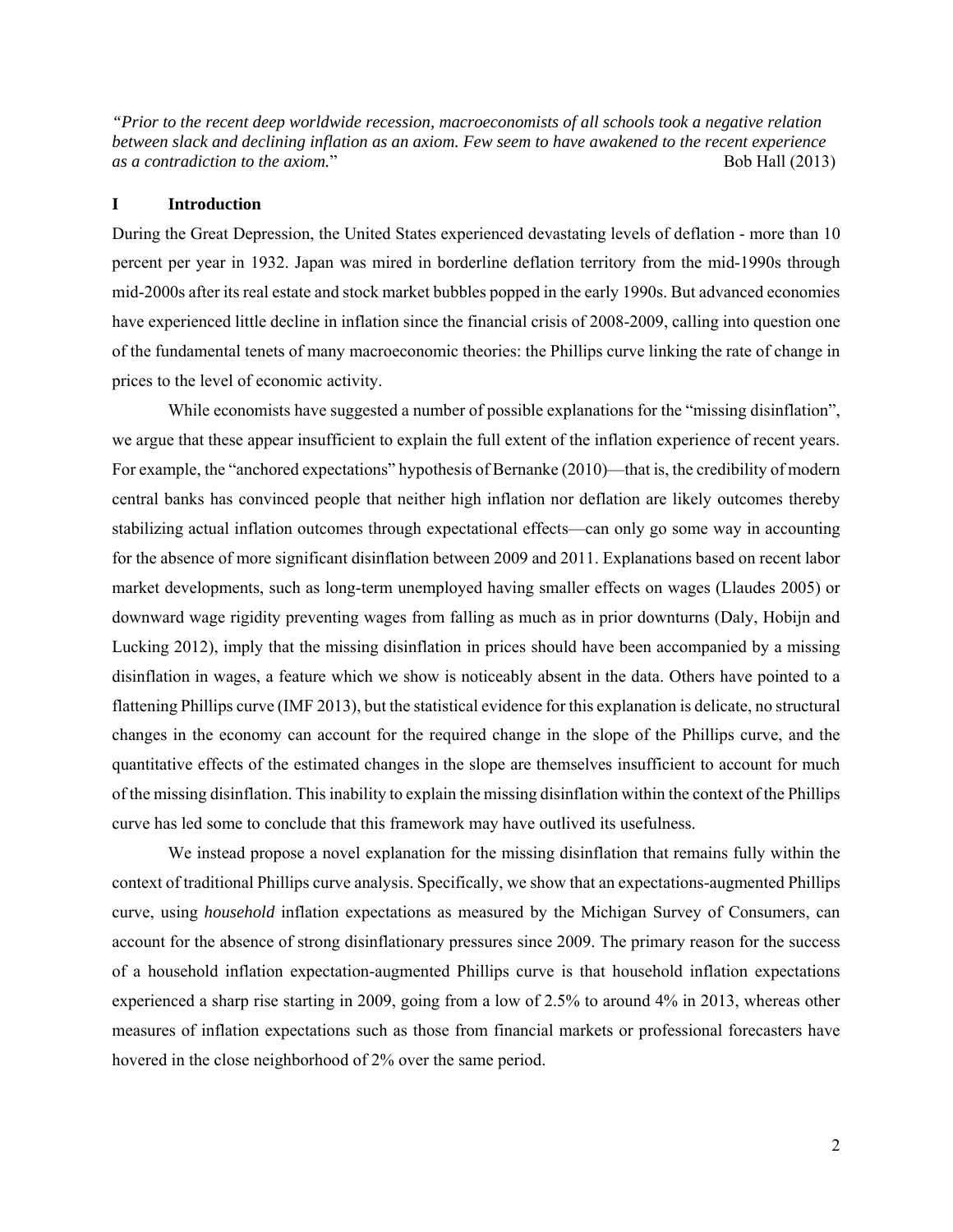Why focus on the expectations of households in the context of the Phillips curve, since the latter is meant to capture the pricing decisions, and therefore expectations, of firms? First, there is no quantitative measure of firm inflation expectations available in the U.S., so that the question of how firms form their inflation expectations, and what may be the best proxy for them, is ex-ante ambiguous. Given that many prices are set by small and medium-sized enterprises who do not have professional forecasters on staff (and who likely have little to gain from purchasing professional forecasting services), it seems *a priori* as likely for their inflation expectations to be well-proxied by household forecasts as by professional forecasts. Second, we present empirical evidence from estimated Phillips curves in the pre-Great Recession period that household forecasts are indeed likely to be a better proxy for firm forecasts than either professional or backward-looking forecasts. Specifically, regressions which include both household and professional forecasts systematically point to a larger role for household forecasts than any other measure of inflation expectations. Third, we present preliminary results from an ongoing survey of firms' inflation expectations in New Zealand and show that their properties are much more similar to those of households than to professional forecasts, with relatively high levels of forecasted inflation and very high dispersion of inflation forecasts across firms, in line with household forecasts but strongly at odds with professional forecasts. Thus, the available evidence is consistent with the use of household inflation forecasts as a proxy for firm forecasts of inflation in the Phillips curve.

 We then consider the source of the rise in household inflation expectations relative to the forecasts of professional forecasters since 2009, which is the main feature of the data which accounts for the missing disinflation. We document that more than half of the historical differences in inflation forecasts between households and professionals can be accounted for by the level of oil prices. With oil prices having risen sharply since 2009, this provides a quantitatively successful explanation for the rise in household inflation expectations. Why would households adjust their inflation forecasts more strongly in response to oil price changes than professional forecasters? Because gasoline prices are among the most visible prices to consumers, a natural explanation could be that households pay particular attention to them when formulating their expectations of other prices. Consistent with this notion, we document using the microdata from the Michigan Survey of Consumers that individuals who on average spend more money on gasoline (in dollar terms) and therefore frequent gas stations more often adjust their inflation forecasts by more in response to oil price changes than do individuals who spend less money on gasoline.

 Our suggested explanation for the missing disinflation has several appealing properties. First, it fits naturally within the Phillips curve framework. Second, it is quantitatively successful in explaining the absence of disinflation. Third, we present new econometric and survey evidence consistent with firms' inflation expectations being well-proxied by those of households. Fourth, the difference in household inflation expectations and those of professional forecasters since 2009 can readily be accounted for by the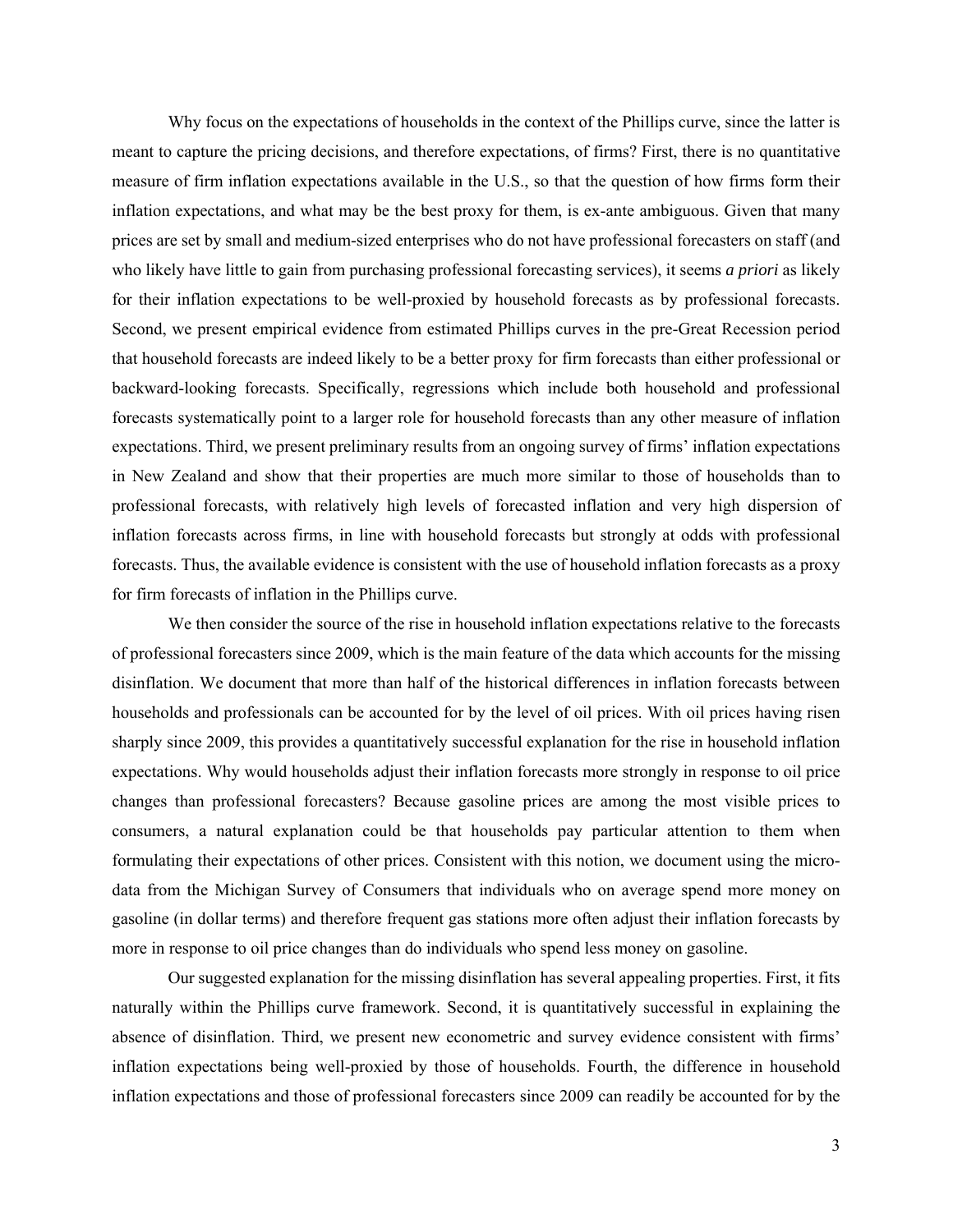evolution of oil prices during this period. Finally, our explanation is consistent with the absence of strong deflationary pressures across a wide range of advanced economies since the recent financial crisis (IMF 2013), which supports explanations based on common factors such as oil price movements.

 One unusual implication of our explanation is that the absence of more pronounced disinflation – or even deflation- in advanced economies following the Great Recession likely reflected a unique set of factors (e.g. rapid recoveries in developing economies like China spurring global demand for commodities, as in Kilian and Murphy 2012) which policymakers should not necessarily expect to be repeated in future crises. And to the extent that this rise in inflationary expectations may have prevented the onset of pernicious deflationary dynamics, the rise in oil prices should perhaps be interpreted as a lucky break for policymakers, generating the very rise in inflationary expectations which policymakers have only recently begun to push aggressively toward in the form of forward guidance.

A second unusual feature of this interpretation is that, contrary to Bernanke's "anchored expectations" hypothesis, we rely on the fact that household expectations have *not* been fully anchored and continue to respond strongly to commodity price changes to explain the missing disinflation. If our explanation is correct, anchored expectations on the part of households and firms would likely have delivered much worse economic outcomes through more pronounced disinflationary dynamics. So while anchored expectations likely remain a desirable outcome in most circumstances, the experience since 2009 presents a cautionary example of the potential downside of fully anchored expectations.

Our paper builds on a long literature on the expectations-augmented Phillips curve, in the spirit of Friedman (1968). This literature has identified a number of potential issues regarding the estimation and interpretation of Phillips curve relationships. We address some of these concerns in the paper, such as the importance of using real-time expectations (Roberts 1998), the sensitivity of inflation to marginal costs (Gali and Gertler 1999), the possibility of asymmetries due to downward wage rigidities (Akerlof et al. 1996), and the sensitivity to trend inflation (Ascari and Ropele 2007). But some other concerns are not directly addressed, including the degree of price and wage indexation (Christiano, Eichenbaum and Evans 2005), the nature of pricing rigidities, such as Calvo (1983) vs. Taylor (1982) or state-dependent price setting (Dotsey, King and Wolman 2003, Gorodnichenko 2008), expectations of future outcomes vs. past expectations of current conditions (Mankiw and Reis 2002), or rule-of-thumb firms (Gali and Gertler 1999). We leave to future work a full reconciliation of our results with the wide range of issues that has been considered in this literature.

 The structure of the paper is as follows. Section 2 documents the missing disinflation in the U.S. and documents its robustness to a number of specification issues. Section 3 considers potential explanations for the missing disinflation that operate through the measure of economic activity which appears in the Phillips curve. Section 4 investigates explanations involving a changing slope of the Phillips curve. Section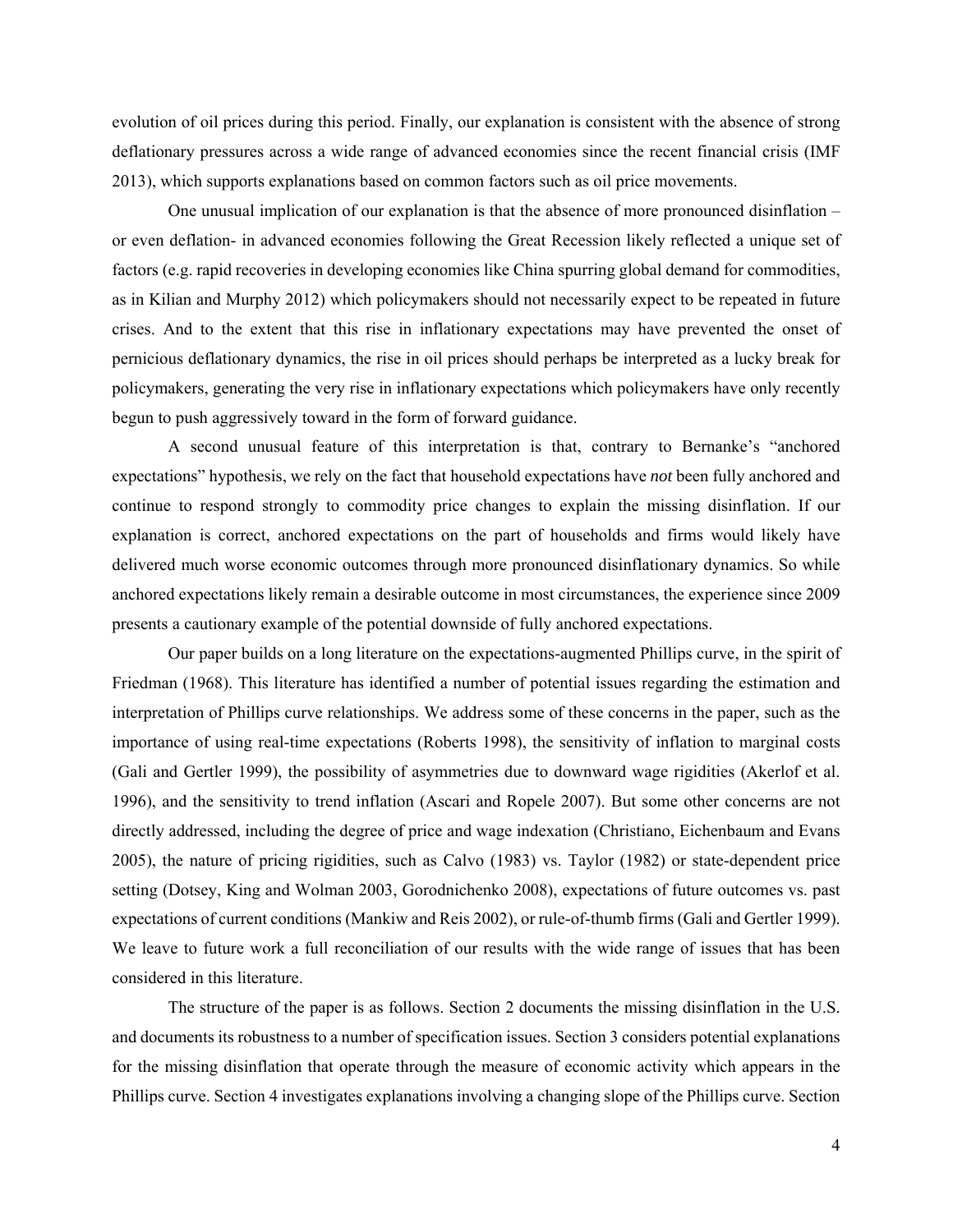5 proposes our new explanation based on inflation expectations. We first document how the missing disinflation can be explained if firms hold inflation expectations similar to those of households. Second, we provide new econometric and survey evidence consistent with this assumption. Third, we document how the unusual behavior of household expectations since 2009 can be explained by the behavior of commodity prices. Section 6 concludes.

#### **II The Missing Disinflation**

One of the central tenets of macroeconomics is that the real and nominal sides of the economy are linked in part through a Phillips Curve relationship, in which inflationary pressures reflect the level of real economic activity and inflationary expectations. For example, a Friedman (1968)-type expectationsaugmented Phillips curve would be written as

$$
\pi_t - E_t \pi_{t+1} = c + \kappa x_t + \nu_t \tag{1}
$$

where *x* is a measure of economic activity, *v* corresponds to cost-push shocks, *c* is a constant, and  $E_t \pi_{t+1}$ denotes expectations of inflation. New Keynesian models a la Clarida, Gali and Gertler (1999) or Woodford (2003) provide micro-foundations for such a relationship through the presence of rigidities in price-setting decisions. In these models, the relevant measure of economic activity would be marginal costs, which in turn are related to broader measures of economic activity such as the output gap. Shocks to the Phillips curve can come from e.g. time-variation in desired mark-ups.

 Regardless of the specific formulation of the Phillips curve, the two key characteristics of modern Phillips curves are the role of inflation expectations and the negative relationship between economic slack and inflationary pressures. To characterize the average relationship between inflation and economic activity, we primarily focus on the unemployment rate to characterize the strength of economic activity because it is both a simple and transparent metric and does not require us to take a strong stand on the nature of trends, e.g. in productivity. For now, we follow Ball and Mazumder (2011) and assume as a simple baseline that expectations of future inflation are backward-looking and can be approximated by the average of the previous four quarters' inflation rates:

$$
E_t \pi_{t+1} = \frac{1}{4} (\pi_{t-1} + \pi_{t-2} + \pi_{t-3} + \pi_{t-4}).
$$
\n(2)

We discuss the sensitivity of our results to alternative measures of economic activity and expectations in subsequent sections.

 In Panel A of Figure 1, we present a scatter plot of quarterly unemployment rates for the U.S. against the deviations of inflation that quarter from expected inflation, using the (seasonally adjusted) Consumer Price Index (CPI) as the measure of inflation. Data from 1960Q1-2007Q3 is represented by blue circles, and the blue line represents the slope of the average relationship between unemployment and inflation surprises over time. As expected, this slope is negative, indicating that periods of high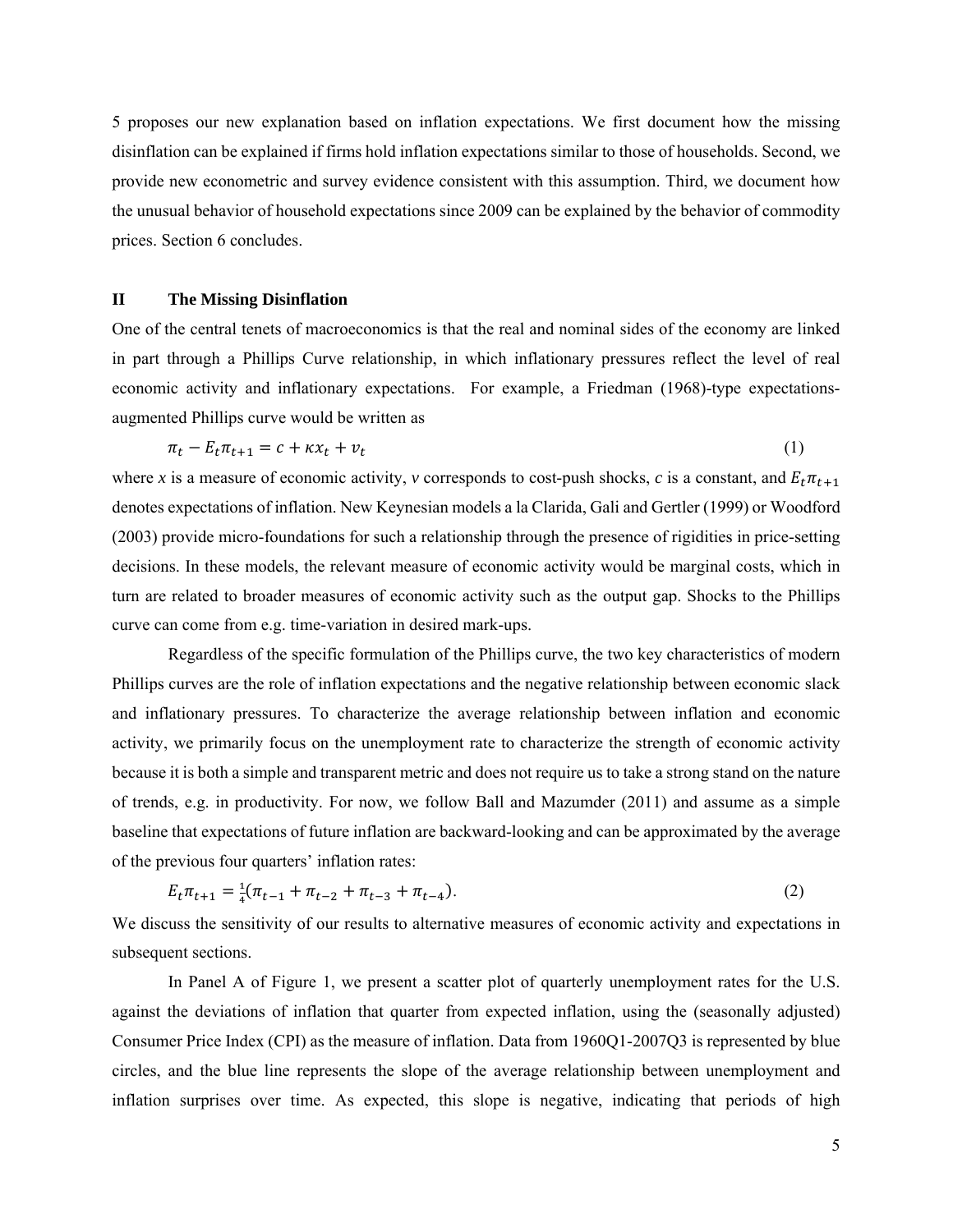unemployment have, on average, been associated with inflation falling below expectations. This relationship is statistically significant at the 1% level and the  $R^2$  of the regression is 0.13, indicating that the link between economic slack and inflation (conditioning on expectations) has historically been quite strong.

 The figure also includes more recent observations for inflation during the Great Recession (red, filled circles). While some of the observations are close to the regression line, there is a disproportionate amount of observations in the far upper-right part of the graph, pointing to many quarters when inflation was well-above what might have been expected given the severity of the economic downturn. This occurred almost continuously from the second quarter of 2009 until the third quarter of 2011, when deviations of inflation from expected inflation ("inflation surprises") finally declined to levels in line with historical relationships. This translates into a period of approximately two years when inflation surprises were systematically larger than one would have expected from historical patterns.

 In Panel B of Figure 1, we plot the time series of actual and predicted CPI inflation given the actual time paths of unemployment and expected inflation since the start of the Great Recession. Specifically, we use equation (1) estimated on the 1960Q1-2007Q3 sample to calculate predicted inflation as  $\hat{\pi}_t = E_t \pi_{t+1}$  +  $\hat{c} + \hat{\kappa} U E_t$ <sup>1</sup>. Since 2009, CPI inflation has consistently averaged around a 2% annual rate after the abrupt transitory decline in the fourth quarter of 2008 when oil and commodity prices fell dramatically.<sup>2</sup> In contrast, predicted inflation fell below 0% in the first quarter of 2009, as the unemployment rate moved above 8%, and would have averaged below zero into 2011 had the historical relationship between unemployment and inflation held throughout this period. Thus, the size of the downturn should have pushed the U.S. well into a deflationary environment.

 In Figure 2, we illustrate the robustness of the missing disinflation to a number of factors. First, the absence of disinflation is not unique to the CPI: Panels A and B plot equivalent results using the Personal Consumption Expenditures (PCE) price index and the GDP deflator respectively and both yield the same qualitative pattern of unusually high inflation relative to expectations from 2009 to 2011. Thus, while the magnitude of the missing disinflation is somewhat sensitive to the specific inflation measure used, the qualitative nature of the result, namely that inflation would have been expected to decline significantly more relative to expectations given the severity of the slump, is robust to alternative inflation measures. Second, the missing disinflation is also visible using core rather than headline measures of inflation. Panels C and D reproduce our baseline figure for core CPI and core PCE price indices respectively. The same

<sup>&</sup>lt;sup>1</sup> Since expectations are backward looking, we could in principle calculate dynamic inflation expectations, that is, feed predicted values from equation (1) into equation (2) and then back to equation (1). However, we will later use forwardlooking expectations from surveys of consumers and professional forecasters for which we cannot generate dynamic predictions. To keep the series of predicted inflation consistent across different measures of inflation expectations, we use static (i.e. actual) inflation expectations in all exercises. 2

<sup>&</sup>lt;sup>2</sup> Note that because the decline in inflation in 2008Q4 was so abrupt, it led to a very large negative inflation surprise at an annualized rate which makes it off-the-chart in Panel A of Figure 1.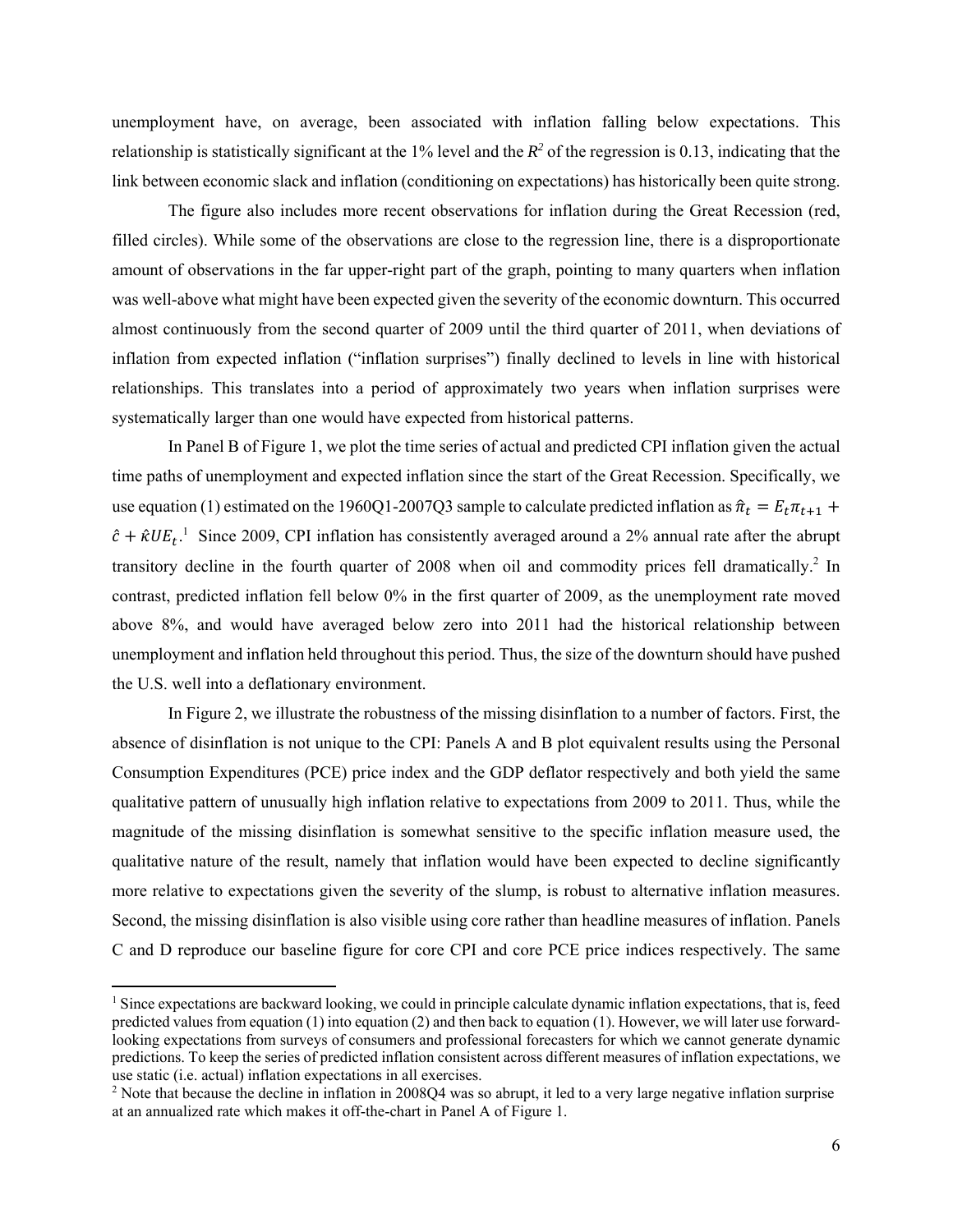qualitative pattern emerges, with inflation from 2009 to 2011 being well-above what historical patterns would have predicted.

 We also consider whether the missing disinflation is sensitive to the treatment of inflation expectations. While our baseline approach relies on backward-looking expectations, modern macroeconomic models typically assume that agents have access to significantly more information than in our baseline. To see whether the missing inflation is robust to forward-looking measures of expectations, we use the Survey of Professional Forecasters (SPF) median forecast of CPI inflation over the next four quarters in place of backward-looking expectations. Because SPF forecasts of the CPI are only available starting in 1981Q1, our sample is more restricted than in the baseline. But as illustrated in Panel E of Figure 2, the results are again qualitatively similar to the baseline case: from 2009 to 2011, inflation was significantly above what one would have expected given inflation expectations and the severity of the economic downturn. The magnitude of the missing disinflation remains very large: U.S. inflation economy would have been expected to average around 0% from 2009 to 2011. The fact that missing disinflation remains a feature of the data even conditioning on professional forecasts is striking. One of the most common explanations mentioned for the absence of disinflation in the U.S. is the hypothesis that expectations are now "well-anchored" thereby preventing significant swings in inflation (see e.g. the IMF's World Economic Outlook 2013). But even if we condition on the real-time "anchored" expectations of professional forecasters, we find the same pattern of unusually high inflation during the Great Recession. Hence, this strongly suggests that the anchoring of expectations is *not* the principle source of the missing disinflation in the U.S.

 Another possibility is that inflation dynamics during this period were unduly affected by shocks. In particular, one might consider that oil and commodity price movements during this period pushed inflation up despite the weak economy. The price of West Texas Intermediate (WTI) crude, for example, went from under 40\$ per barrel in early 2009 to over \$100 per barrel in early 2011, precisely the period during which inflation was significantly higher than expected from historical Phillips curve correlations. To assess whether changing oil prices can account for the unusual inflation dynamics during this period via shifts in the Phillips curve, we regress inflation surprises on contemporaneous (log) oil price changes using pre-Great Recession data as well as unemployment rates on oil price changes and plot the orthogonalized components of both unemployment and inflation surprises in Panel F of Figure 2. We also orthogonalize observations since 2007Q4 using pre-Great Recession regressions and include them in the Figure. The results are almost identical to our baseline findings: inflation continues to be unusually high relative to expectations and the level of economic activity from 2009 through 2011. Thus, there is also little evidence that commodity price shocks during this period can account for the missing disinflation through transitory shifts in the expectations-augmented Phillips curve.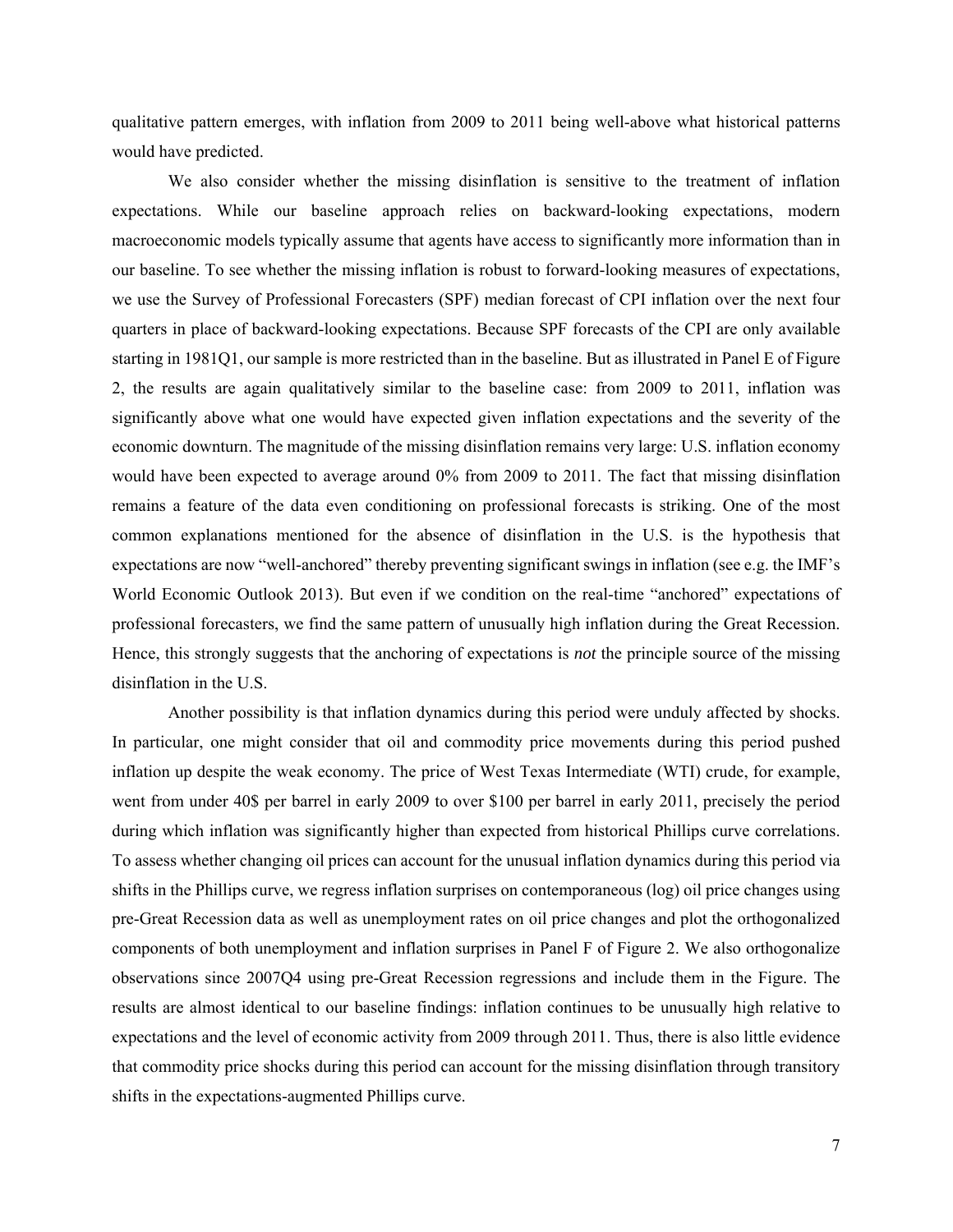In short, inflation dynamics during the Great Recession do indeed appear to be quite puzzling relative to historical patterns as characterized by a standard Phillips curve. Does this mean that we should be prepared to jettison the Phillips curve as a theoretical framework for understanding the link between nominal and real economic variables? To answer this question, we consider three broad classes of potential explanations for the missing disinflation that remain within the context of the Phillips curve. First, one possible interpretation is that the unemployment rate mismeasures the relevant real forces driving inflation. This could be the case, for example, if the natural rate of unemployment had gone up significantly during this period or if the unemployment rate has become less closely tied to marginal costs than in the past. Second, the slope of the Phillips curve may have declined over time due to changing structural characteristics of the U.S. economy. Third, the inflation expectations of firms could be mismeasured. We address each of these potential explanations in turn.<sup>3</sup>

#### **III Measuring Inflationary Pressures**

A central element of any analysis based on the Phillips curve is the measurement of real economic activity, i.e. how we define the variable which is assumed to be responsible for generating (dis)inflationary pressures. While we have relied on the level of the unemployment rate in our baseline scenario, there are several reasons to be wary of this approach. First, one might expect the relevant measure of unemployment to be the deviation of unemployment from the natural rate of unemployment. But the latter is unobservable. So one could either separately estimate the natural rate and incorporate it into the estimation of the Phillips curve or alternatively one could use the Phillips curve to back out what the natural rate of unemployment must have been to be consistent with observed inflation dynamics. We consider both approaches in section 3.1 and discuss their implications for the missing disinflation. Second, New Keynesian models suggest that marginal costs are the relevant source of inflationary pressures, and the mapping from these to unemployment may be indirect or varying over time. We address this possibility in section 3.2.

#### **3.1 The Missing Disinflation and the Natural Rate of Unemployment**

Could the missing disinflation be explained through changes in the natural rate of unemployment? If the natural rate of unemployment varies over time, our baseline treatment of the Phillips curve could be mismeasuring inflationary pressures during the Great Recession in two ways. First, historical variation in the natural rate of unemployment prior to the Great Recession could lead to biased estimates of the slope of the Phillips curve, thereby distorting our estimates of the amount of missing disinflation. Secondly,

<sup>&</sup>lt;sup>3</sup> Another possibility is that inflation is becoming increasingly cyclically mismeasured. Coibion, Gorodnichenko and Hong (2013) propose one mechanism pushing in this direction: the reallocation of household expenditures across retailers. Unfortunately, data limitations prevent us from quantifying whether cyclical mismeasurement issues have become more pronounced over time.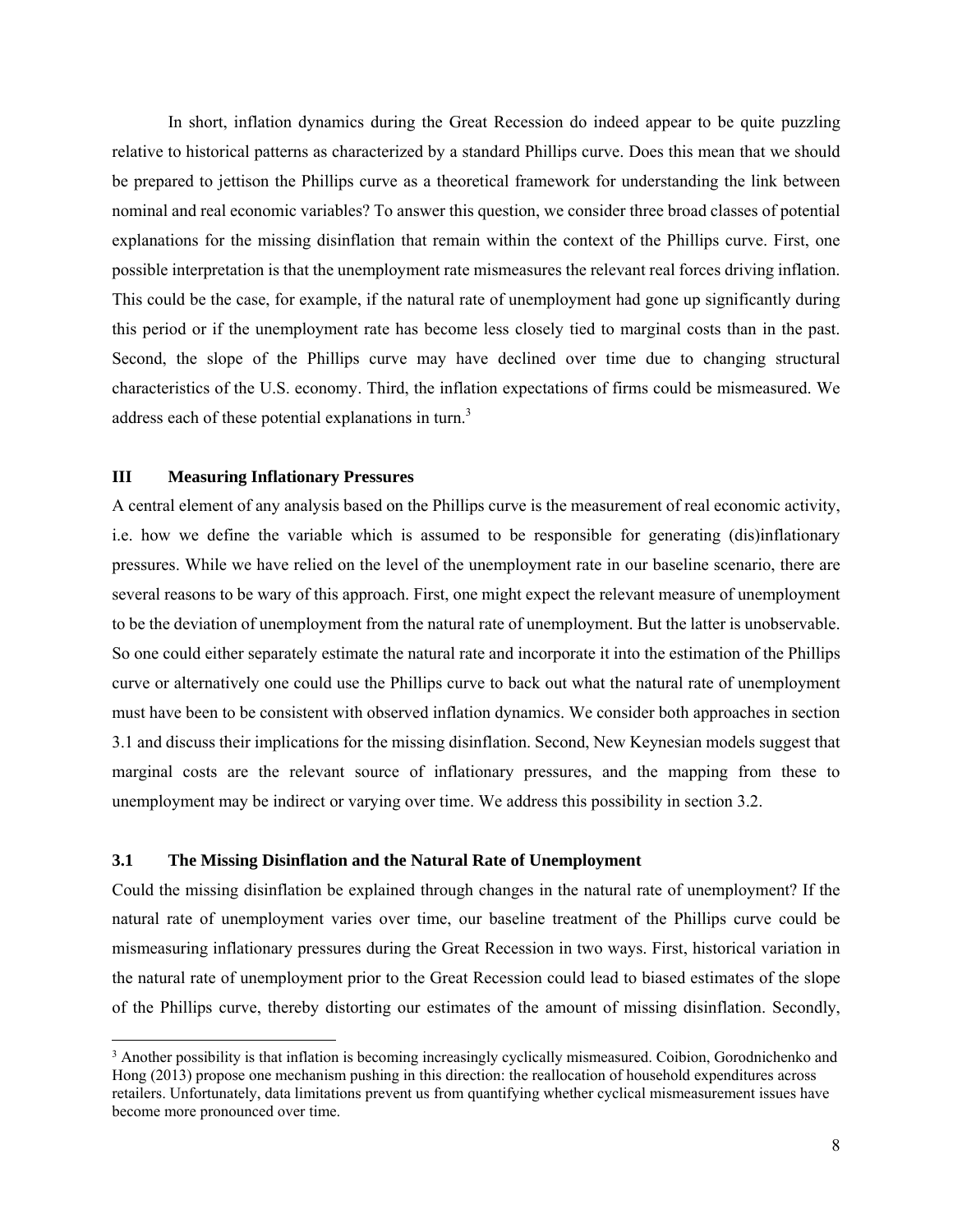variation in the natural rate of unemployment during the Great Recession would lead us to mismeasure the pressures on price setting arising from real economic activity and therefore the degree of missing disinflation.

 To address these possibilities, we first assume that the natural rate of unemployment is observable, and use the estimate of the short-term natural rate of unemployment  $(UE_t^n)$  constructed by the Congressional Budget Office (CBO). We then construct unemployment gaps as the quarterly deviation of unemployment from the natural rate  $(UE_t^{gap} = UE_t - UE_t^n)$  and treat this as the relevant forcing variable in the Phillips curve

$$
\pi_t - E_t \pi_{t+1} = c + \kappa U E_t^{gap} + v_t. \tag{3}
$$

CBO estimates of the natural rate of unemployment are available since 1949, so we can reproduce our baseline Phillips curve relationship replacing unemployment rates with unemployment gaps. This is plotted in Panel A of Figure 3. Focusing first on the pre-Great Recession period, we find that using the unemployment gap has no material effect on the estimated slope—if anything the slope gets steeper—and it improves the fit of the regression substantially, with the  $R^2$  rising to 0.15 from 0.13. But the absence of any meaningful change in the estimated slope of the Phillips curve implies that pre-Great Recession variation in the natural rate of unemployment does not have much effect on the degree of the missing disinflation. Furthermore, because the CBO estimate of the natural rate of unemployment goes up only one percentage point over the course of the Great Recession, inflation from 2009 to 2011 continues to stand out as puzzlingly high relative to the rate of economic activity during this time period. Hence, incorporating time variation in the natural rate of unemployment improves the historical fit of the Phillips curve but does not meaningfully change the amount of missing disinflation.

 How much would the natural rate of unemployment need to have changed during the Great Recession to account for the missing disinflation? One can use the estimated Phillips curve to solve for the evolution of the natural rate of unemployment needed to account for inflation dynamics (under the assumption of no shocks to the Phillips curve over this time period). We implement this idea and plot the resulting estimate of the natural rate of unemployment from 2007 on, along with 95% confidence intervals, in Panel B of Figure 3.<sup>4</sup> For comparison, we also plot the CBO estimate of the natural rate as well as the actual level of unemployment over the corresponding period. The result is striking: to account for the missing disinflation, the natural rate of unemployment would have needed to track actual unemployment

<sup>4</sup> For this exercise only, we estimate the slope of the Phillips curve putting unemployment on the left hand side and inflation surprises on the right hand side. Using our original estimate of the slope of the Phillips curve yields even larger implied movements in the natural rate of unemployment.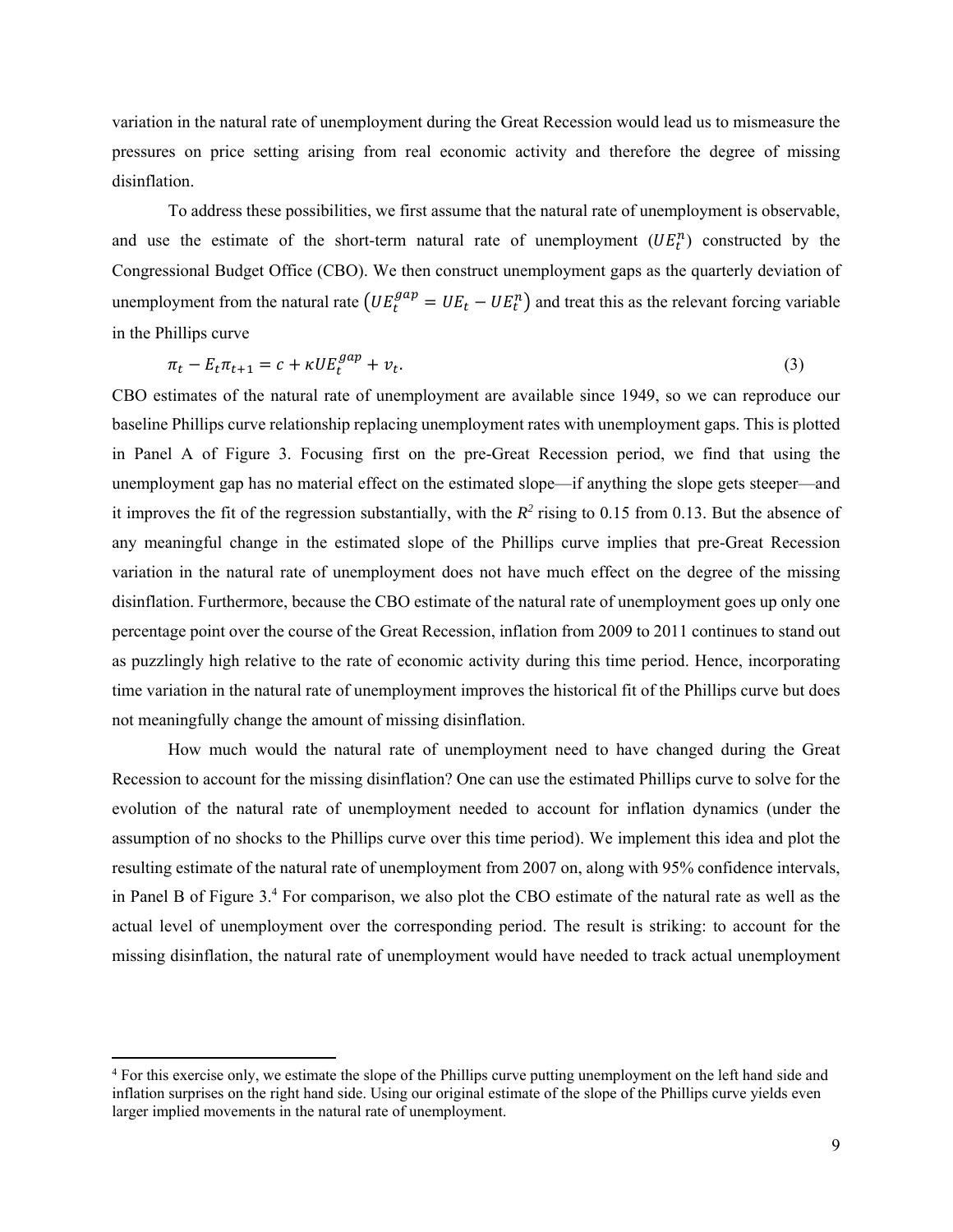very closely over the entire period of the Great Recession, implying that essentially all of the unemployment dynamics during the Great Recession must have been structural.<sup>5</sup>

 We interpret the dynamics of the natural rate of unemployment needed to account for the missing disinflation as being too at odds with other empirical evidence to treat this as a plausible explanation. Elsy, Hobijn, and Sahin (2010), Daly et al. (2012) and others use employment/unemployment flows to study whether the natural rate of unemployment has changed since the start of the Great Recession and to what extent mismatch contributes to persistent unemployment. In a nutshell, this literature points to a rise in the natural rate of unemployment with an upper bound of 1-1.5%, broadly in line with the CBO estimates. As illustrated in Panel A of Figure 3, this kind of variation in the natural rate of unemployment is too small to change the conclusion that inflation was significantly higher between 2009 and 2011 than what would have been expected from the previous historical experience.

#### **3.2 Marginal Costs and the Missing Disinflation**

An alternative explanation for the missing disinflation is that inflation is tied to marginal costs which have behaved unusually during the recent period, thereby driving inflation dynamics. For example, New Keynesian models a la Woodford (2003) or Clarida, Gali and Gertler (1999) yield expectations-augmented Phillips curves in which marginal costs are the relevant forcing variables. While it is common in these models to use labor's share as a proxy for marginal costs (e.g. Gali and Gertler 1999), this measure has become increasingly problematic over time. First, labor's share of income has experienced a pronounced decline since the 1980s (Karabarbounis and Neiman 2013). If one takes labor share as the appropriate measure of marginal costs, this decline should have led to massive disinflationary pressures and, hence, the magnitude of the missing disinflation would have been even more striking. However, King and Watson (2012) document that recent movements in the labor share are largely due to low frequency variation which makes using labor share (or unit labor cost) a poor proxy for the cyclical dynamics of marginal costs. Second, there is likely to be significant mismeasurement of marginal costs because of the treatment of the self-employed in the construction of labor's share. Elsby, Hobjin and Sahin (2013) argue, for example, that approximately one-third of the recent decline in labor's share can be attributed to mismeasurement of the wage income of the self-employed. They also argue that these measurement issues make labor's share a poor proxy for the cyclical variation in marginal costs.

 To get around this issue, we focus primarily on the behavior of wages during the Great Recession to ascertain whether marginal costs have behaved unusually during this period. Since the recent dynamics of total factor productivity and labor productivity have been consistent with their behavior during other

<sup>&</sup>lt;sup>5</sup> This is not true by definition in an expectations-augmented Phillips curve, since changes in the unemployment gap affect the deviations of inflation from expected inflation, not just the level of inflation.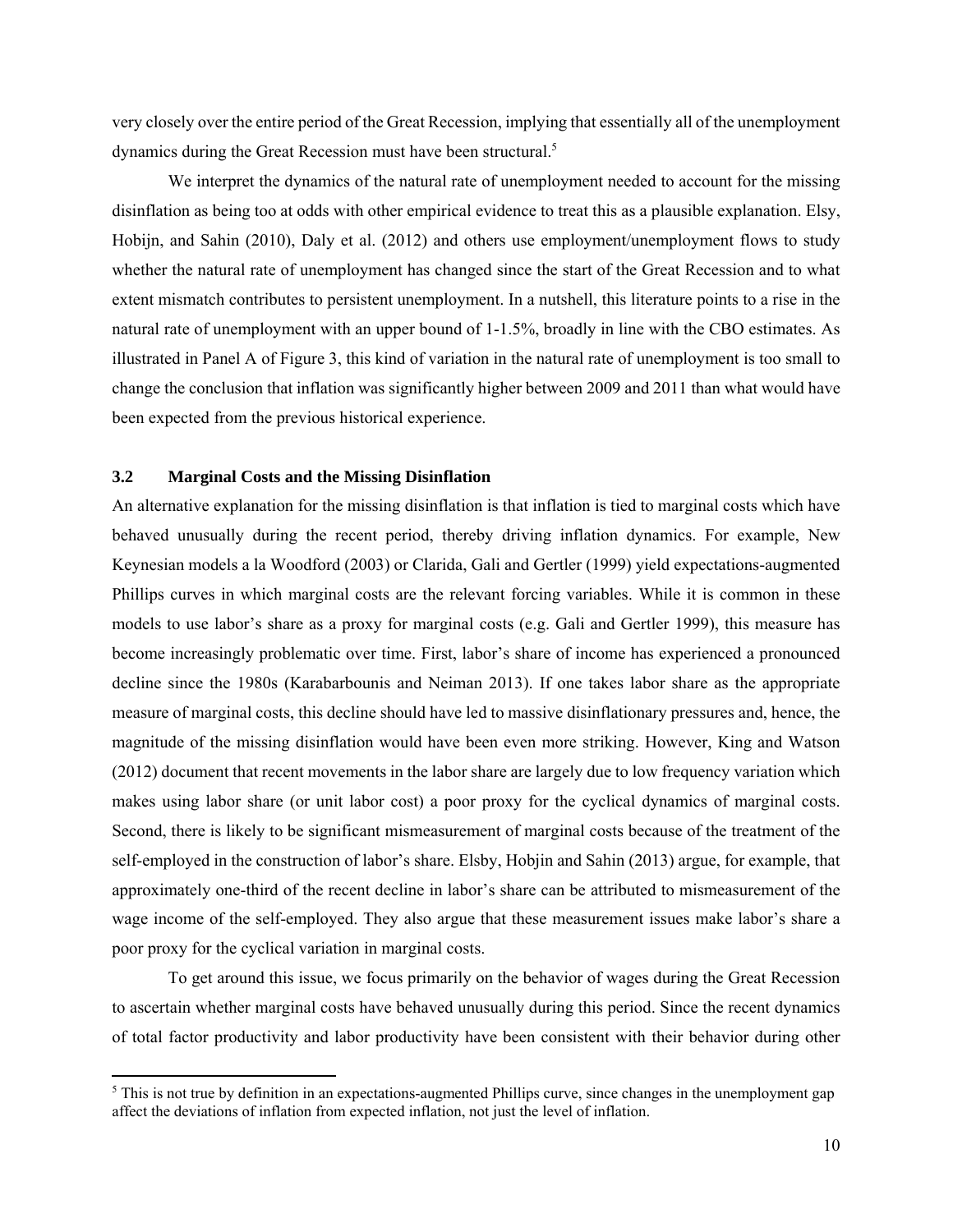downturns (Fernald 2012), focusing on wages should be sufficient to isolate any unusual behavior in marginal costs.

 There are several mechanisms which could lead one to think that the missing disinflation can be explained through unusual wage patterns. First, the share of the long-term unemployed has been unusually high during the Great Recession relative to previous downturns (Coibion, Gorodnichenko and Koustas 2013). If the long-term unemployed have less pronounced effects on wage pressures than the short-term unemployed (as suggested in Aaronson et al. 2010), then one could potentially explain the absence of significant price disinflation through an absence of wage disinflation. A second mechanism is through downward nominal wage rigidity. Falling levels of inflation since the early 1980s have also lowered average nominal wage changes, so that an increasing share of workers appears to be experiencing zero wage changes each year, i.e. wage adjustment is increasingly constrained by downward wage rigidity (Daly et al. 2012). Again, this mechanism could explain the absence of price disinflation during the Great Recession through an absence of wage disinflation.

 Was the Great Recession also characterized by a missing wage disinflation, as suggested by both of these mechanisms? Building on Coibion, Gorodnichenko and Koustas (2013), we address this question by looking at wage Phillips curves of the same form as the price Phillips curve of section 2. Specifically, we regress quarterly wage inflation  $(\pi_t^w)$  net of expectations of wage growth on unemployment rates

$$
\pi_t^w - E_t \pi_{t+1}^w = c + \delta U E_t + error_t \tag{4}
$$

using pre-Great Recession data to determine whether the experience during the Great Recession was unusual. We first consider backward-looking specifications of expectations, assuming  $E_t \pi_{t+1}^w =$ భ  $\frac{1}{4}(\pi_{t-1}^w + \pi_{t-2}^w + \pi_{t-3}^w + \pi_{t-4}^4)$ . Because of the inherent difficulty of measuring wages, we consider multiple measures of wage inflation. First is average hourly earnings of manufacturing workers. This measure is narrow in its scope but likely reduces the measurement error associated with wages. Second is compensation per hour in the non-farm business sector. In Panels A and B of Figure 4, we plot unemployment against wage inflation net of expectations for each measure of wages respectively, along with the implied slope of the wage Phillips curve during the pre-Great Recession period. We split this sample into two (1960-1985 and 1986-2007) to assess whether the slopes are sensitive to the sample. In each case, we find negative relationships between unemployment and wage inflation net of expectations with no evidence of instability in these relationships over time. We then plot the corresponding values since the start of the Great Recession. In each case, observations are distributed evenly around the predicted values from the pre-Great Recession period. Thus, we find no evidence of a missing wage disinflation during the Great Recession.

 To assess whether this is robust to assumptions about expectations of wage inflation, we consider a third measure of compensation: weekly manufacturing earnings. This measure is useful because real-time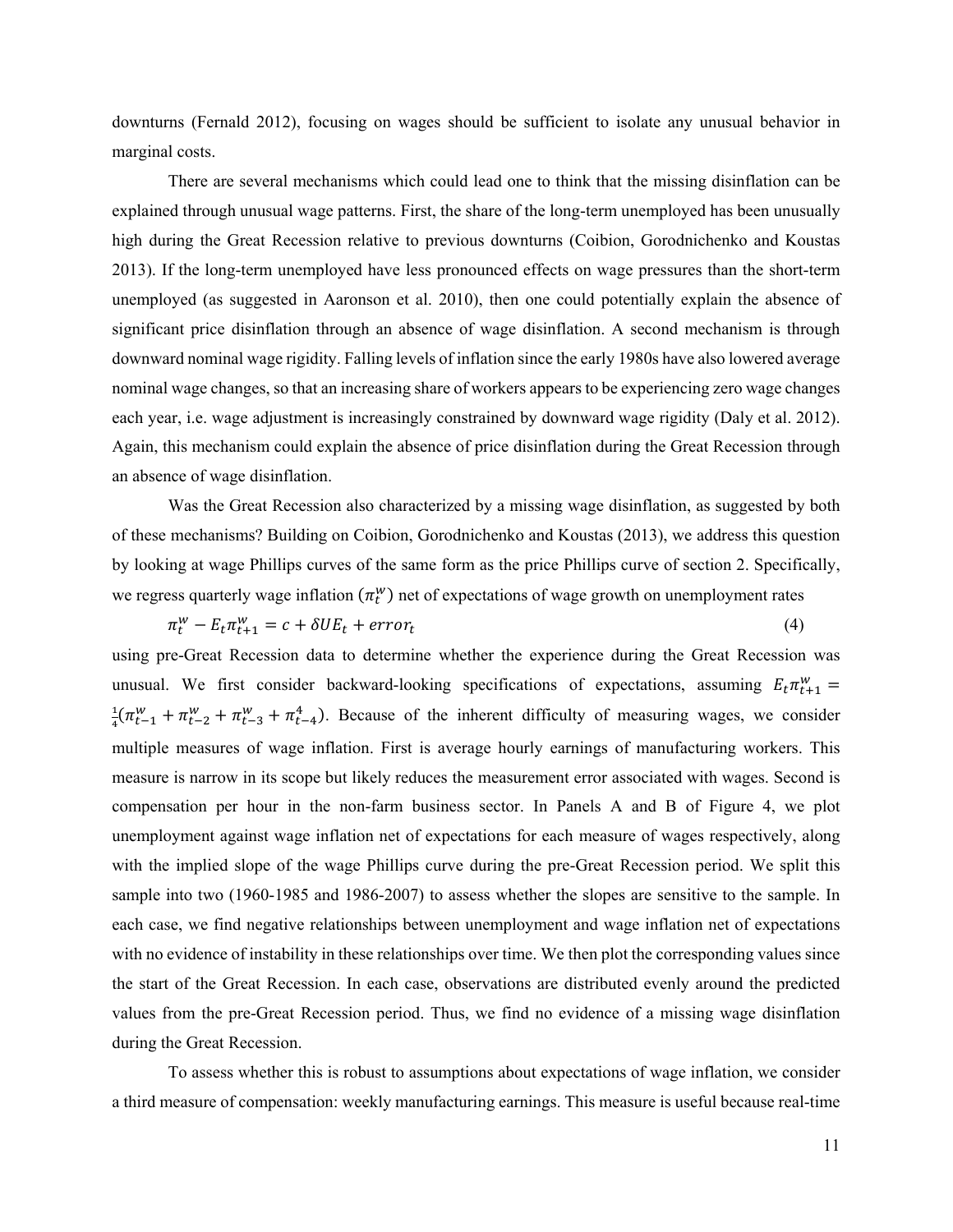forecasts of wage inflation are available for this series from the Livingston Survey of Forecasters. The latter is a semi-annual survey in which forecasters were asked to predict the level of weekly manufacturing earnings six months and twelve months ahead. From this survey, we can construct the expected wage inflation over that six month period (i.e.  $E_t \pi_{t+2}^w$  at the semi-annual frequency). We present the resulting semi-annual deviations of wage inflation from expected wage inflation against semi-annual unemployment from 1960S1 to 2007S2 in Panel C of Figure 4. As with the two other measures of wage inflation, we find that the slope of the wage Phillips curve appears to have been stable across the pre-Great Recession sample and that wage outcomes during the Great Recession period are fully in line with what the earlier historical experience would have led one to expect.

In short, using different measures of wages and either backward or forward looking expectations, we find no evidence of missing wage disinflation during the Great Recession. This implies that one cannot explain the missing price disinflation by appealing to mechanisms which rely on unusual wage dynamics during the Great Recession, such as downward wage rigidity or differential wage pressures associated with the long-term unemployed. Combined with the absence of unusual productivity dynamics documented in Fernald (2012), these results imply that marginal costs are unlikely to have displayed unusual cyclical dynamics during the Great Recession and therefore that the explanation for the missing disinflation does not stem from unusually high costs but rather from the pricing decisions of firms conditional on typical cyclical cost patterns.

#### **IV The Slope of the Phillips Curve**

A second class of explanations for the missing disinflation is that the slope of the Phillips curve has declined over time, so that the historical relationship between the level of real economic activity and inflation may be a misleading guide to recent inflation dynamics. In this section, we first investigate the extent to which the slope of the Phillips curve may have changed, then turn to considering whether changes in the structure of the U.S. economy can potentially explain time variation in the estimated slope of the Phillips curve, and finally assess the quantitative importance of the declining slope of the Phillips curve in accounting for missing disinflation.

#### **4.1 Has the Slope of the Phillips Curve Changed?**

In Panels A and B of Figure 5, we consider the average relationship between unemployment and deviations of inflation from expectations for two separate sub-periods: 1960-1985 and 1986-2007, using backward and forward looking expectations respectively. In each case, and consistent with Coibion, Gorodnichenko and Koustas (2013), we can observe an apparent flattening of the slope of the Phillips curve. Hence, it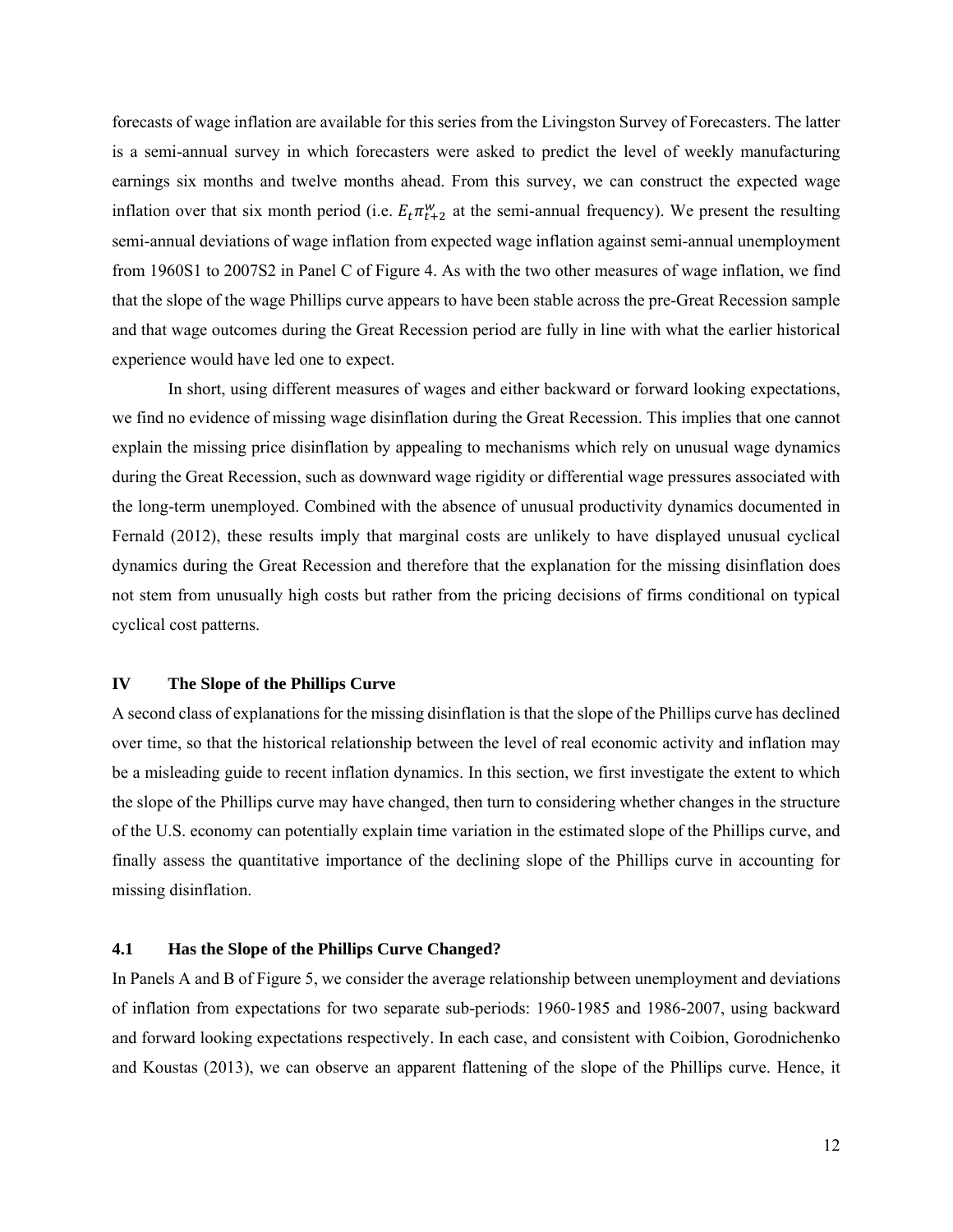appears plausible that a flattening of the Phillips curve could potentially explain some of the missing disinflation.

 We investigate the statistical evidence for a change in the slope of the Phillips curve more formally by allowing for a break in the slope of the Phillips curve in 1985Q1 as follows:

$$
\pi_t - E_t \pi_{t+1} = c + \kappa \times UE_t^{gap} + \gamma \times UE_t^{gap} \times I_{\geq 85,t} + \theta \times I_{\geq 85,t} + error_t
$$
\n
$$
\tag{5}
$$

where  $I_{\geq 85,t}$  is a dummy variable equal to one for periods from 1985Q1 to 2007Q3 and zero prior to 1985. The interaction of this dummy variable with the unemployment gap  $(\gamma)$  allows us to assess whether the slope of the Phillips curve changed around this period.

 We report results from estimating this specification in Table 1 for several cases: CPI inflation and backward-looking expectations, GDP deflator inflation and backward-looking expectations, and GDP deflator inflation with forward-looking (SPF) expectations.<sup>6</sup> In each case, we estimate the Phillips curve both by OLS as well as by IV, using as instruments a constant, one lag of unemployment, the dummy variable for post-84 periods, and the interaction of the dummy with the lag of unemployment.

 The point estimates on the interaction term are always positive, so that the Phillips curve consistently appears to have flattened since the mid-1980s. However, the statistical significance of this effect varies by specification: we cannot reject the null of no change in slope using the CPI but can reject the null at least at the 5% level for all specifications with the GDP deflator, with almost no difference between OLS and IV estimates in any case. Thus the evidence for a change in the slope is mixed. What is consistent across specifications, however, is that the change in the slope (if there was one) was relatively large: on the order of a 60-80% reduction in most specifications. Furthermore, we cannot reject the null that the slope of the Phillips curve since 1985 was zero, pointing to a weak link between real and nominal economic activity during this period, consistent with Atkeson and Ohanian (2001). The absence of conclusive empirical evidence on a changing slope of the Phillips curve is problematic if this is the underlying cause of the missing disinflation. So in the next section, we consider whether changes in the structural parameters which determine the slope of the Phillips curve can potentially account for the magnitudes of a change in slope needed to explain the missing disinflation.

#### **4.2 Can Structural Changes Account for a Changing Slope of the Phillips Curve?**

When the Phillips Curve is expressed in terms of employment, the slope of the New Keynesian Phillips Curve (NKPC) in the basic model (e.g., Gali 2008; one input, perfectly mobile labor; capital is fixed and normalized to be equal to one) is given by

<sup>&</sup>lt;sup>6</sup> We use GDP deflator inflation forecasts from the SPF because projections for the GNP/GDP deflator have been collected by the SPF since 1968 while CPI inflation projections have been collected by the SPF only since 1981. The short time series of the CPI projections in the SPF makes the analysis of structural breaks problematic.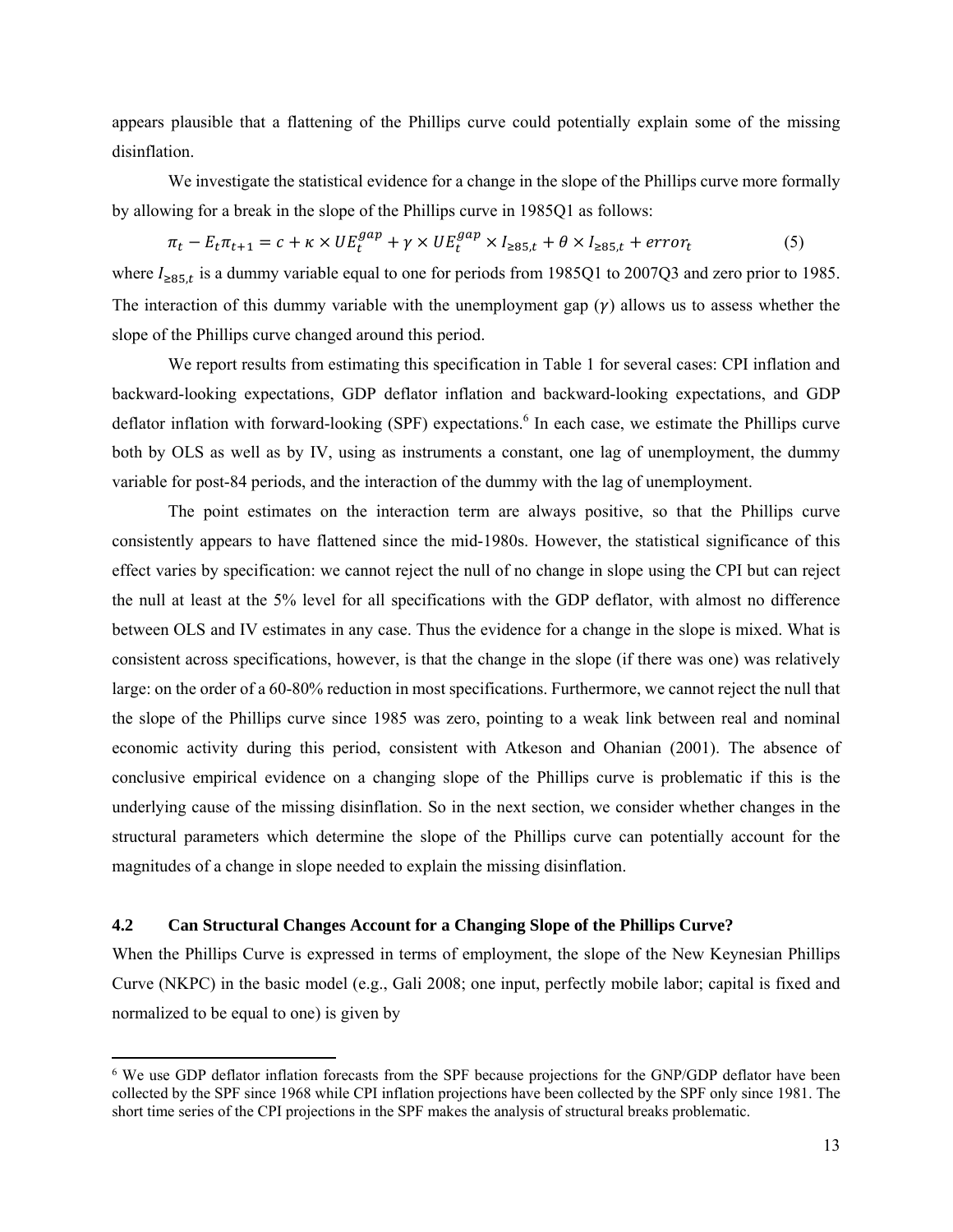$$
\kappa = \frac{(1-\lambda)(1-\beta\lambda)}{\lambda} \times \frac{\alpha}{\alpha + (1-\alpha)\theta} \times \left(\sigma + \frac{\phi+1-\alpha}{\alpha}\right) \times \alpha \tag{6}
$$

where  $\lambda$  is the frequency of price changes,  $\beta$  is the time discount factor,  $\theta$  is the elasticity of substitution across varieties,  $\phi$  is the Frisch labor supply elasticity,  $\alpha$  is the elasticity of output with respect to labor share,  $1/\sigma$  is the intertemporal elasticity of substitution. For a baseline, we use  $\alpha = 0.66$ ,  $\beta = 0.99$ ,  $\lambda =$ 0.75,  $\theta = 10$ ,  $\sigma = 2$ , and  $\phi = 2$ , which are all standard values.

To the best of our knowledge, there is little reason to think that fundamental parameters such as time preference, the intertemporal elasticity of substitution, and the labor supply elasticity have changed since the early 1980s. In addition, these parameters are remarkably hard to recover from macroeconomic time series. Thus, we do not attempt to quantify any time variation in these parameters. Instead, we focus on three more likely potential sources of changes in the slope of the NKPC: the decline in labor's share in the U.S., a rise in the share of profits (which can be interpreted as increase in markups and hence a decrease in  $\theta$ ), and a declining frequency of price changes.<sup>7,8</sup>

We focus on these three characteristics because each has experienced persistent changes since at least the early 1980s. For example, labor's share of income (nonfarm business sector) has fallen by 13 percent between 2000 and 2013. Elsby, Hobijn and Sahin (2013) argue that approximately one-third of this decline is measurement error due to the treatment of self-employed income, so a reasonable estimate is that labor's share has fallen by less than 10 percent. The share of profits has risen from 6% before 2000 to 9% after 2005, approximately 50% increase.

Using these dynamics, we can provide a rough sense of how the slope of the NKPC moved in response to changes in these parameters. A decrease in the labor share is consistent with a fall in the slope of the Phillips curve. Using the slope of the basic NKPC described in equation (6), one can find that a 10% decrease in the labor share is likely to decrease  $\kappa$  by 10 to 15 percent. For profits, note that in the New Keynesian model, the share of profits in sales is  $1/((\theta - 1))$ . Hence, one can consider that  $\theta$  fell by about 20-30 percent ( $\theta_{new} = 1 + (\theta_0 - 1)/1.5$ ). With this decrease in  $\theta$ , one can expect a 20-30 percent increase in  $\kappa$ . So changes in profits and labor share should have roughly offset each other in terms of changing the slope of the Phillips curve.

Nakamura and Steinsson (2008) report that the frequency of price changes has been somewhat decreasing over time. An upper bound estimate of the decrease in the frequency of price changes could be that the frequency fell from 0.09 per month (or approx. 0.25 per quarter) in late 1980s to 0.06 per month

<sup>7</sup> Another potential cause of a flattening Phillips curve is the rising share of trade in the U.S. economy. Erceg, Gust and Lopez-Salido (2007) find that while rising trade shares do lead to a flattening of the Phillips curve, the quantitative effects for the U.S. are very small for reasonable values of the Frisch elasticity. Hence, this mechanism cannot quantitatively explain a large change in the slope of the Phillips curve.

<sup>8</sup> Time series are shown in Appendix Figure 1.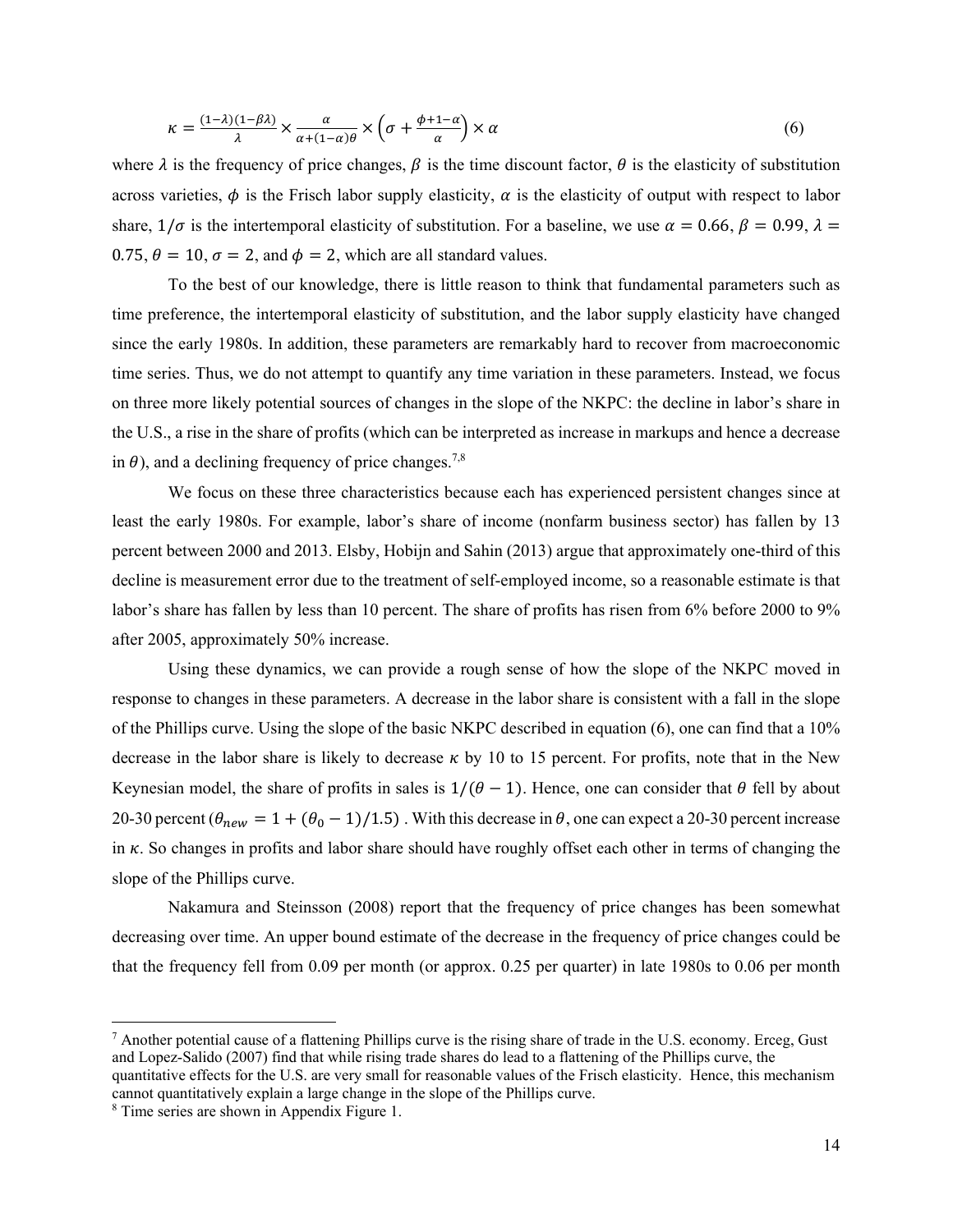(or approx. 0.17 per quarter) in early 2000s. With this magnitude of a decrease, one can expect  $\kappa$  to fall by as much as 50 percent. But other evidence such as Klenow and Kryvtsov (2008) documents almost no variation in the frequency of price changes from 1988 to 2004, so the contribution of a changing frequency of price setting is unlikely to be anywhere near this large. Thus, a declining frequency of price changes may have led to some flattening of the Phillips curve, but it is very unlikely to generate the kind of flattening suggested by the estimates of Table 1.

Another possible source of a flattening Phillips curve is the decline in trend inflation since the highs of the 1970s. While our baseline Phillips curve follows from New Keynesian models log-linearized around zero trend inflation, incorporating positive levels of inflation yields a more complex expression for inflation dynamics in which inflation becomes increasingly forward-looking at higher levels of steady-state inflation (Ascari and Ropele 2007, Coibion and Gorodnichenko 2010). Thus, the decline in inflation since the 1970s could have led to a flatter reduced-form Phillips curve relationship between inflation surprises and real activity through this alternative channel. To quantify this possibility, we simulate the calibrated New Keynesian model of Coibion, Gorodnichenko and Wieland (2012) at different steady state levels of inflation and evaluate the extent to which changes in steady-state inflation affect the slope of the reduced form Phillips curve. We find that plausible reductions in steady-state inflation (e.g. from 6% to 2% per year) have very little effect on the slope of this relationship, accounting for less than a 10% decline. Thus, this mechanism also cannot account for the magnitude of the decline in the Phillips curve suggested in Table 1.

#### **4.3 Can a Changing Slope of the Phillips Curve Account for the Missing Disinflation?**

The empirical evidence on whether the slope of the Phillips curve has changed is mixed, with some estimates of the Phillips curve rejecting stability while others not. Furthermore, we cannot identify any clear economic mechanism to explain the magnitude of empirical estimates of the change in the slope of the Phillips curve. We now consider whether, if we take the estimates of the change in slope at face value, the declining slope can account for the missing disinflation.

 Specifically, we produce counterfactual time paths of inflation during the Great Recession based on both the full-sample estimates of the Phillips curve as well as the restricted sample estimates from the more recent period. We do so for CPI inflation using either backward-looking or SPF expectations. The results are presented in Panel C of Figure 5. We find modest effects from changes in the slope. With backward-looking expectations, the average inflation rate over the sample is higher by approximately 1%, but this leaves most of the missing disinflation unexplained. With SPF expectations, the change in slope raises average inflation during the Great Recession by approximately 0.5%, again leaving much of the missing disinflation unexplained. In short, even if we accept the possibility of a change in slope (which is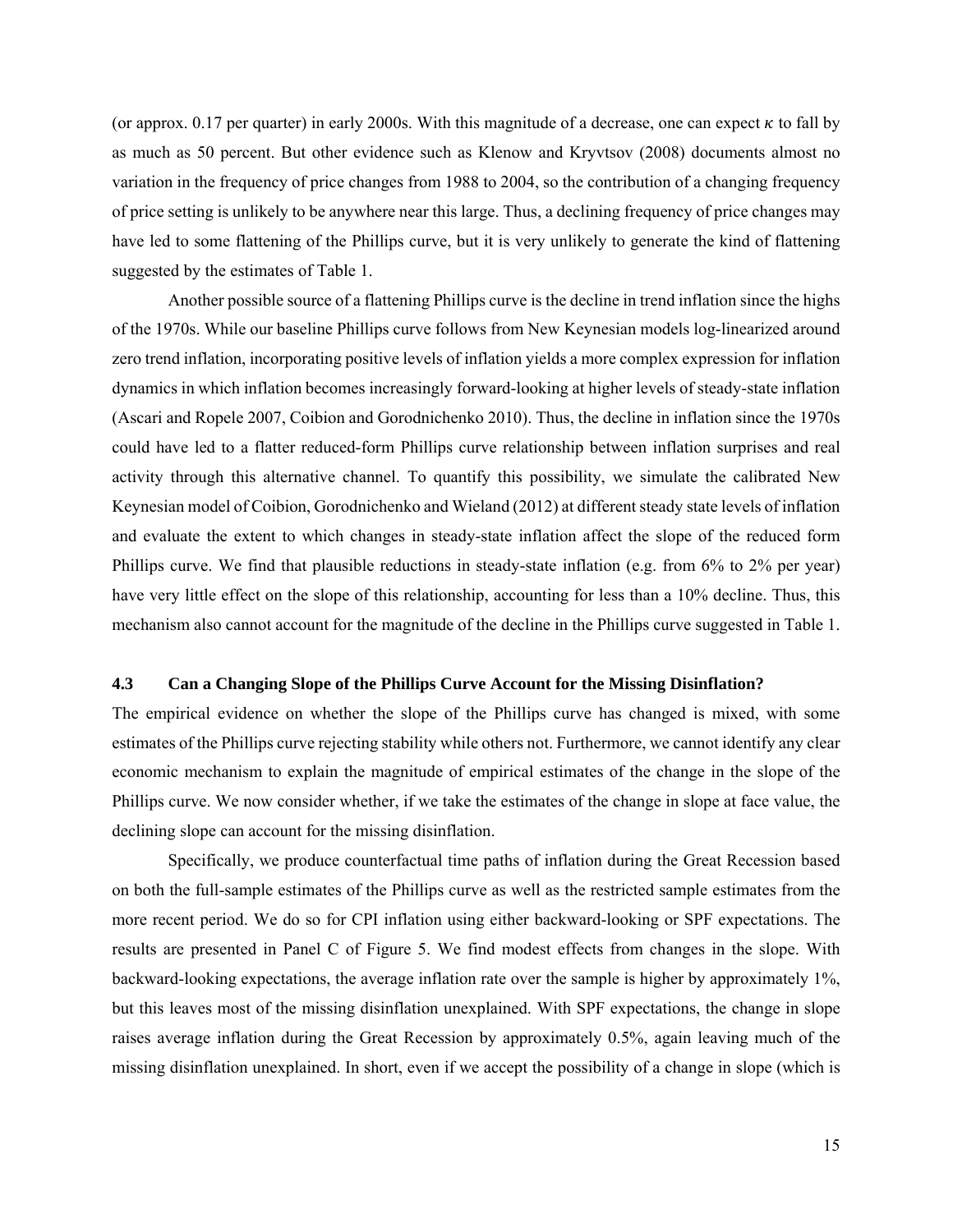statistically tenuous and unexplained by economic fundamentals), this explanation can quantitatively account for only a fraction of the missing disinflation.

#### **V Inflation Expectations**

After the level of real economic activity and the slope of the Phillips curve, the third source of a potential explanation for the missing disinflation within the context of the Phillips curve is through the behavior of firms' inflation expectations. A key limitation of inflation expectations data is that there is no survey focused explicitly on the beliefs of firms. While reliable data exist on the inflation forecasts of households (U. of Michigan Survey of Consumers), professional forecasters (Survey of Professional Forecasters, Livingston Survey), and central bankers (Greenbook forecasts), there is no comparable data for firms whose price-setting decisions determine inflation dynamics in the economy. Despite this, we show in this section that the most likely source of the missing disinflation lies precisely in the inflation expectations of firms.

#### **5.1 Alternative Measures of Inflation Expectations and the Missing Disinflation**

The absence of inflation forecasts on the part of firms could be a severe constraint if their expectations differ significantly from those of other agents. Is there any evidence of important differences in beliefs across agents in the economy for whom we have data? Panel A of Figure 6 plots the time series of mean inflation forecasts for professional forecasters (SPF forecasts of year-ahead annual CPI inflation) and those of households (U. of Michigan Survey of Consumers forecast of price changes over the next 12 months) since 1980. In addition, we plot inflation forecasts extracted from asset prices as a measure of the beliefs of financial market participants.<sup>9</sup> While forecasts from asset prices have tracked those of professional forecasters closely over most periods, households have reported inflation forecasts which have differed noticeably from those of professionals and financial market participants on a number of occasions. For example, households reported higher inflation forecasts for much of the mid-1990s, in 2000, and systematically so since 2003. But the forecasts of households appear to differ by more than just a fixed amount: we can also observe quite different dynamics on a number of instances. For example, households reported a much larger increase in inflation forecasts in 2008 than did professional forecasters and also reported much larger declines immediately thereafter. More importantly, whereas professional forecasters and financial market participants have reported near-constant year ahead inflation forecasts since 2009, households have been reporting rising inflation forecasts over the same period, with the mean forecast rising from 2.5% in 2009 to a peak of 5% in 2011 and remaining in the range of 4% after 2011.

<sup>&</sup>lt;sup>9</sup> The series of inflation expectations from asset prices is produced by the Federal Reserve Bank of Cleveland. The method for the constructing these expectations is described in Haubrich et al. (2008).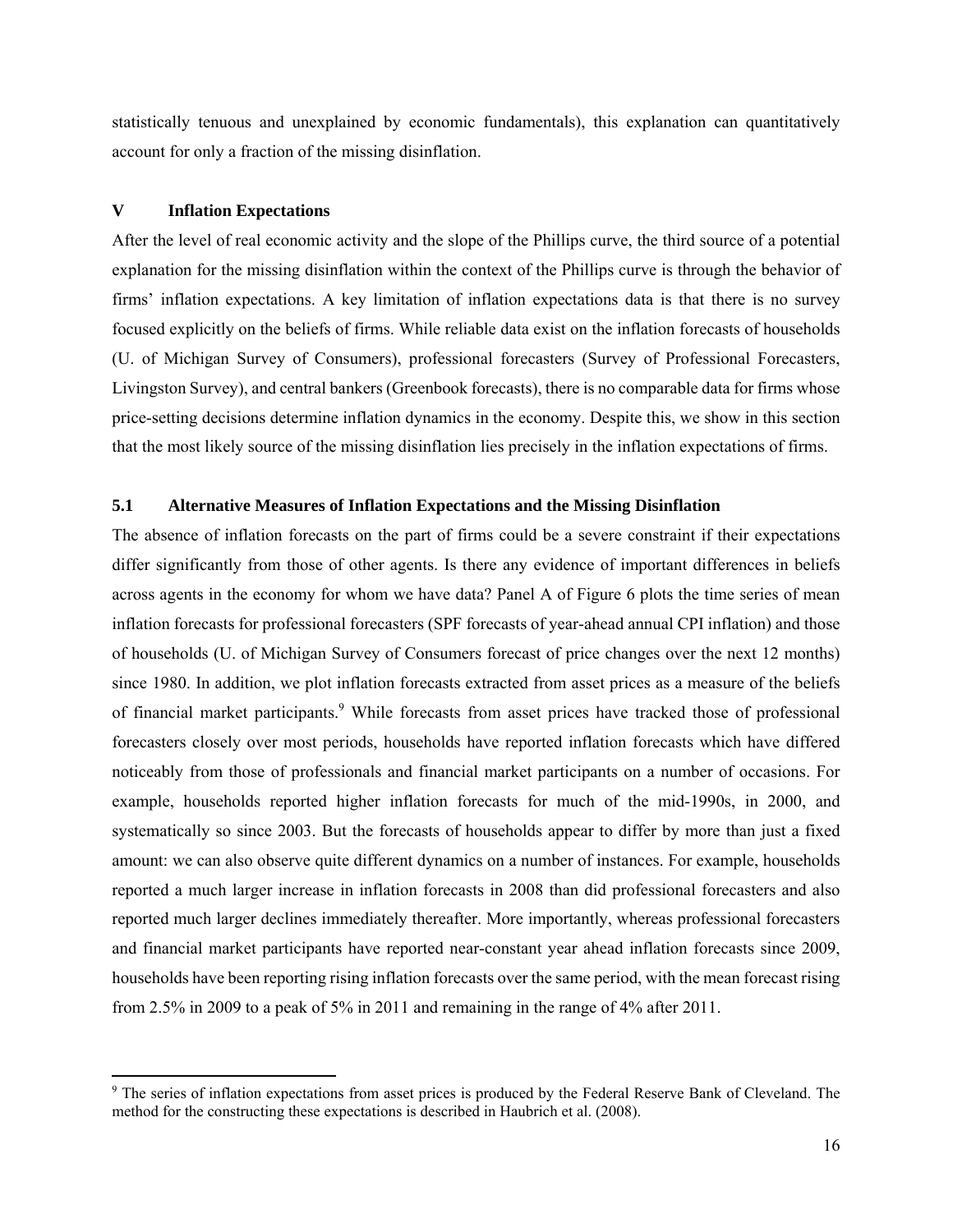Because we do not directly observe firms' inflation forecasts, these differences in inflation expectations between households and professional forecasters suggest that one should be wary of assuming that the expectations of firms are necessarily well-proxied by professional forecasts. One might expect, for example, very large firms to have professional forecasters on staff or to rely on the services of professional forecasters to guide their economic decisions. But this need not be the case for small and medium enterprises for whom the gains from having precise information about aggregate conditions may be small (especially relative to local or industry-specific conditions), as in Mackowiak and Wiederholt (2009). For such firms, household forecasts could very well be a better proxy of their beliefs than professional forecasts.

 Does it matter for the Phillips curve and the missing disinflation whether one assumes that firms hold beliefs closer to those of professional forecasters or households? We showed in Panel E of Figure 1 that using professional forecasts of inflation did not meaningfully affect the estimated slope of the historical Phillips curve or the presence of missing disinflation during the Great Recession. In Panel B of Figure 6, we present the Phillips curve relationship between the unemployment gap and the difference between CPI inflation and household expectations of inflation. Several facts stand out. First, in the pre-Great Recession period, the relationship between unemployment gaps is systematically negative, and unlike the evidence with SPF forecasts, there is no evidence of a decline in the slope of the Phillips curve over time. Second, the Phillips curve is flatter than that found with SPF forecasts or backward-looking expectations but significantly different from zero. Third, there is no evidence of missing disinflation during the Great Recession once one conditions on household forecasts: this reflects both a flatter Phillips curve in the pre-Great Recession period and higher levels of inflation expectations between 2009 and 2011 than when using either professional or backward-looking forecasts. Panel C in Figure 6 plots the predicted time series of inflation during the Great Recession period (given actual unemployment gaps and actual expectations) using SPF forecasts, backward-looking expectations and household expectations. While using either backward or professional forecasts yields predictions of inflation that are much lower than actually experienced between 2009 and 2011, using household inflation forecasts eliminates this and yields a prediction of inflation that averages around 2-3% over this period. Thus, if the forecasts of price-setting firms have been more in line historically with those of households than professional forecasters, then one could fully explain the missing disinflation through their inflation expectations.

 Is the ability of household inflation expectations to resolve the missing disinflation occurring because of the flatter estimated slope in pre-Great Recession periods or by the behavior of household expectations during the Great Recession? In Panel D of Figure 6, we present two additional counterfactuals paths of inflation to distinguish between these two possibilities. First, we use the SPF inflation expectations combined with the estimated slope of the Phillips curve from household expectations: we find that the predicted level of inflation is almost identical to that of SPF inflation expectations with SPF estimate of the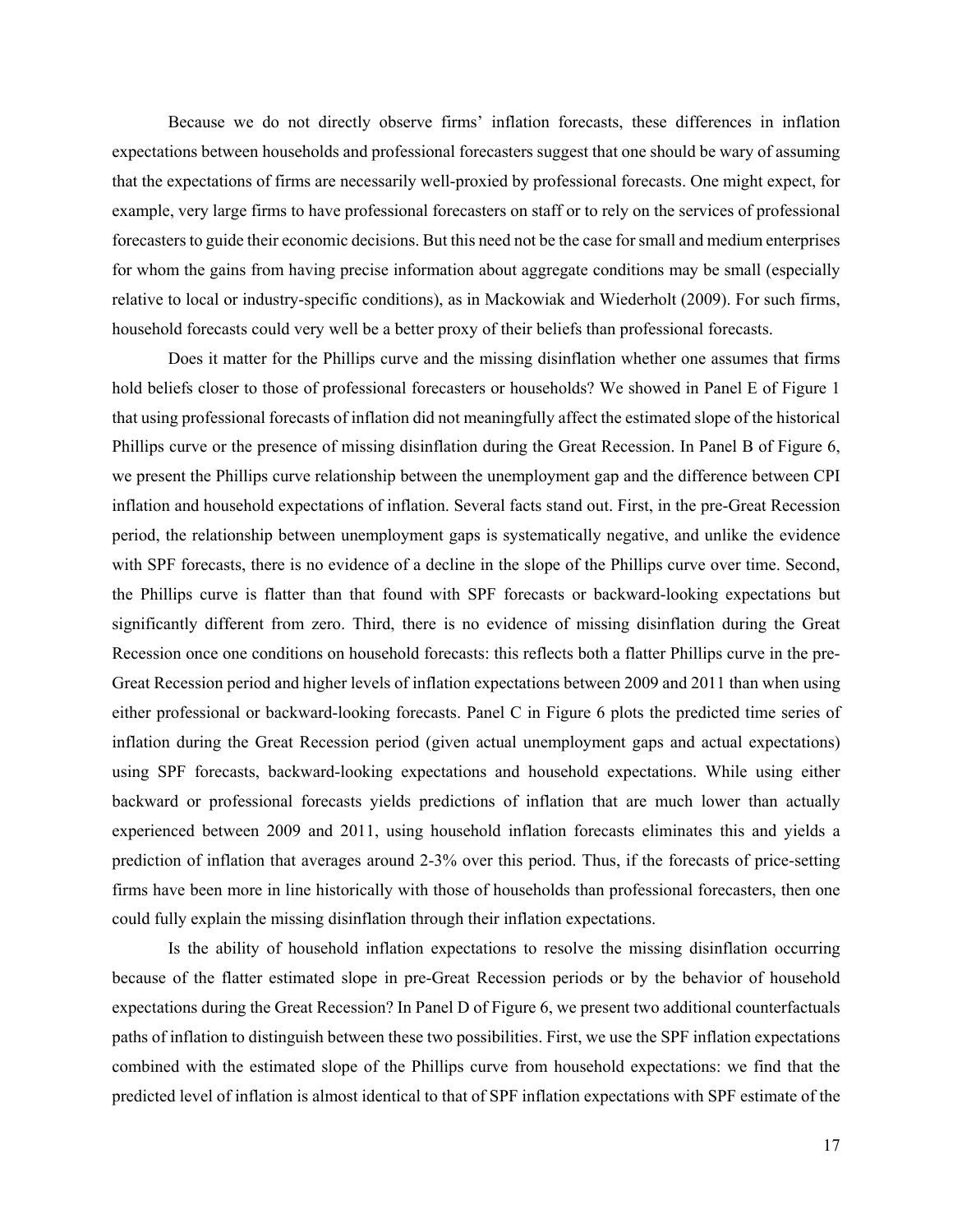slope of the Phillips curve. Thus, the slightly smaller estimated slope of the Phillips curve found using the household expectations has almost no effect on predicted inflation. Second, we use the household inflation expectations combined with the estimated slope of the Phillips curve from SPF expectations: we find that the predicted level of inflation is very close to that of household expectations combined with household estimate of the slope of the Phillips curve. Thus, it is the specific behavior of household inflation expectations during and since the Great Recession which can account for the missing disinflation.

#### **5.2 Are Firms' Inflation Forecasts Well Represented by Household Inflation Forecasts?**

The evidence presented above that the missing disinflation can be explained through household forecasts is, of course, only suggestive. How can we discern whether firms' inflation forecasts tend to be better proxied by household forecasts than professional forecasts? One possibility is to use the Phillips curve itself to answer this question, since the link between inflation and real economic activity stems from the pricing decisions of firms and their beliefs about future macroeconomic outcomes. Specifically, we can estimate a nested Phillips curve

$$
\pi_t = \beta_1 E_t^{MSC} \pi_{t+h} + \beta_2 E_t^{SPF} \pi_{t+h} + \kappa x_t + \varepsilon_t \tag{7}
$$

which includes forecasts of both households and professional forecasters along with the unemployment gap. If firms' forecasts are better proxied by household forecasts when they set prices, then one would expect to find  $\beta_1 \approx 1, \beta_2 \approx 0$  while the null that their forecasts are better proxied by professional forecasts is that  $\beta_1 \approx 0$ ,  $\beta_2 \approx 1$ .

 Because the measure of inflation which likely corresponds most closely to household inflation forecasts is the CPI, we focus on the period since 1981 for which SPF forecasts of CPI inflation are available. We use SPF forecasts of inflation over the next four quarters  $(E_t^{SPF} \pi_{t+4,t+1} = \frac{1}{4} E_t^{SPF}(\pi_{t+1} +$  $\pi_{t+2} + \pi_{t+3} + \pi_{t+4}$ ) for comparison with household forecasts which are specified over the next 12 months. We estimate several versions of this specification: including and excluding the Great Recession, using the unemployment rate  $(x_t = UE_t)$  or the unemployment gap  $(x_t = UE_t^{gap})$ , unrestricted and restricted coefficients on forecasts  $(\beta_1 + \beta_2 = 1)$ , and controlling for contemporaneous oil price changes or not.

The results are presented in Table 2 and are largely insensitive to the empirical specification. The key finding is that across specifications, household forecasts receive a weight of around 1 which is significantly different from zero whereas professional forecasts receive a weight of close to 0, for which we can generally not reject the null of zero coefficient. Thus, household forecasts appear to be a more relevant measure of inflation forecasts for the Phillips curve than professional forecasts. In Appendix Table 1, we document that household inflation forecasts similarly dominate backward-looking forecasts. Since the underlying mechanism for the Phillips curve reflects firms' expectations of future aggregate outcomes,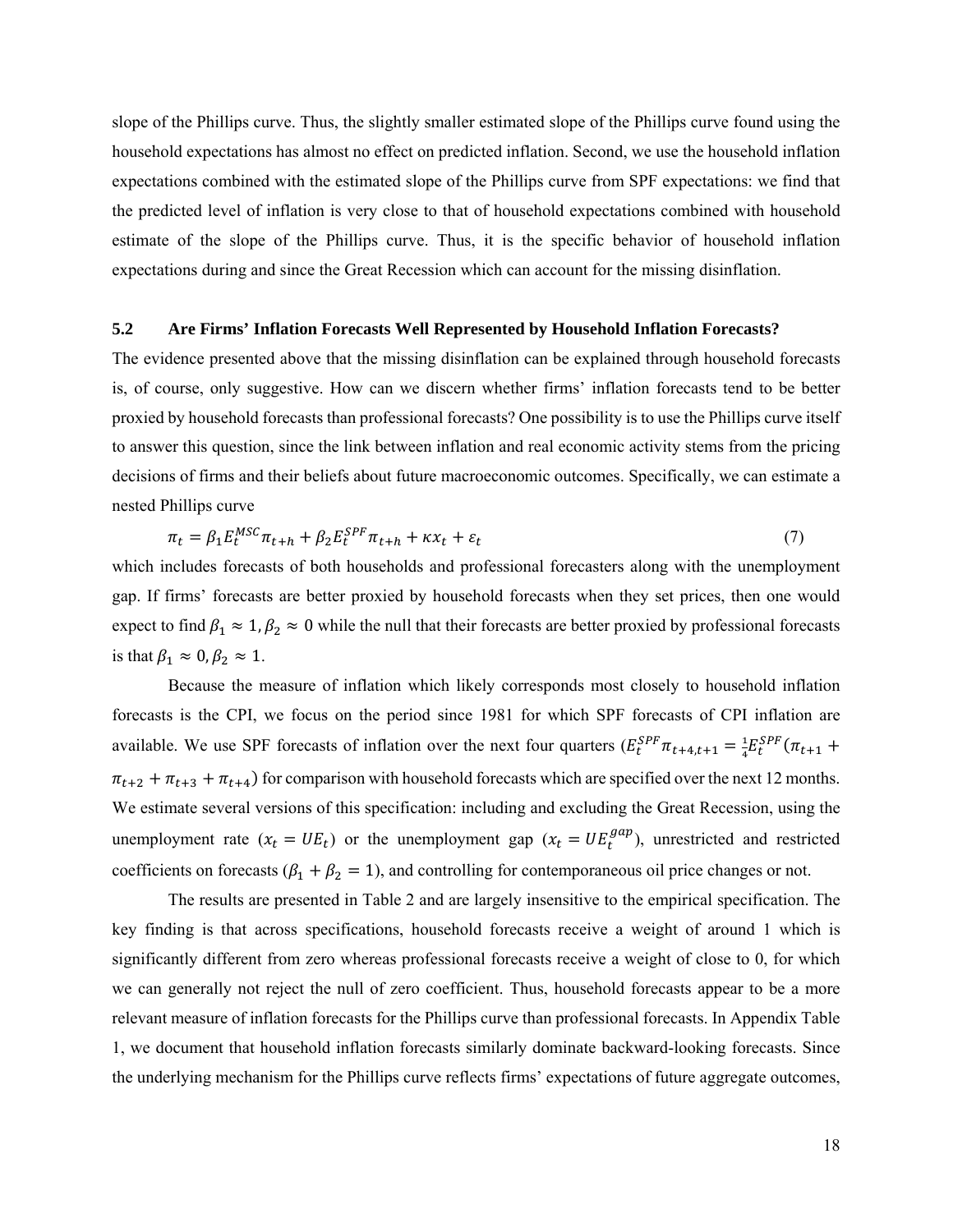these results suggest that it is indeed reasonable to treat firms' forecasts as more closely approximated by household forecasts than those of professional forecasters.

A second approach to assessing whether firms' beliefs are better approximated by household forecasts or professional forecasts is via quantitative surveys of firms' expectations. While no such data exists for the U.S., in ongoing work (Coibion, Gorodnichenko and Kumar 2014) we are conducting a survey of firms in New Zealand which includes questions about their inflation expectations. While the survey will take some time to complete, we first did a trial run of the survey questions in September 2013 on sixty randomly drawn firms (twenty manufacturing, twenty retail firms, and twenty financial and business service firms) from which we can draw some preliminary inference about the properties of firms' inflation expectations. Each of these firms was contacted by phone and the general manager provided detailed responses to a number of questions. One such question was "During the next twelve months, by how much do you think prices will change overall in the economy? Please provide a quantitative answer." This question is almost identical to that asked of households in household surveys of inflation expectations and therefore allows us to compare moments of household and firm forecasts at one point in time.

We present some summary statistics about firms' answers to these questions in Table 3, along with comparable forecasts from households, professional forecasters, and the central bank of New Zealand, all from September 2013. The survey of households is run by the Reserve Bank of New Zealand and is a monthly survey which asks approximately 1,000 households about their expectations of inflation over the next twelve months.10 Professional forecasts are from Consensus Economics and covers fifteen professional forecasters of the New Zealand economy. Because these forecasts are for calendar years, we impute individual 12-month ahead forecasts as  $\frac{1}{4} \times E_{09/2013} \pi_{2013} + \frac{3}{4} \times E_{09/2013} \pi_{2014}$ . The Reserve Bank of New Zealand also provides forecasts of annual CPI inflation in its Monetary Reports, so we include its forecast of annual CPI inflation for September 2014 from the September 2013 report.

While annual CPI inflation in New Zealand in September 2013 was running at only 0.7%, the Reserve Bank was forecasting a rise in prices of 1.7% over the next twelve months. Professional forecasters were anticipating a similar rise of 1.9%. The standard deviation of inflation forecasts across professional forecasters was very low at 0.2%, with the lowest forecast being 1.5% and the highest being 2.1%. In contrast, households were expecting a much higher level of inflation over the same period, with the mean forecast across all households being 5.3%. The Reserve Bank of New Zealand presents a truncated version of household expectations in its Monetary Report, dropping all forecasts of inflation which are less than or equal to -2% or greater than or equal to 15%. The mean forecast across this subset of households was 3.1%, still well above that of professionals or the central bank. More strikingly, the cross-sectional dispersion of

<sup>&</sup>lt;sup>10</sup> We are grateful to Graham Howard from the Reserve Bank of New Zealand for providing detailed statistics from the September 2013 survey of households.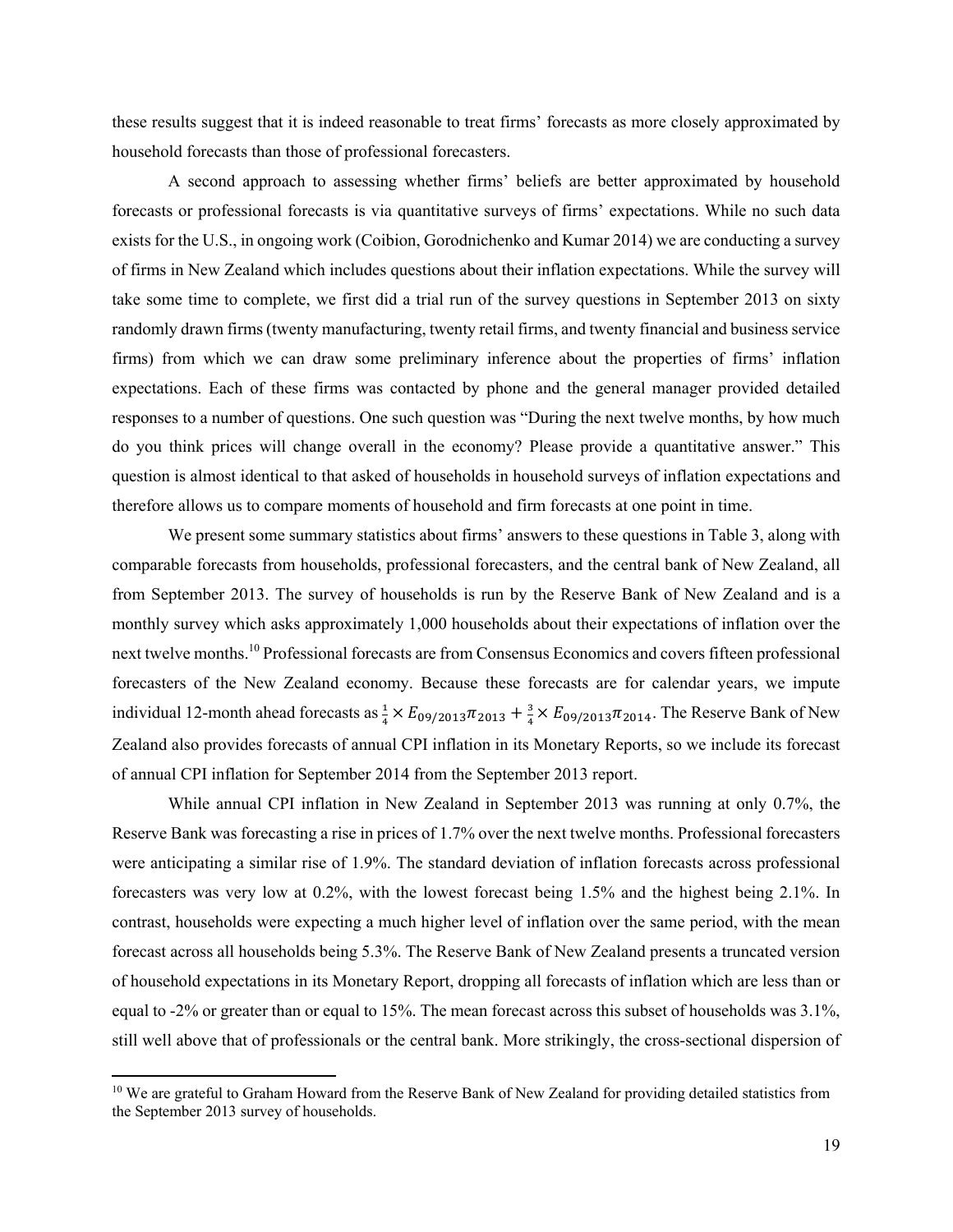forecasts across households was much larger than that of professionals, with a cross-sectional standard deviation of 5.3% for all households and 1.7% for the truncated set of households.

The large dispersion of household forecasts relative to professionals is a typical characteristic. We produce equivalent statistics for the U.S., using the February 2013 Michigan Survey of Consumers for households (the most recent date for which underlying microdata are available at the time of writing this paper), professional forecasts of U.S. CPI inflation from the February 2013 Consensus Economics and the FOMC midpoint forecast of PCE inflation from the March 2013 projections. Both the professional and central bank forecasts are very close to those of New Zealand, but again the household forecasts have both a higher mean and much higher dispersion of forecasts, on the same order as that observed for households in New Zealand.

How do firms' forecasts compare to professionals and households in New Zealand? We provide summary statistics for year-ahead forecasts of all firms, all firms with the same truncation as used by the Reserve Bank of New Zealand, the subset of 40 non-financial firms and this subset truncated in the same way. Note that the truncation of forecasts eliminates only one manufacturing firm and no retail firms, but removes eleven out of twenty financial and business service firms. The firms in the sample vary significantly by age (average age of 23 years with minimum of 3 years and maximum of 155 years) and size (the number of full-time employees is 23 on average, with a minimum of 7 and a maximum of 85). Like households, average inflation forecasts for firms were much higher than those of professional forecasters, with median forecasts around 5%. More strikingly, the dispersion of forecasts is of the same order of magnitude as that of households and much larger than anything observed among professional forecasters. Thus, at least along this key dimension which differentiates household and professional forecasts, the evidence suggests that inflation forecasts of firms are much more similar to those of households than those of professional forecasters.

#### **5.3 Why Have Household Inflation Forecasts Evolved Differently in Recent Years?**

The results in the previous sections document that one can fully explain the missing disinflation if firms held approximately the same expectations as households, and that this is likely to be a reasonable description in practice. But why did households hold such different beliefs than professional forecasters? Our suggested answer can be seen in Panel A of Figure 7. Household inflation forecasts have tracked the price of oil extremely closely since the early 2000s, with almost all of the short-run volatility in inflation forecasts corresponding to short-run changes in the *level* of oil prices. From January 2000 to March 2013, for example, the correlation between the two series was 0.74. In contrast, the correlation between SPF inflation forecast and oil price over the same period was -0.12. The strong sensitivity of consumers' inflation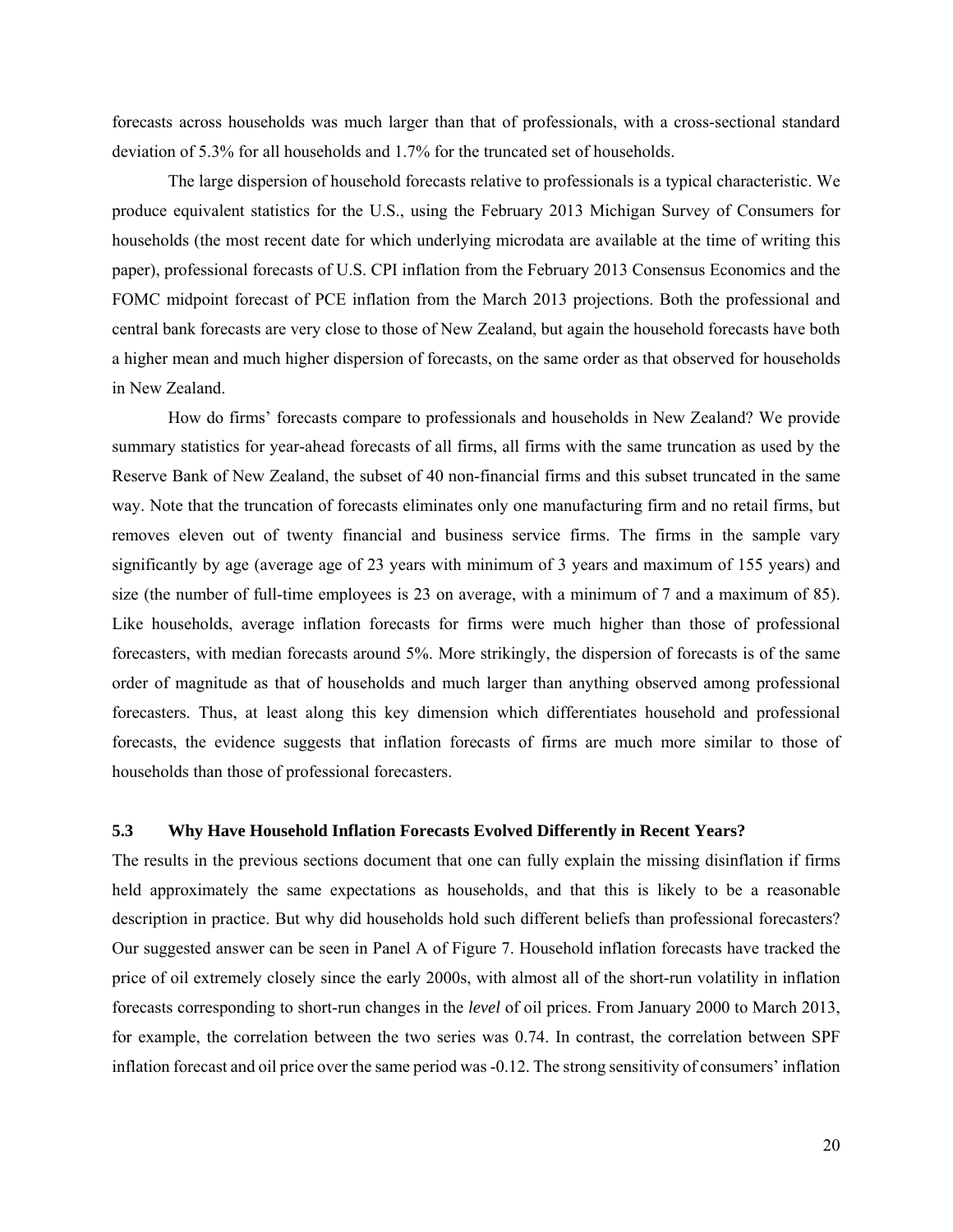expectations to oil price has historically been strong: the correlation between MSC inflation expectations and real oil price over 1960-2000 was 0.67.

 To assess the link between household inflation expectations and commodity prices more formally, we regress the difference between households' mean inflation forecast and that of professional forecasters on measures of commodity prices, both in levels and first-differences. For consistency in forecasts, we focus on SPF forecasts of the CPI, which are available since 1981. The results are presented in Table 5. First, we find that the level of the oil price (West Texas Intermediate) is a statistically significant predictor of the difference in inflation forecasts, with higher oil prices being associated with higher inflation forecasts by households relative to professional forecasters. Furthermore, the quantitative power of oil prices in accounting for this differential is very large, with the *R<sup>2</sup>* being slightly over 50%. In contrast, while the change in oil prices is a statistically significant predictor of the difference in inflation forecasts across households and professionals, its quantitative importance is limited, with an  $R^2$  of less than 5%. Thus, it is primarily the level, rather than the change, of oil prices that drives differences in the inflation forecasts of households and professionals.<sup>11</sup>

 We can also verify whether the rise in oil prices can quantitatively account for the increase in household expectations of inflation relative to professional forecasts since 2009. The price of West Texas Intermediate went from under \$40 per barrel in February of 2009 to over \$100 per barrel in early 2012. This sixty dollar rise in the price of oil would have been predicted to raise household inflation forecasts by approximately 1.6 percentage points relative to SPF forecasts. Since household forecasts rose from a low of around 2.5% in early 2009 to 4% since 2011 while professional forecasts remained close to 2%, the rise in oil prices can account for *all* of the rise in household inflation expectations relative to those of professional forecasters over this time period.

 This high sensitivity of household inflation forecasts to oil prices relative to that of professional forecasters should not necessarily be interpreted as reflecting "excess sensitivity" on the part of households. Coibion and Gorodnichenko (2012) document that both professional and household inflation forecasts tend to under-respond to oil price shocks relative to the actual response of inflation, but that the forecast errors of households after oil price shocks dissipate more quickly than those of professionals. The results in Table 5 therefore confirm that household forecasts respond more rapidly to oil price movements than professional forecasters.

While it may seem surprising for households to adjust their forecasts more rapidly than professional forecasters, gasoline prices are among the most visible prices for most individuals and they likely play a

<sup>&</sup>lt;sup>11</sup> We found similar qualitative results going back to 1968 by comparing household inflation forecasts with the SPF forecast of the GDP deflator. However, these are harder to interpret because the effects of oil price changes on the CPI and the GDP deflator could themselves be different.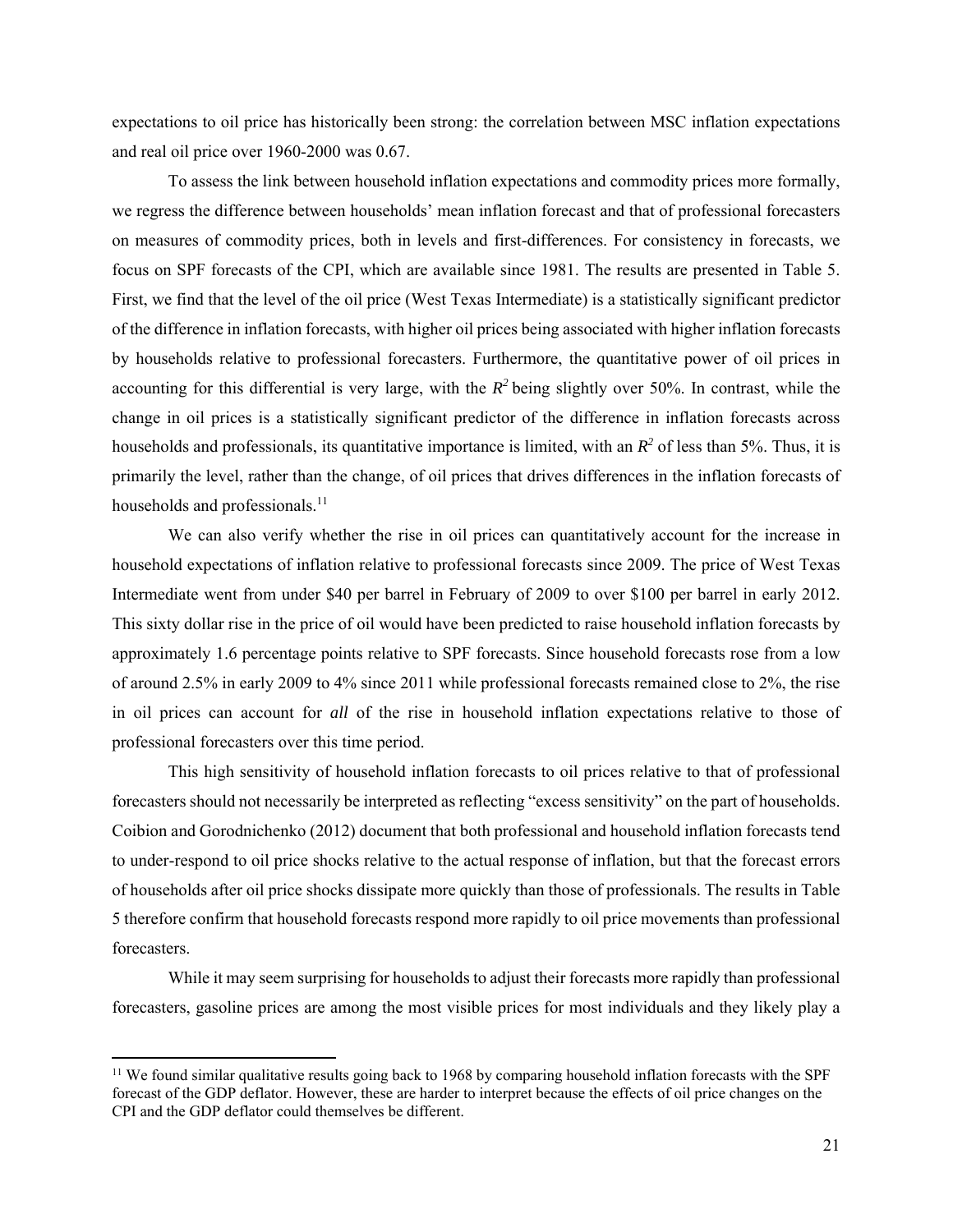predominant role in affecting people's perceptions of broader price movements. Indeed, in Table 5, we also find that household inflation forecasts respond more strongly than professional forecasts to food prices, as measured by the World Bank's food commodity price index, with levels again accounting for much larger fraction of the variance in inflation forecast differentials between households and professionals than firstdifferences. This is consistent with the idea that households pay attention to the prices which they observe frequently, although regressions including both oil and food prices suggest that oil prices play the predominant role in accounting for the deviation of household inflation forecasts from those of professionals.

 To investigate this hypothesis further, we exploit the micro-data of the Michigan Survey of Consumers. Specifically, we use the panel structure of the data and study the revisions in individual inflation forecasts across 6-month periods (two thirds of new households in each month's survey are interviewed again six months later), thereby controlling for individual fixed effects. We then regress individual changes in inflation forecasts against the change in oil prices over the same time period, i.e.

$$
E_t^i \pi_{t,t+12} - E_{t-6}^i \pi_{t-6,t+6} = \alpha + \beta \times \log \left( \frac{o_{il} P_t}{o_{il} P_{t-6}} \right) \times 100 + error_{i,t}
$$
\n
$$
\tag{7}
$$

where *i* and *t* index individuals and time,  $E_t^i \pi_{t,t+12}$  is one-year-ahead inflation expectations of individual *i* at time *t*, OilP<sub>t</sub> is the price of oil (West Texas Intermediate) at time *t*. Another advantage of focusing on oil prices is that gasoline, unlike e.g. food or clothing, is a homogenous commodity and hence consumers do not need to wrestle with issues related to changes in quality vs. changes in prices.

The first row of Table 6 documents that, across all households, higher oil prices are associated with higher inflation forecasts on the part of individuals: households revise their inflation expectations by 1.6 percent in response to a one percent increase in oil prices. This is a remarkably high sensitivity given that spending on gas and fuel has a relatively small share in total spending for typical households.

 In general, one could expect cross-sectional differences in individual responses to oil price changes to reflect (at least) two sources. First, as suggested before, individuals may use highly visible oil/gas prices as a signal of other price changes. One would expect this effect to be stronger for households who purchase gasoline more often. Alternatively, households may not be reporting forecasts of overall inflation of the economy when they respond to surveys but rather expected changes in the price of their own consumption bundles. One would then expect households who spend a large share of their income on gasoline to adjust their inflation forecasts more in response to oil price changes.

With individual data on forecast revisions, we can distinguish between these two possibilities. The Bureau of Labor Statistics (BLS 2013), for example, reports that higher income people on average spend more money on gasoline than lower income people (and therefore purchase gasoline more frequently) but spend a much smaller share of their income on gasoline than lower income groups. The top quintile, for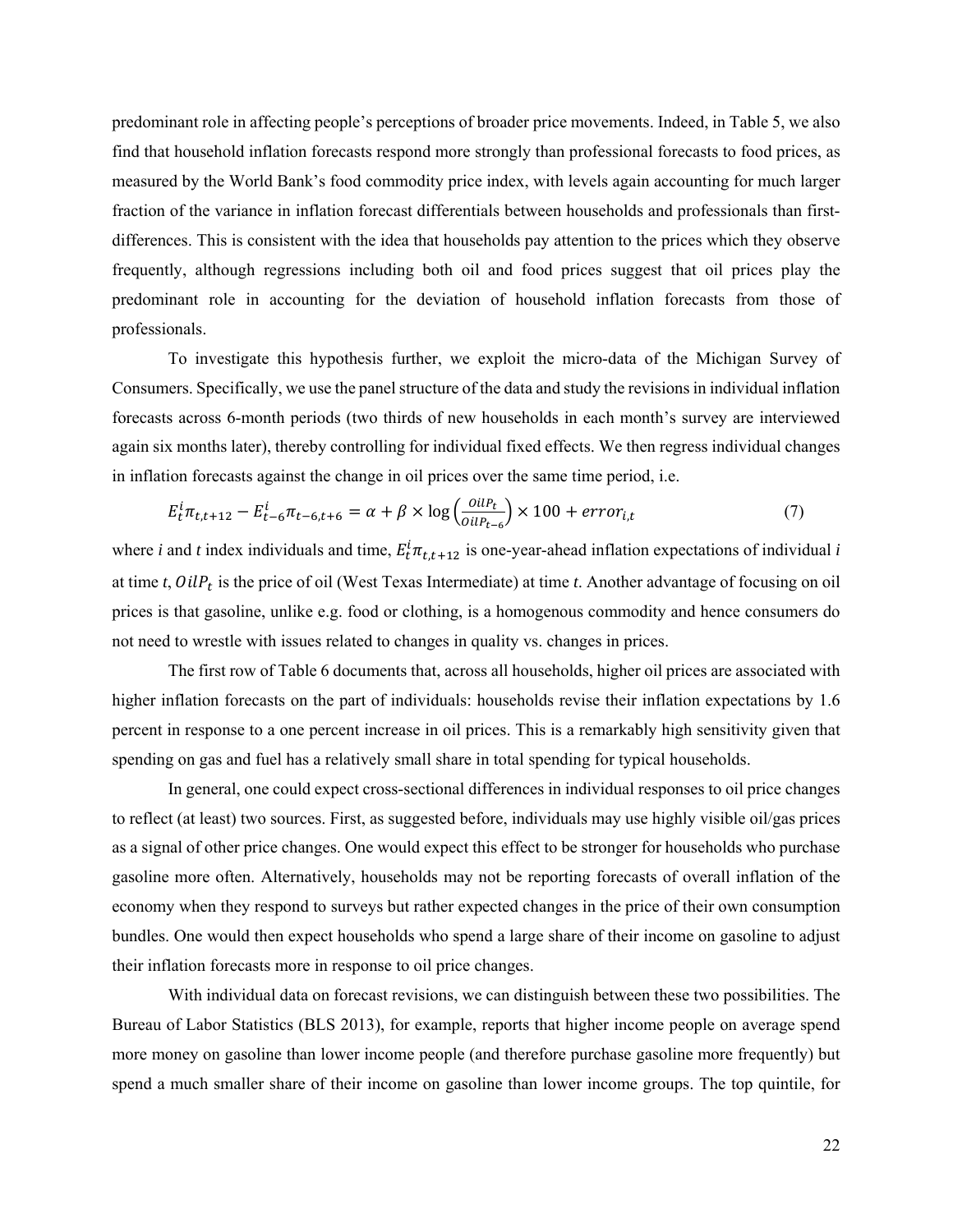example, spent more than three times as much as the bottom quintile on gasoline in 2011 (\$4,073 vs. \$1,227 per year), but this was a smaller share of their expenditures than for the bottom quintile (4.3% vs. 5.6%). If the effect of oil price changes on inflation forecasts reflects the effect on the forecasted price of the individual's consumption bundle, then we would expect to see lower income households adjust their inflation forecasts by more than higher income households. But if it instead reflects how frequently an individual observes gasoline prices, one would expect the high income household to adjust their inflation forecast by more. Hence, decomposing the sensitivity of inflation forecast changes to oil price changes by subgroups can help identify the source of households' high sensitivity to oil prices, which appears to have played such a prominent role in explaining the missing disinflation. To this end, we also estimate two additional regressions:

$$
E_t^i \pi_{t,t+12} - E_{t-6}^i \pi_{t-6,t+6} = \alpha + \beta \times \log \left( \frac{o_{ilP_t}}{o_{ilP_{t-6}}} \right) \times 100 + \gamma \times \log \left( \frac{o_{ilP_t}}{o_{ilP_{t-6}}} \right) \times \left( \frac{g_{share_{t}}}{g_{Share_{0}}} \right) + error_{i,t} \tag{8'}
$$

$$
E_t^i \pi_{t,t+12} - E_{t-6}^i \pi_{t-6,t+6} = \alpha + \beta \times \log \left( \frac{o_{ilP_t}}{o_{ilP_{t-6}}} \right) \times 100 + \gamma \times \log \left( \frac{o_{ilP_t}}{o_{ilP_{t-6}}} \right) \times \left( \frac{Spend\mathfrak{s}_i}{Spend\mathfrak{s}_0} \right) + error_{i,t} (8'')
$$

where  $BShare_i$  is the share of spending on gasoline for individual *i* and  $Spend\$ <sub>i</sub> is the dollar amount of spending on gasoline for individual *i*,  $BShare_0$  and  $Spend\$ <sub>5</sub> are the budget share and dollar spending on gasoline for a baseline group (e.g., the bottom income quintile or age group 18-24). In the Michigan Survey of Consumers we do not observe spending patterns of individual households but we do know if a given household (or household head) belongs to a given income quintile or age group. Using statistics from the Consumer Expenditure Survey, we can assign spending and budget shares to households based on the age or income they report in the Michigan Survey of Consumers. While this approach is likely to introduce errors in how a given household spends its resources, it provides crucial cross-sectional variation in the survey data that can be used to validate time-series results.

In Table 6, we present estimates of equation (7) across households by income quintile. We find that the coefficient on oil price changes is strictly increasing in income: higher income households adjust their inflation forecasts by more than low income households when oil prices change. Given that high income households spend more on gasoline in dollar terms but a smaller fraction of their income, this supports the idea that the sensitivity of household inflation forecasts to oil prices reflects the visibility of gasoline prices. We also consider estimates of equations (8') and (8'') across all households but interacting income quintiles with the change in oil prices: this confirms that higher quintiles are on average more sensitive to oil price changes. Interactions with budget shares instead point in the opposite direction.

We consider a similar decomposition by age group. While gasoline expenditures are falling as a share of income with age, gasoline expenditures in dollar terms are highest for middle-aged individuals (35- 54). Consistent with the notion that it is more frequent exposure to gasoline prices that affects individual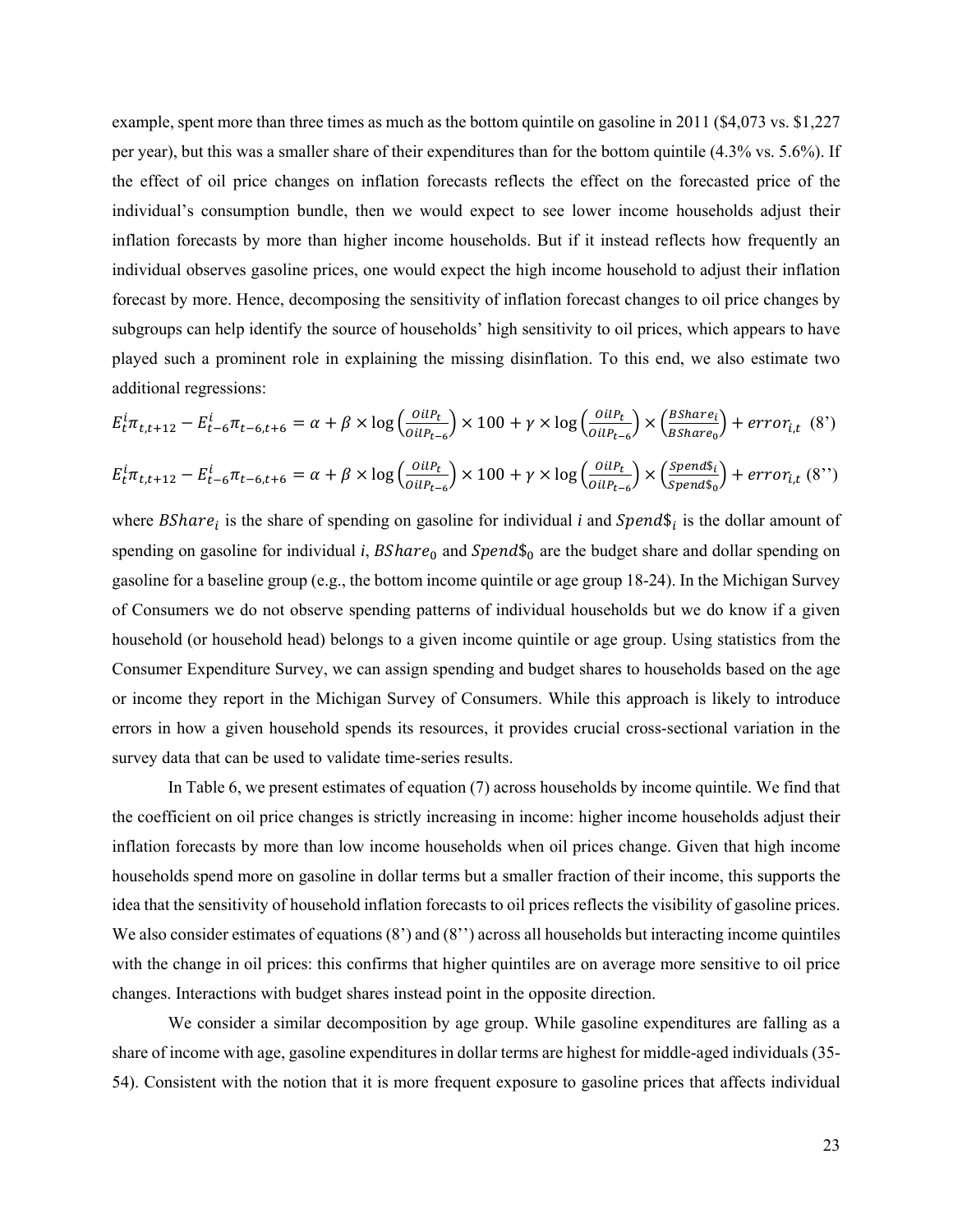sensitivity of inflation forecast revisions to oil price changes, we find that the coefficients on oil price changes are highest for middle-aged individuals and lowest for young adults and seniors. Thus, there is a clear positive relationship between the effect of oil price changes on inflation forecast revisions and dollar expenditures on gasoline (and therefore the frequency of visits to gasoline stations) whereas there is no link between this elasticity and expenditure shares of gasoline.<sup>12</sup>

#### **5.4 Summary and Discussion**

The use of household inflation forecasts as the measure of expectations in the Phillips curve can account for the missing disinflation. The primary reason is that household inflation expectations went up sharply between 2009 and 2011, thereby potentially preventing a downward adjustment of prices. We argued that household expectations are likely to be a better proxy for firms' inflation expectations than professional forecasts, thereby justifying their inclusion in the Phillips curve. Our evidence is two-fold. First, in Phillips curve regressions, household inflation forecasts are strictly preferred to either professional forecasts or backward-looking expectations. Second, cross-sectional characteristics of a survey of firms' expectations in New Zealand support the notion that firm forecasts are more akin to those of households than professional forecasts. We also provide a justification for why household expectations behaved so differently than professional forecasters' during the Great Recession: households are much more sensitive to oil price changes when forming inflation forecasts than professional forecasters, and the magnitude of the run-up in oil prices between 2009 and 2011 can fully account for the differential behavior of the expectations between these agents.

 Our explanation of the missing disinflation has some unusual implications. One is that advanced economies may well have gotten lucky in the midst of the Great Recession: the surge in oil and commodity prices between 2009 and 2011, driven largely by a resurgence of growth in developing economies (Kilian and Murphy 2012, Alquist and Coibion 2013), boosted inflation expectations at just the right time. While commodity price increases during this period likely had some negative consequences for employment, preventing deflation via higher inflation expectations may well have avoided deflationary spiral mechanisms which, in New Keynesian models, account for the large welfare costs of zero bound episodes (Christiano, Eichenbaum and Rebelo 2011).

 A second unusual implication is that a necessary condition for the oil price increases between 2009 and 2011 to have raised household (and firm) inflation expectations was that household expectations were

<sup>&</sup>lt;sup>12</sup> We explored additional dimensions available in the Michigan Survey of Consumers. For example, we found similar results as with income when we split the sample based on the educational attainment of household heads. That is, it is the dollar amount of spending rather than the budget share that determines households' sensitivity to changes in oil prices. We also found that households with more cars (this information is available for the 1981-2003 period) are more sensitive to changes in oil prices.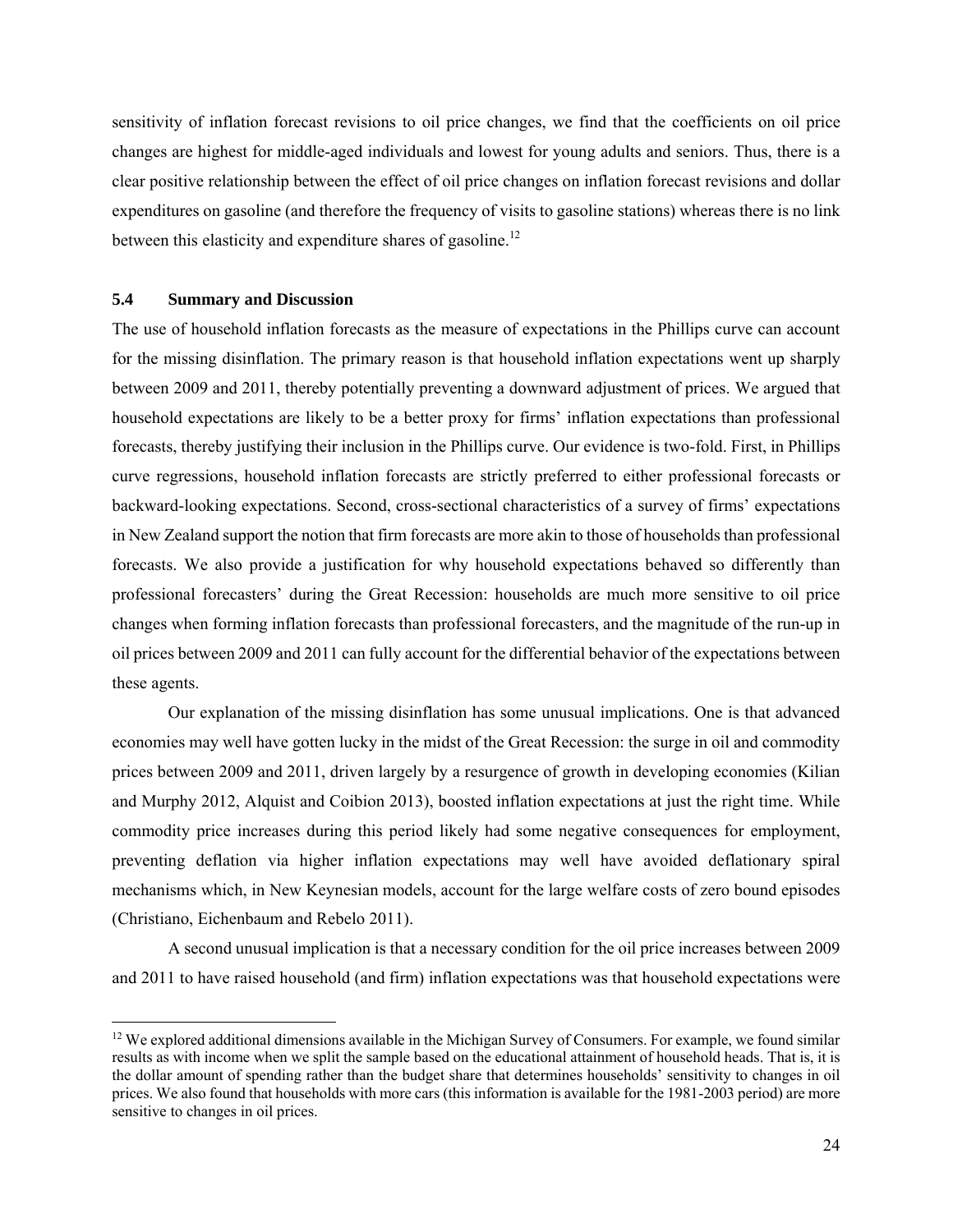*not* fully anchored. So whereas Bernanke (2010) suggested the anchoring of expectations as a possible explanation for the absence of more disinflation during the Great Recession, our interpretation points precisely in the opposite direction: had household expectations been more anchored like those of professional forecasters, then disinflationary pressures would likely have been significantly more severe. While anchored expectations may still be a desirable outcome for policymakers, our results point to at least one experience in which this was not the case. This experience may prove to be particularly relevant as policymakers increasingly resort to forward guidance in an attempt to affect agents' economic expectations.

#### **VI Conclusion**

The absence of significant disinflation during the Great Recession has been a key puzzle for (New) Keynesian models. A Phillips curve representation of the link between nominal and real activity suggests that the severity of the economic downturn should have led to very low inflation or even deflation. The absence of this disinflation has been advocated as evidence for a sizable increase in structural unemployment or as evidence that (New) Keynesian models could not be reconciled with the experience of the Great Recession, casting their usefulness as macroeconomic models into severe doubt.

 While a number of potential explanations have been suggested, such as the "anchoring" of expectations, downward wage rigidity, or a flattening of the Phillips curve, we find that none of these is a satisfactory explanation. Instead, we propose a new explanation based on the idea that firms' inflation expectations are best proxied by household expectations and that an expectations-augmented Phillips curve using household forecasts does not display any missing disinflation. Instead, the rise in inflationary expectations between 2009 and 2011—which can be ultimately explained by the large increase in oil prices of this period—can account for why inflation did not fall as much as one might have predicted.

We provide novel evidence for the key assumption underlying this explanation, namely that firm expectations are best proxied by household expectations, both from regressions of the Phillips curve as well as through direct survey evidence of firms' inflation forecasts. But a productive avenue for future research would be to delve more deeply into the key question of how firms form their expectations. Unfortunately, there are no readily available quantitative survey data for firms' expectations, so addressing this question will be challenging. One approach is to consider in more detail the information problems faced by firms to infer from theory how they might be choosing to acquire and process new information, for example as in Reis (2006) or Mackowiak and Wiederholt (2012). An alternative is to develop new survey data of firms' expectations to directly quantify the key properties of their expectations formation process, as we are doing in ongoing work (Coibion, Gorodnichenko and Kumar 2014). Regardless of the methodology employed, successfully characterizing how firms form their expectations strikes us as central to understanding more deeply the link between the nominal and real sides of the economy. But in the meantime, our results suggest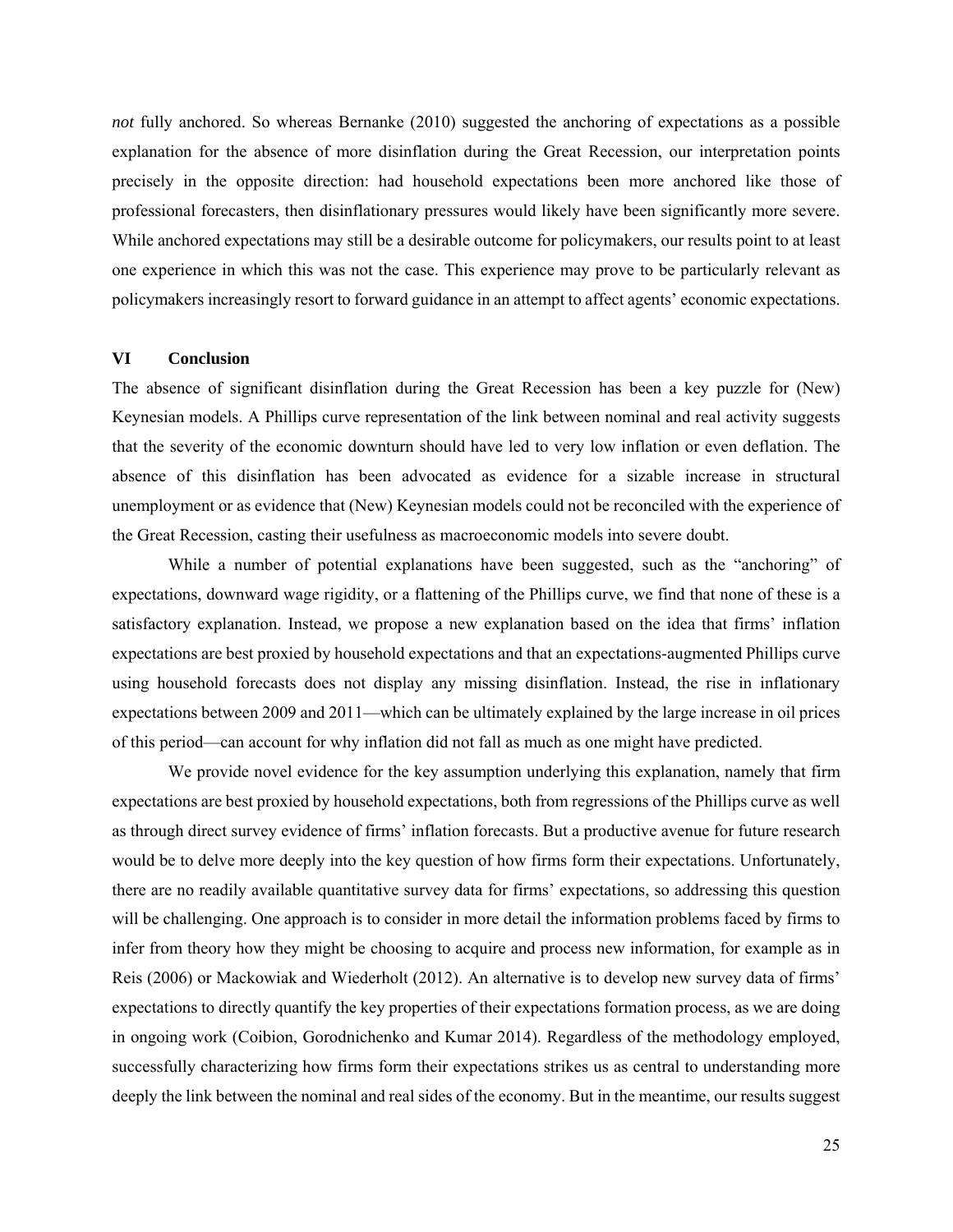that the Phillips curve remains one of the most useful conceptual frameworks for understanding the relationship between prices and macroeconomic conditions.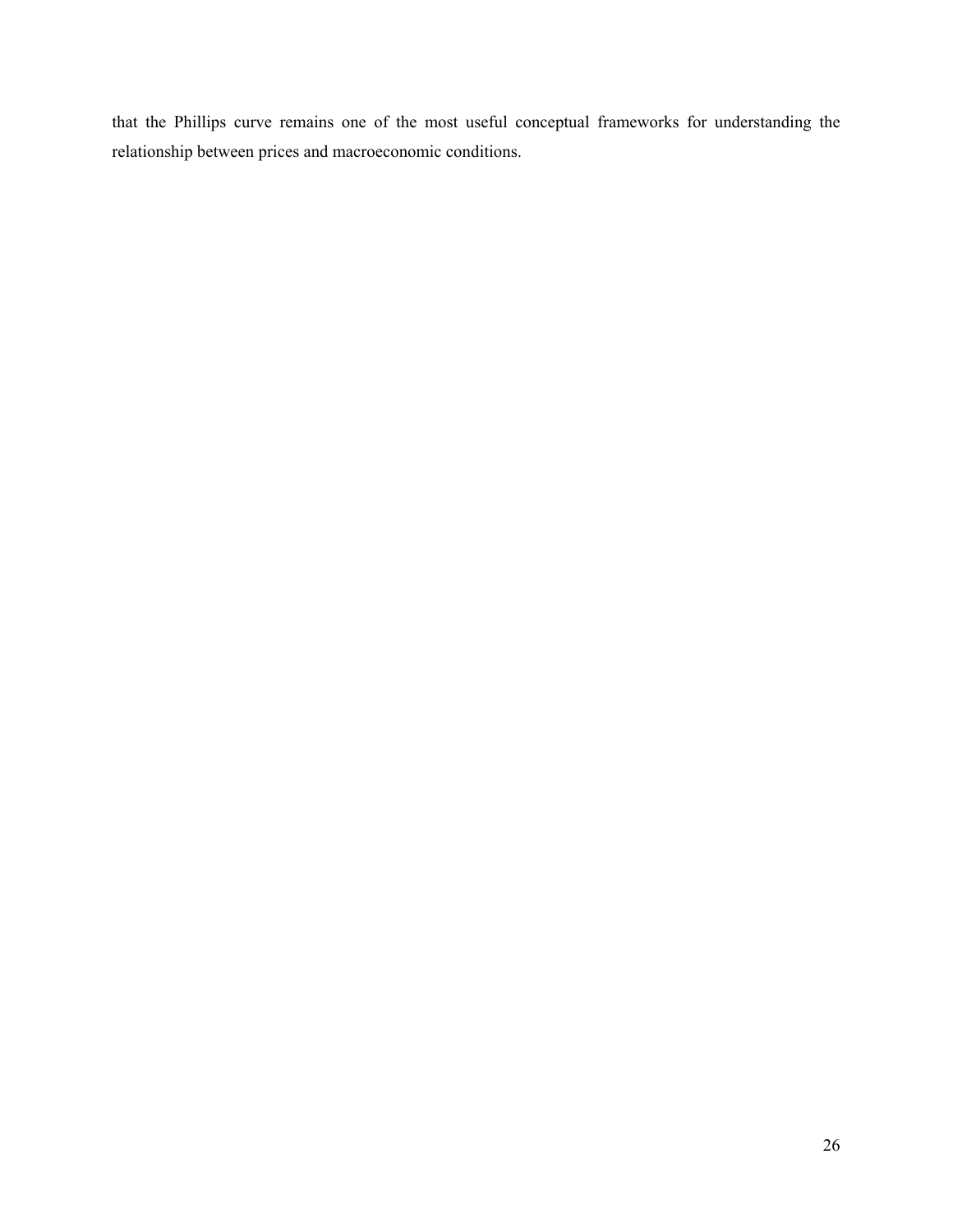#### **References**

- Aaronson, Daniel, Bhashkar Mazumder, and Shani Schechter, 2010. "What is behind the rise in long-term unemployment?" *Economic Perspectives*, Federal Reserve Bank of Chicago, issue Q II, 28-51.
- Akerlof, George A., William R. Dickens, and George L. Perry, 1996. "The Macroeconomics of Low Inflation," *Brookings Papers on Economic Activity* 27(1), 1-76.
- Alquist, Ronald, and Olivier Coibion, 2013. "The Comovement of Commodity Prices: Sources and Implications," manuscript.
- Ascari, Guido, and Tiziano Ropele, 2007. "Optimal Monetary Policy under Low Trend Inflation," *Journal of Monetary Economics* 54(8): 2568–2583.
- Atkeson, Andrew, and Lee E. Ohanian., 2001. "Are Phillips curves useful for forecasting inflation?" Quarterly Review, Federal Reserve Bank of Minneapolis, issue Win, pages 2-11.
- Ball, Laurence, and Sandeep Mazumder, 2011. "Inflation Dynamics and the Great Recession," *Brookings Papers on Economic Activity* 42(1), 337-405.
- Bernanke, Ben, 2010. "The Economic Outlook and Monetary Policy," speech delivered at the Federal Reserve Bank of Kansas City Economic Symposium, Jackson Hole, Wyoming, August 27, 2010.
- Bureau of Labor Statistics (BLS), 2013. "Consumer Expenditures in 2011" Report 1042, April 2013.
- Calvo, Guillermo A., 1983. "Staggered prices in a utility-maximizing framework," *Journal of Monetary Economics*, 12(3), pages 383-398.
- Christiano, Lawrence, Martin Eichenbaum, and Charles L. Evans, 2005. "Nominal Rigidities and the Dynamic Effects of a Shock to Monetary Policy," *Journal of Political Economy*, 113(1), 1-45.
- Christiano, Lawrence, Martin Eichenbaum, and Sergio Rebelo, 2011. "When Is the Government Spending Multiplier Large?" *Journal of Political Economy* 119(1), 78-121.
- Coibion, Olivier, Yuriy Gorodnichenko, and Johannes Wieland, 2012. "The Optimal Inflation Rate in New Keynesian Models: Should Central Banks Raise Their Inflation Targets in Light of the Zero Lower Bound?" *Review of Economic Studies* 79(4), 1371-1406.
- Coibion, Olivier, and Yuriy Gorodnichenko, 2011. "Monetary Policy, Trend Inflation, and the Great Moderation: An Alternative Interpretation," *American Economic Review* 101(1), 341-370.
- Coibion, Olivier, and Yuriy Gorodnichenko, 2012. "What Can Survey Forecasts Tell Us about Information Rigidities?" *Journal of Political Economy* 120(1), 116 - 159.
- Coibion, Olivier, Yuriy Gorodnichenko, and Dmitri Koustas, 2013. "Amerisclerosis? The Puzzle of Rising U.S. Unemployment Persistence," forthcoming in *Brookings Papers on Economic Activity.*
- Coibion, Olivier, Yuriy Gorodnichenko, and Gee Hee Hong, 2012. "The Cyclicality of Sales, Regular, and Effective Prices: Business Cycle and Policy Implications," NBER WP w18273.
- Coibion, Olivier, Yuriy Gorodnichenko, and Saten Kumar, 2014. "The Macroeconomic Expectations of Firms: New Evidence from a Quantitative Survey," work in progress.
- Daly, Mary C., Bart Hobijn, Ayşegül Şahin, and Robert G. Valletta. 2012. "A Search and Matching Approach to Labor Markets: Did the Natural Rate of Unemployment Rise?" Jo*urnal of Economic Perspectives* 26(3): 3-26.
- Daly, Mary, Bart Hobijn, and Brian Lucking, 2012. "Why Has Wage Growth Stayed Strong?" *FRBSF Economic Letter* 2012-10, April 2, 2012.
- Dotsey, Michael, Robert G. King, Alexander L. Wolman, 1999. "State-Dependent Pricing and the General Equilibrium Dynamics of Money and Output," *Quarterly Journal of Economics* 114(2), 655-690.
- Elsby, Michael, Bart Hobijn, and Aysegul Sahin, 2013. "The Decline of the U.S. Labor Share," forthcoming in *Brookings Papers on Economic Activity*.
- Elsby, Michael, Bart Hobijn, and Ayşegül Şahin. 2010. "The Labor Market in the Great Recession." *Brookings Papers on Economic Activity* (Spring): 1–48.
- Erceg, Christopher, Christopher Gust, and David López-Salido, 2007. "The Transmission of Domestic Shocks in Open Economies," in *International Dimensions of Monetary Policy*, pages 89-148, National Bureau of Economic Research, Inc.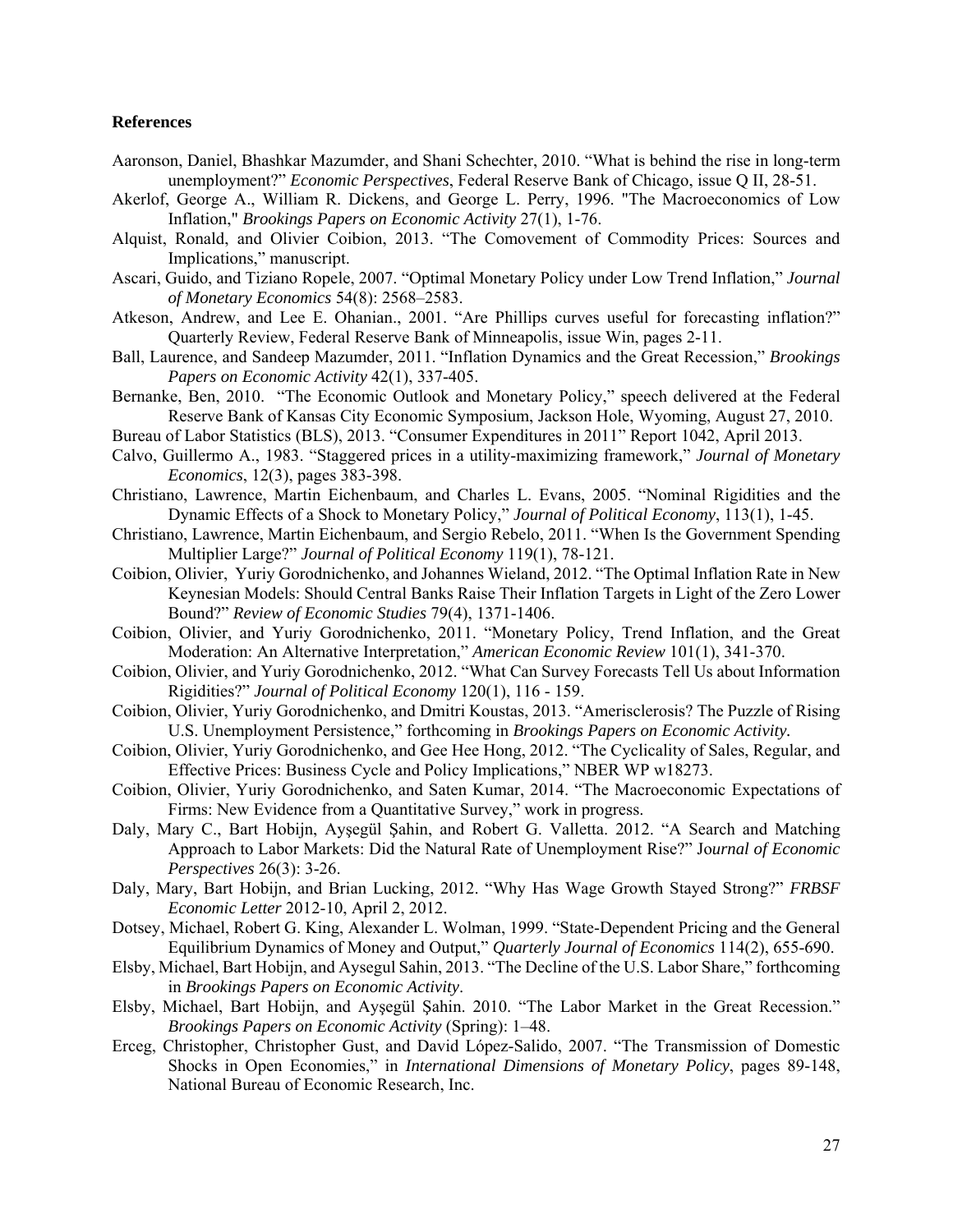Fernald, John, 2012. "Productivity and potential output before, during, and after the Great Recession," Working Paper Series 2012-18, Federal Reserve Bank of San Francisco.

- Friedman, Milton, 1968. "The Role of Monetary Policy," *American Economic Review* 58, 1–17.
- Gali, Jordi and Mark Gertler, 1999. "Inflation Dynamics: A Structural Econometric Analysis," *Journal of Monetary Economics* 44(2), 195-222.
- Gali, Jordi, 2008. *Monetary Policy, Inflation and the Business Cycle: An Introduction to the New Keynesian Framework*, Princeton University Press.
- Gertler, Mark, Jordi Gali, and Richard Clarida, 1999. "The Science of Monetary Policy: A New Keynesian Perspective," *Journal of Economic Literature* 37(4), 1661-1707.
- Gorodnichenko, Yuriy, 2008. "Endogenous Information, Menu Costs, and Inflation Persistence," NBER WP 14184.
- Haubrich, J., G. Pennacchi, and P. Ritchken, 2008. "Estimating Real and Nominal Term Structures using Treasury Yields, Inflation, Inflation Forecasts and Inflation Swap Rates," FRB Cleveland WP 08- 10.
- International Monetary Fund (IMF), 2013. "The Dog That Didn't Bark: Has Inflation Been Muzzled or Was It Just Sleeping," Chapter 3 in *World Economic Outlook*, April 2013.
- Karabarbounis, Loukas, and Brent Neiman, 2013. "The Global Decline of the Labor Share," NBER Working Paper 19136.
- Kilian, Lutz, and Daniel P. Murphy, 2012. "Why Agnostic Sign Restrictions Are Not Enough: Understanding The Dynamics Of Oil Market VAR Models," *Journal of the European Economic Association* 10(5), 1166-1188.
- King, Robert G., and Mark W. Watson, 2012. "Inflation and Unit Labor Cost," *Journal of Money, Credit and Banking* 44, 111-149.
- Klenow, Peter J., and Oleksiy Kryvtsov, 2008. "State-Dependent or Time-Dependent Pricing: Does It Matter for Recent U.S. Inflation?" *Quarterly Journal of Economics* 123(3), 863-904.
- Llaudes, Ricardo, 2005. "The Phillips Curve and Long Term Unemployment," ECB Working Paper 441.
- Mackowiak, Bartosz, and Mirko Wiederholt, 2009. "Optimal Sticky Prices under Rational Inattention," *American Economic Review* 99(3), 769-803.
- Mackowiak, Bartosz, and Mirko Wiederholt, 2012, "Business Cycle Dynamics under Rational Inattention," manuscript.
- Mankiw, N. Gregory and Ricardo Reis. "Sticky Information Versus Sticky Prices: A Proposal To Replace The New Keynesian Phillips Curve," *Quarterly Journal of Economics*, 117(4), 1295-1328.
- Nakamura, Emi, and Jón Steinsson, 2008. "Five Facts About Prices: A Reevaluation of Menu Cost Models," *Quarterly Journal of Economics* 123(4), 1415-1464.
- Reis, Ricardo, 2006. "Inattentive Producers," *Review of Economic Studies*, 73 (3), 793-821.
- Roberts, John M., 1997. "Is Inflation Sticky?" *Journal of Monetary Economics,* 39(2), 173-196.
- Taylor, John B, 1980. "Aggregate Dynamics and Staggered Contracts," *Journal of Political Economy*, 88(1), pages 1-23.
- Woodford, Michael, 2003. *Interest and Prices: Foundations of a Theory of Monetary Policy,* Princeton University Press, 2003.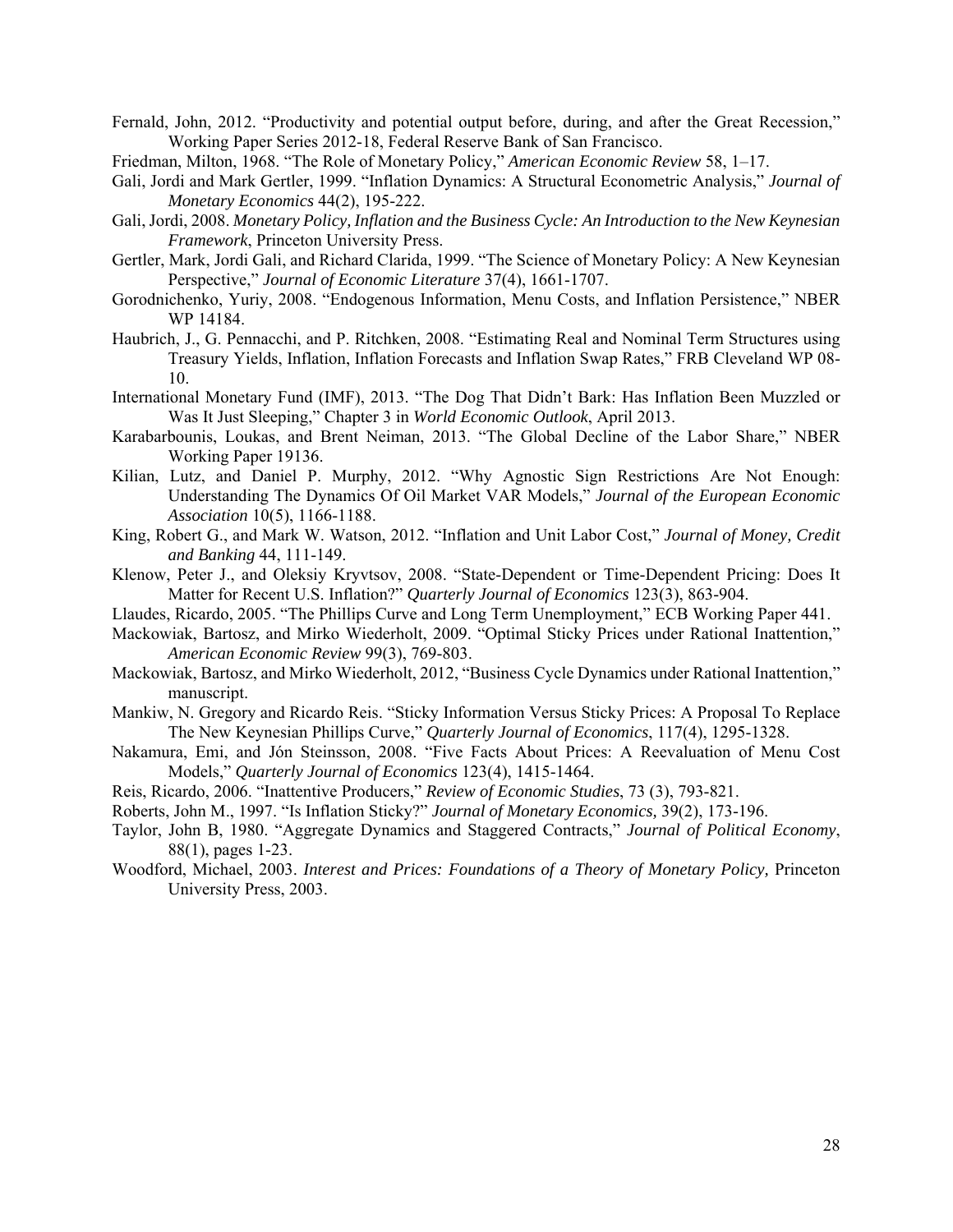

Panel B: CPI Inflation and Predicted Inflation from Phillips Curve



Notes: Panel A shows the scatter plot of inflation surprises  $(\pi_t - E_t \pi_t^{BACK})$  vs. unemployment rate.  $E_t \pi_t^{BACK}$  is calculated as in equation (2). Blue, empty circles show observations for 1960Q1-2007Q3. Red, filled circles show observations for 2007Q4-2013Q1. Blue, solid line shows predicted inflation surprises as a function of unemployment rate in the linear regression. Inflation surprises for 2008Q4 is outside the range of the figure and is not reported. Panel B plots time series of actual CPI inflation rate (annualized; black thick line) and CPI inflation rate predicted by the Phillips curve (equation (1); red dash line) which is estimated on the 1960Q1-2006Q3 sample.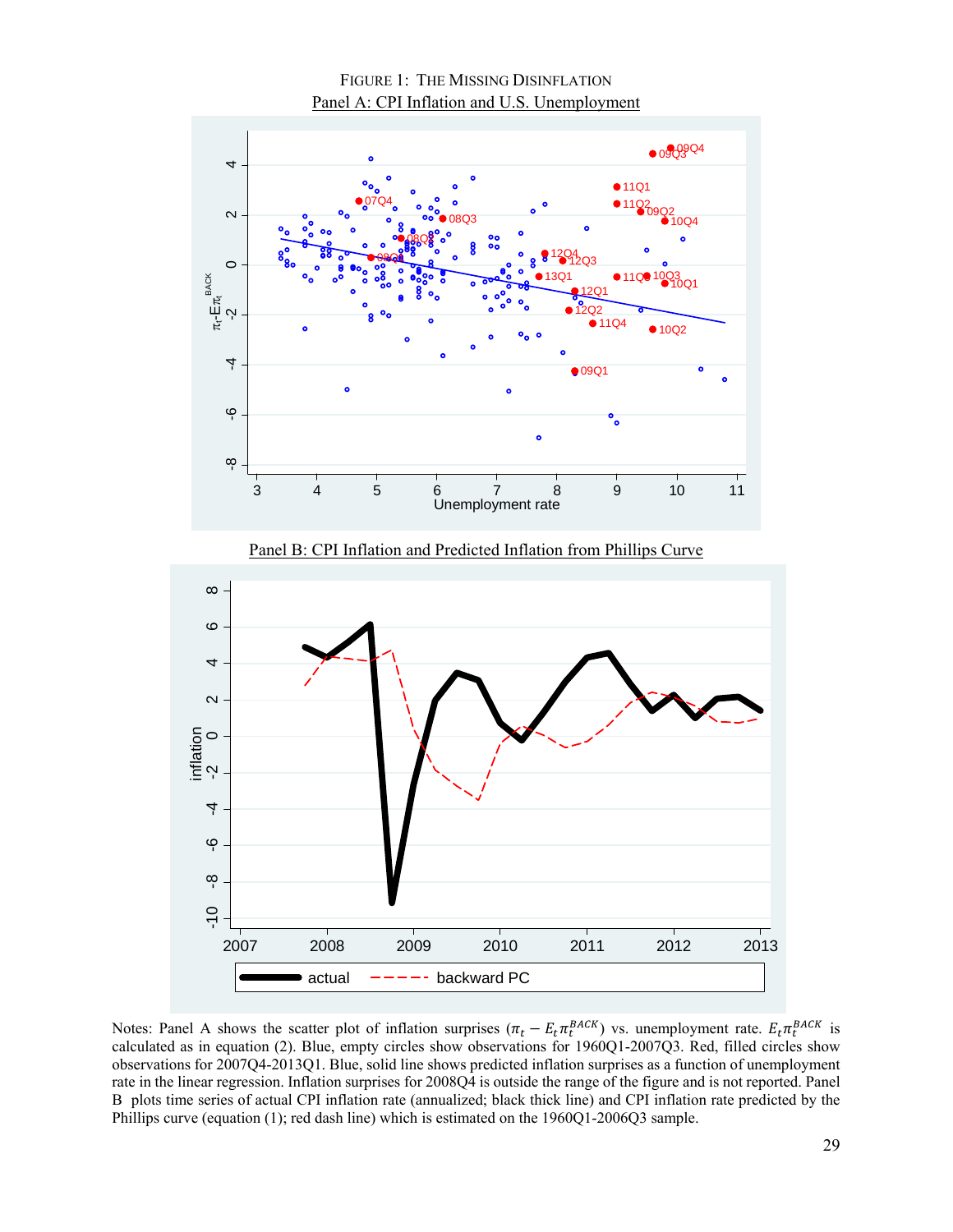





Notes: See notes for Figure 1 and the text for more details.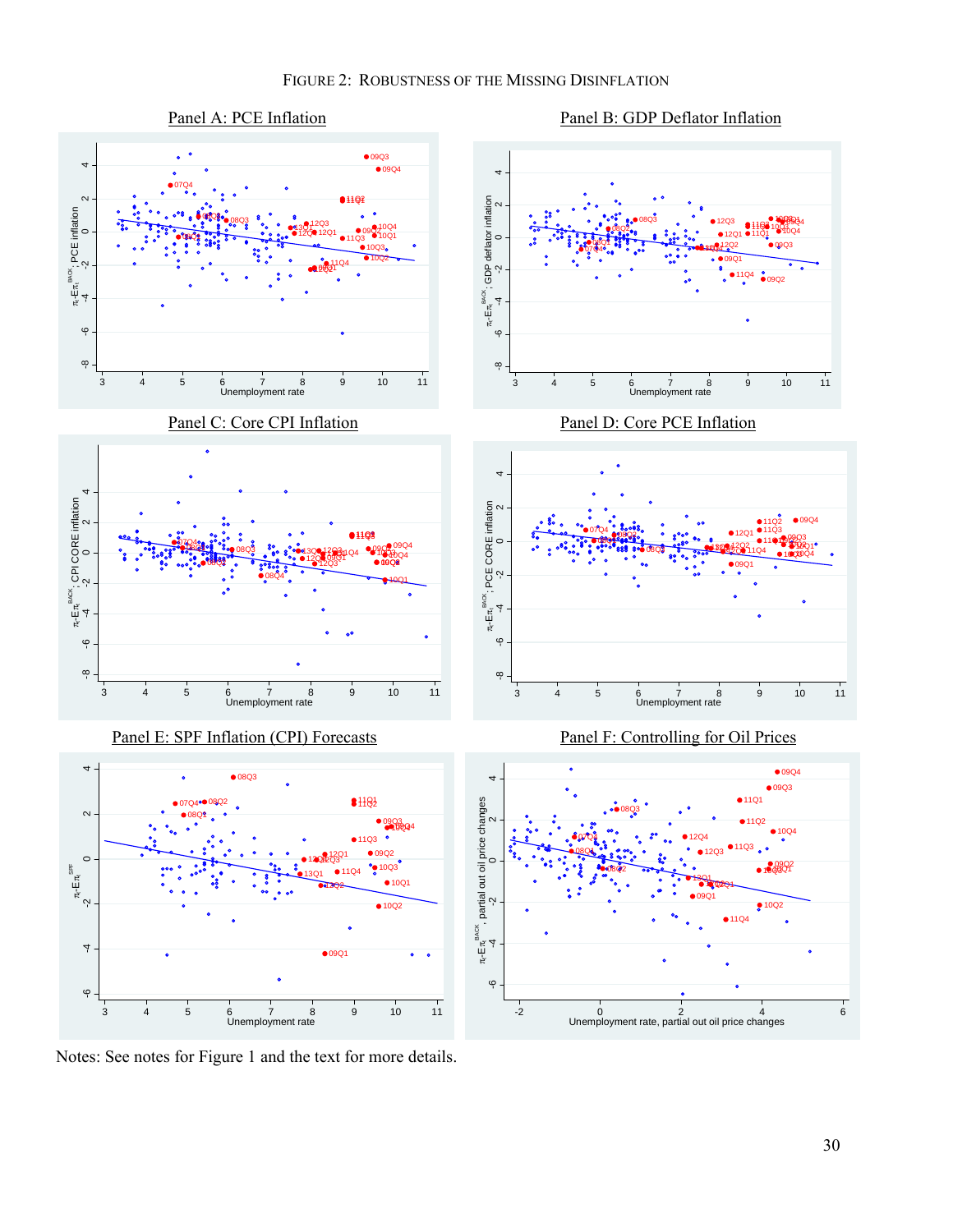

Panel A: Missing Disinflation with CBO Unemployment Gaps

Panel B: Changes in Natural Rate of Unemployment Needed to Explain Missing Disinflation



Notes: Panel A plots quarterly levels of the unemployment gap (the difference between actual unemployment and the CBO estimate of the short-term natural rate of unemployment) against quarterly deviations of inflation from expected inflation (measuring the latter as the average inflation rate over the previous four quarters). The trend line uses data from 1960Q1 to 2007Q3. The predicted natural rate of unemployment in Panel B is estimated as follows. First,  $UE_t$  –  $UE_t^n = \alpha + \beta(\pi_t - E_t \pi_{t+1}) + \varepsilon_t$  is estimated on the 1960Q1-200Q3 sample, where  $UE_t$  is the rate of unemployment, UE<sup>n</sup> is the natural rate of unemployment from the CBO,  $E_t \pi_{t+1}$  is the backward-looking measure of inflation expectations. Second, predicted value of the natural rate of unemployment is  $\widehat{UE}_t^n = UE_t - \hat{\alpha} - \hat{\beta}(\pi_t - E_t \pi_{t+1})$ . The blue, solid line shows the path of  $\widehat{UE}_t^n$ , while the red, shaded region shows the 95% confidence interval for the predicted value. The solid, black line with circle markers is the natural rate of unemployment from the CBO. The red, dash line shows the path of actual unemployment rate.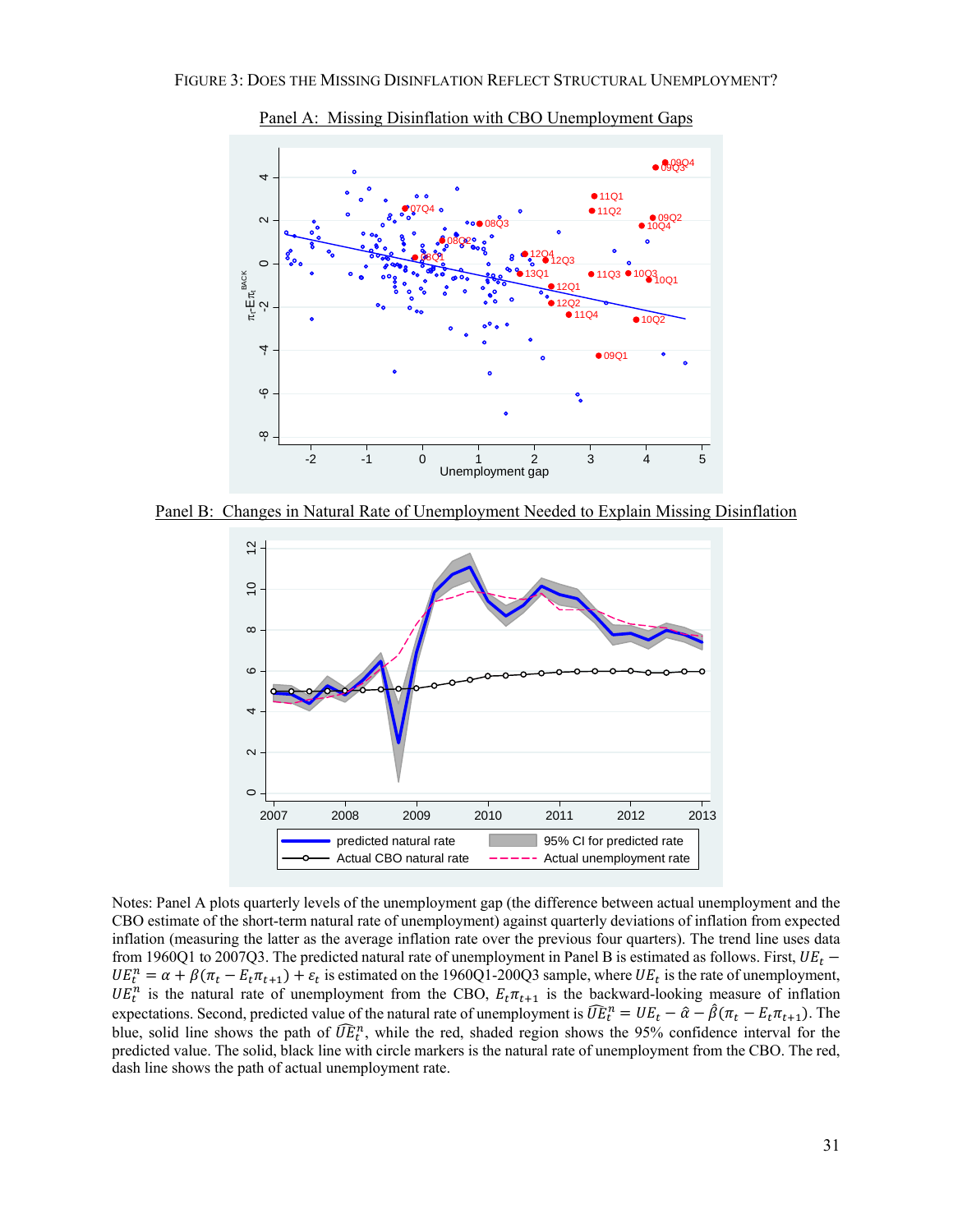FIGURE 4: IS THERE A MISSING WAGE DISINFLATION?



Panel C: Weekly Manufacturing Earnings net of Livingston Professional Forecasts



Notes: Each panel plots a measure of wage growth net of wage growth expectations against the unemployment rate, using different measures of wages in each panel. Panels A and B use backward-looking measures of wage expectations. Panel C uses forecasts from the Livingston Survey of Professional Forecasters. Blue lines are average slope for 1960-1985, red lines are average slope for 1986-2007. Panel C uses semiannual data.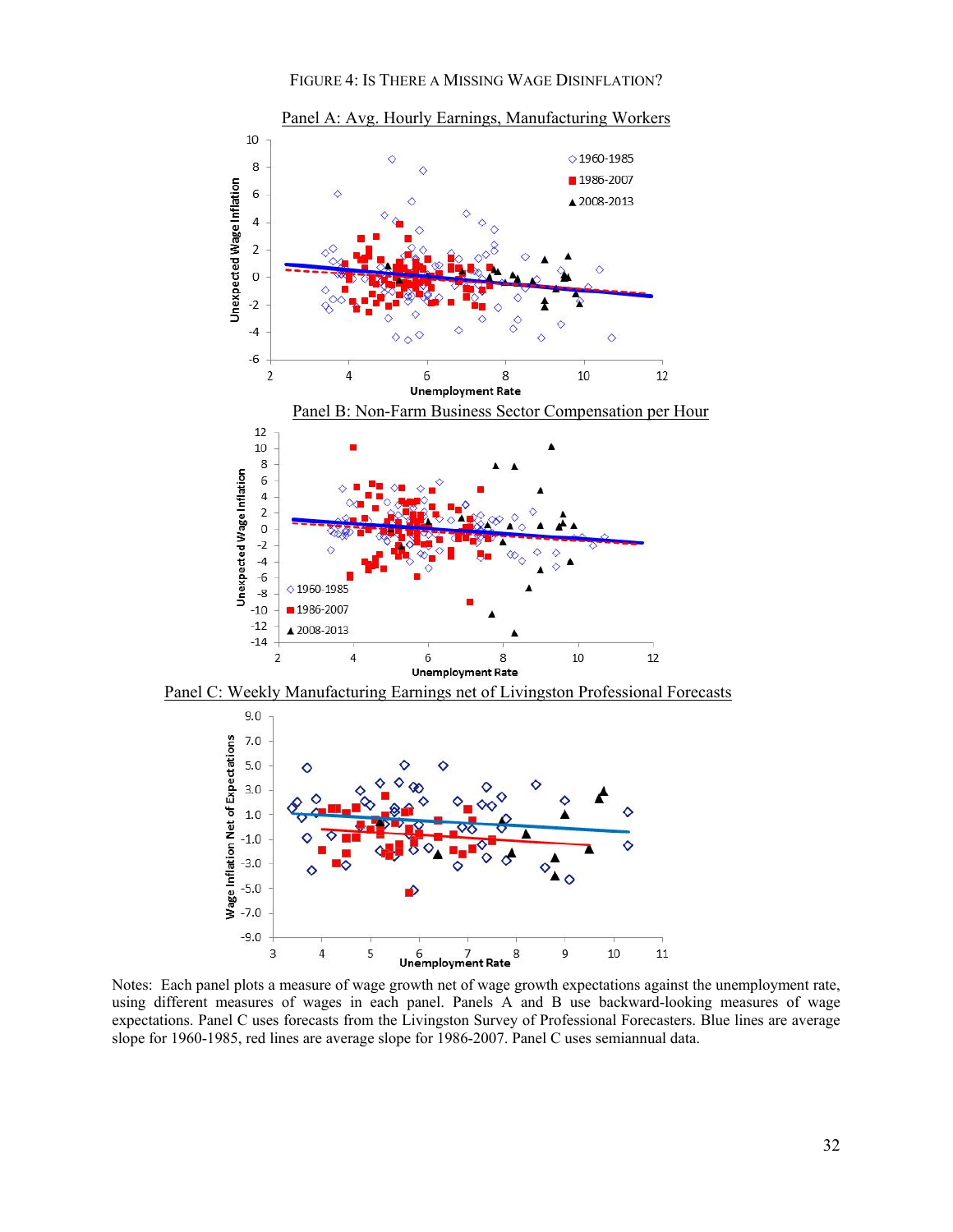

FIGURE 5: TIME VARIATION IN THE SLOPE OF THE PHILLIPS CURVE

Notes: Panels A and B show changes in the slope of the Phillips curve over time. Panel A uses CPI inflation rate. Panel B using GDP deflator inflation rate. Panel C shows the path of actual inflation and inflation predicted by Phillips curve estimated with forward-looking expectations (SPF) and backward-looking expectations (BACK) and over different time samples.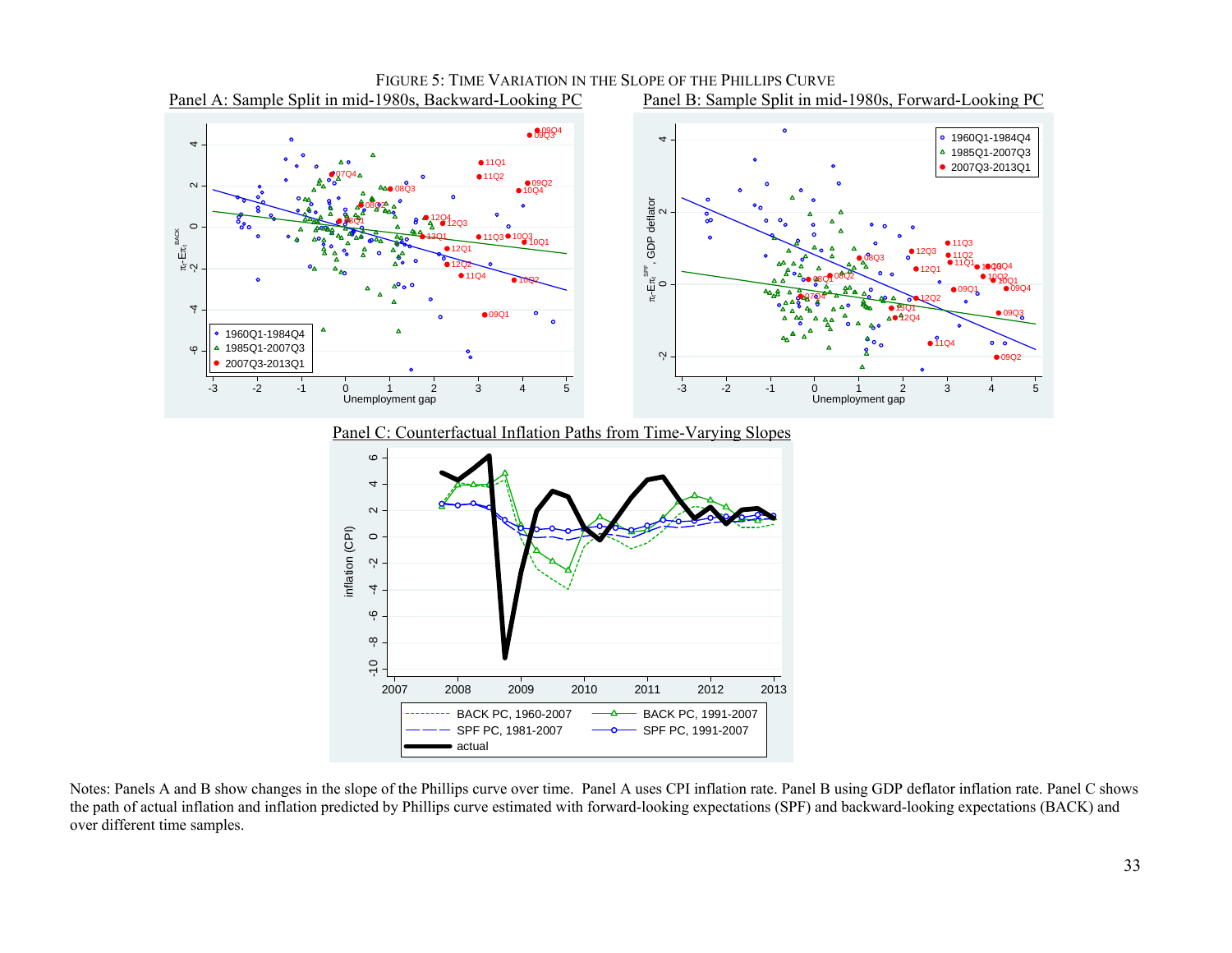

Panel C: Counterfactual Inflation (CPI) Paths for Different Expectations Panel D: Relative Contributions of Slopes and Inflation Expectations









Notes: Panel B shows the scatter plot of inflation (CPI) surprises vs. unemployment gap as well as fitted linear regressions for two sub-periods. Panel C plots actual inflation rate (CPI) as well as inflation rate predicted by Phillips curves (equation (1)) estimated on the pre-Great Recession samples. Phillips curves are estimated with unemployment gap as the forcing variable. Panel D presents decomposition of differences between predicted inflation rates from Phillips curves (equation (1)) estimated with inflation expectations from the Michigan Survey of Consumers (MSC) and Survey of Professional Forecasters (SPF). "XYZ exp" denotes which inflation expectations are used (SPF or MSC), while "XYZ  $\kappa$ " denotes what data was used to estimate the slope of the Phillips curve. Phillips curves are estimated with unemployment gap as the forcing variable.

FIGURE 6: THE PHILLIPS CURVE AND THE MISSING DISINFLATION WITH HOUSEHOLD INFLATION EXPECTATIONS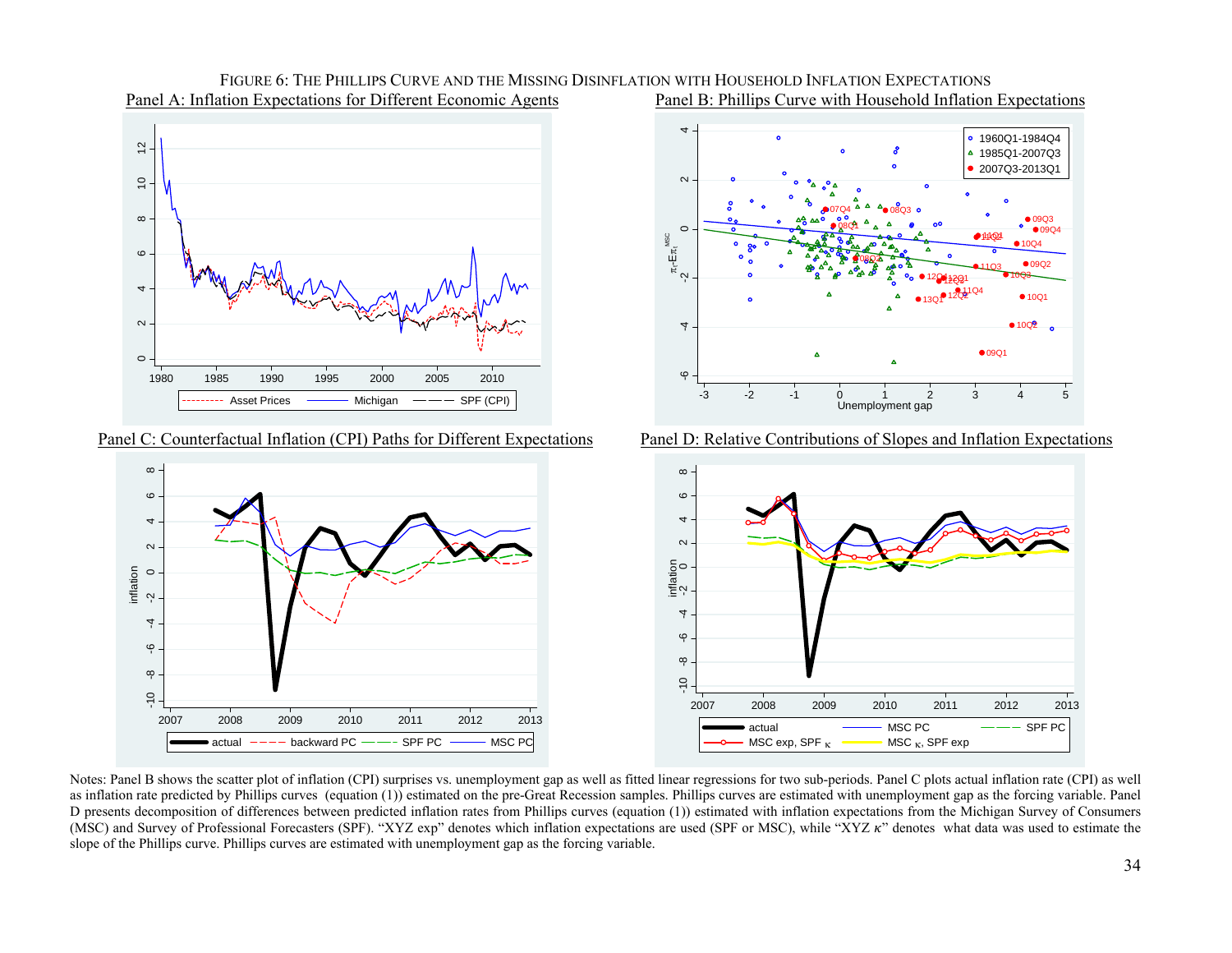

FIGURE 7: HOUSEHOLD INFLATION FORECASTS AND OIL PRICES

Notes: Oil Price is the Spot Oil Price for West Texas Intermediate (FRED© name: OILPRICE). MSC inflation expectations is the mean one-year-ahead inflation expectations in the Michigan Survey of Consumers (MSC).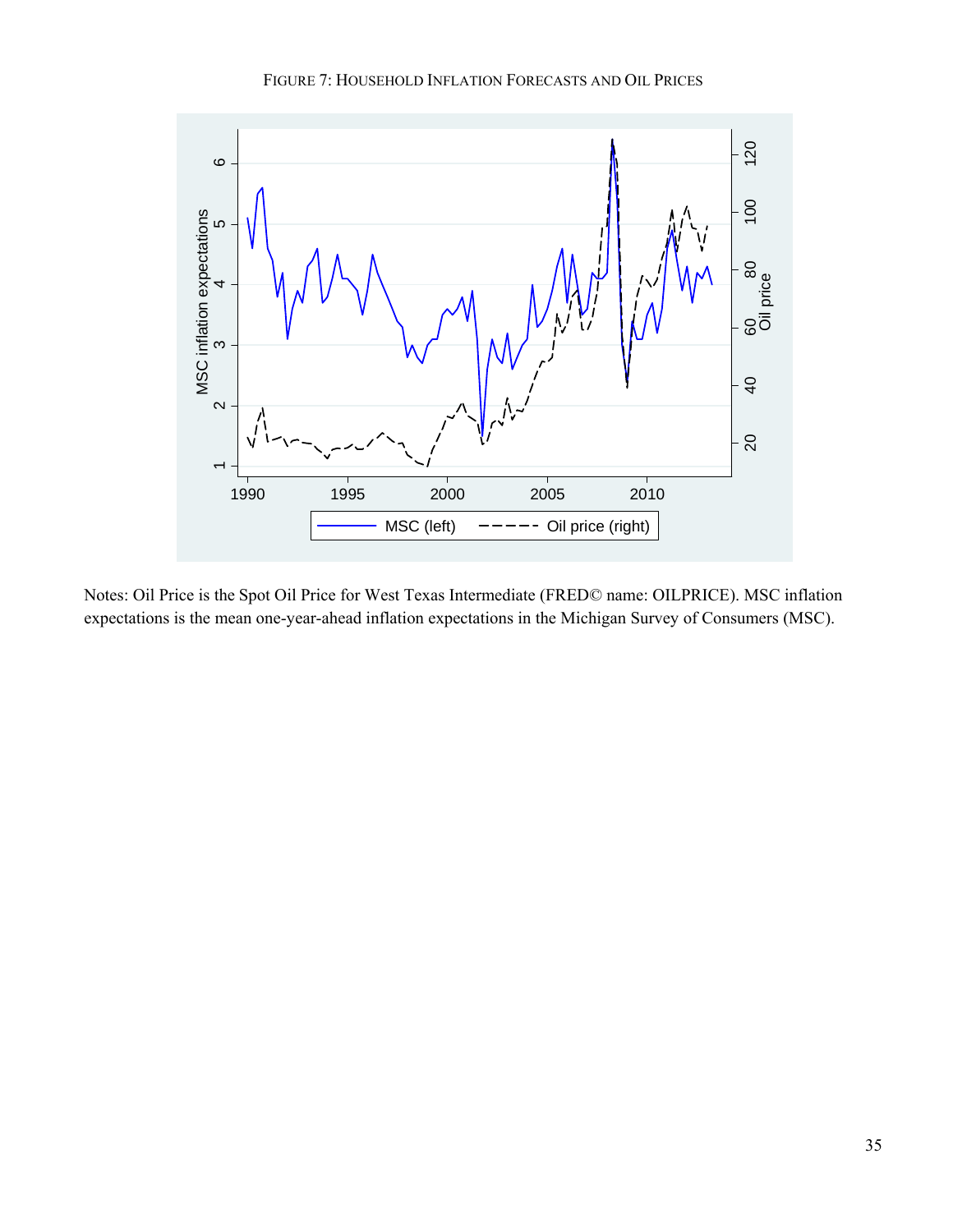|                                                                     | <b>OLS</b>  | IV          | <b>OLS</b>           | IV                   |  |  |  |  |  |  |
|---------------------------------------------------------------------|-------------|-------------|----------------------|----------------------|--|--|--|--|--|--|
|                                                                     | (1)         | (2)         | (3)                  | (4)                  |  |  |  |  |  |  |
| Panel A: CPI, backward-looking expectations, 1960Q1-2007Q3          |             |             |                      |                      |  |  |  |  |  |  |
| $UE_t - UE_t^n$ $\kappa$                                            | $-0.540***$ | $-0.453***$ | $-0.602***$          | $-0.517***$          |  |  |  |  |  |  |
|                                                                     | (0.132)     | (0.132)     | (0.157)              | (0.160)              |  |  |  |  |  |  |
| $(UE_t - UE_t^n) \times I(year \ge 1985), \gamma$                   |             |             | 0.346                | 0.359                |  |  |  |  |  |  |
|                                                                     |             |             | (0.232)              | (0.239)              |  |  |  |  |  |  |
| $I(year \ge 1985), \theta$                                          |             |             | 0.021                | 0.008                |  |  |  |  |  |  |
|                                                                     |             |             | (0.273)              | (0.274)              |  |  |  |  |  |  |
| Observations                                                        | 191         | 191         | 191                  | 191                  |  |  |  |  |  |  |
| R <sub>2</sub>                                                      | 0.154       | 0.150       | 0.164                | 0.160                |  |  |  |  |  |  |
| $\kappa + \gamma$                                                   |             |             | $-0.256$             | $-0.158$             |  |  |  |  |  |  |
|                                                                     |             |             | (0.172)              | (0.178)              |  |  |  |  |  |  |
|                                                                     |             |             |                      |                      |  |  |  |  |  |  |
| Panel B: GDP deflator, backward looking expectations, 1960Q1-2007Q3 |             |             |                      |                      |  |  |  |  |  |  |
| $UE_t - UE_t^n$ , $\kappa$                                          | $-0.369***$ | $-0.343***$ | $-0.418***$          | $-0.399***$          |  |  |  |  |  |  |
|                                                                     | (0.085)     | (0.090)     | (0.102)              | (0.108)              |  |  |  |  |  |  |
| $(UE_t - UE_t^n) \times I(year \ge 1985), \gamma$                   |             |             | $0.280**$            | $0.314**$            |  |  |  |  |  |  |
|                                                                     |             |             | (0.136)              | (0.145)              |  |  |  |  |  |  |
| $I(year \ge 1985), \theta$                                          |             |             | $-0.005$             | $-0.015$             |  |  |  |  |  |  |
|                                                                     |             |             | (0.172)              | (0.173)              |  |  |  |  |  |  |
| Observations                                                        | 191         | 191         | 191                  | 191                  |  |  |  |  |  |  |
| R <sub>2</sub>                                                      | 0.168       | 0.167       | 0.182                | 0.181                |  |  |  |  |  |  |
| $\kappa + \gamma$                                                   |             |             | $-0.138$             | $-0.084$             |  |  |  |  |  |  |
|                                                                     |             |             | (0.091)              | (0.097)              |  |  |  |  |  |  |
|                                                                     |             |             |                      |                      |  |  |  |  |  |  |
| Panel C: GDP deflator, SPF expectations, 1968Q4-2007Q3              |             | $-0.451***$ |                      |                      |  |  |  |  |  |  |
| $UE_t - UE_t^n$ , $\kappa$                                          | $-0.403***$ |             | $-0.525***$          | $-0.576***$          |  |  |  |  |  |  |
| $(UE_t - UE_t^n) \times I(year \ge 1985), \gamma$                   | (0.087)     | (0.094)     | (0.069)<br>$0.344**$ | (0.083)<br>$0.395**$ |  |  |  |  |  |  |
|                                                                     |             |             | (0.142)              | (0.153)              |  |  |  |  |  |  |
| $I(year \ge 1985), \theta$                                          |             |             | $-1.009***$          | $-1.037***$          |  |  |  |  |  |  |
|                                                                     |             |             | (0.236)              | (0.241)              |  |  |  |  |  |  |
| Observations                                                        | 156         | 156         | 156                  | 156                  |  |  |  |  |  |  |
| R <sub>2</sub>                                                      | 0.165       | 0.163       | 0.311                | 0.309                |  |  |  |  |  |  |
| $\kappa + \gamma$                                                   |             |             | $-0.182$             | $-0.181$             |  |  |  |  |  |  |
|                                                                     |             |             | (0.124)              | (0.129)              |  |  |  |  |  |  |
|                                                                     |             |             |                      |                      |  |  |  |  |  |  |

TABLE 1: SUB-SAMPLE STABILITY OF THE SLOPE OF THE PHILLIPS CURVE

Notes: The estimated specification is given by equation (5). Instrumental Variable (IV) regressions use the first lag of unemployment gap—that is,  $(UE_{t-1} - UE_{t-1}^n)$ —as an instrument. Newey-West standard errors are reported in parentheses. \*\*\*,\*\*\*,\* indicate significance at 1%, 5%, 10% respectively.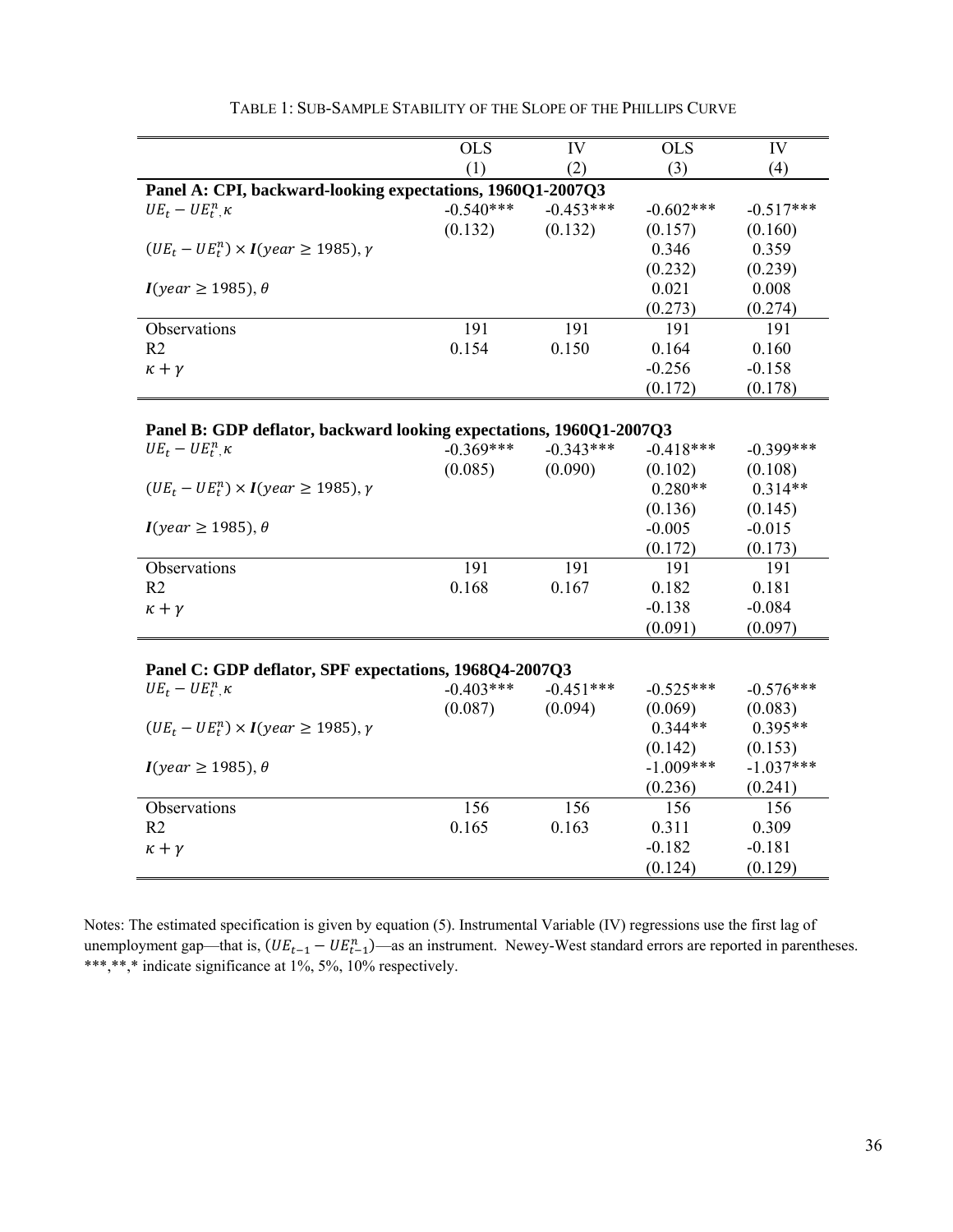|                                                         | Pre-Great Recession, 1981Q1-2007Q3 |            |            |                            |             | Full sample, 1981Q1-2013Q1 |             |             |  |
|---------------------------------------------------------|------------------------------------|------------|------------|----------------------------|-------------|----------------------------|-------------|-------------|--|
|                                                         | (1)                                | (2)        | (3)        | (4)                        | (5)         | (6)                        | (7)         | (8)         |  |
|                                                         |                                    |            |            | Panel A: Unemployment rate |             |                            |             |             |  |
| $E_t \pi_{t+1,t+4}^{MSC}$                               | $1.442***$                         | $1.089***$ | $1.128***$ | $0.803***$                 | $1.480***$  | $1.036***$                 | $0.935***$  | $0.627***$  |  |
|                                                         | (0.218)                            | (0.210)    | (0.214)    | (0.179)                    | (0.182)     | (0.190)                    | (0.140)     | (0.152)     |  |
| $E_t \pi_{t+1,t+4}^{SPF}$                               | 0.018                              | $0.289*$   | $-0.128$   | 0.197                      | 0.077       | $0.361**$                  | 0.0650      | 0.373       |  |
|                                                         | (0.200)                            | (0.171)    | (0.214)    | (0.179)                    | (0.136)     | (0.158)                    | (0.140)     | (0.152)     |  |
| $UE_t$                                                  | $-0.250**$                         | $-0.235**$ | $-0.077$   | $-0.095$                   | $-0.267***$ | $-0.208***$                | $-0.190***$ | $-0.151***$ |  |
|                                                         | (0.106)                            | (0.096)    | (0.100)    | (0.086)                    | (0.076)     | (0.058)                    | (0.064)     | (0.053)     |  |
| $\log\left(\frac{OilP_t}{OilP_{t-1}}\right) \times 400$ |                                    | $0.009***$ |            | $0.010***$                 |             | $0.014***$                 |             | $0.015***$  |  |
|                                                         |                                    | (0.003)    |            | (0.002)                    |             | (0.004)                    |             | (0.004)     |  |
| Observations                                            | 105                                | 105        | 105        | 105                        | 127         | 127                        | 127         | 127         |  |
| $R^2$                                                   | 0.537                              | 0.612      | 0.262      | 0.394                      | 0.466       | 0.627                      | 0.205       | 0.461       |  |
|                                                         |                                    |            |            |                            |             |                            |             |             |  |
|                                                         |                                    |            |            | Panel B: Unemployment gap  |             |                            |             |             |  |
| $E_t \pi_{t+1,t+4}^{MSC}$                               | $1.475***$                         | $1.117***$ | $1.088***$ | $0.782***$                 | $1.469***$  | $1.026***$                 | $0.976***$  | $0.662***$  |  |
|                                                         | (0.220)                            | (0.219)    | (0.192)    | (0.167)                    | (0.184)     | (0.190)                    | (0.143)     | (0.150)     |  |
| $E_t \pi_{t+1,t+4}^{SPF}$                               | $-0.079$                           | 0.201      | $-0.0880$  | 0.218                      | 0.024       | $0.321**$                  | 0.0240      | 0.338       |  |
|                                                         | (0.187)                            | (0.166)    | (0.192)    | (0.167)                    | (0.129)     | (0.152)                    | (0.143)     | (0.150)     |  |
| $UE_t - UE_t^n$                                         | $-0.262**$                         | $-0.249**$ | $-0.160$   | $-0.168*$                  | $-0.304***$ | $-0.243***$                | $-0.267***$ | $-0.214***$ |  |
|                                                         | (0.109)                            | (0.099)    | (0.104)    | (0.089)                    | (0.088)     | (0.065)                    | (0.082)     | (0.061)     |  |
| $\log\left(\frac{OilP_t}{OilP_{t-1}}\right) \times 400$ |                                    | $0.009***$ |            | $0.010***$                 |             | $0.014***$                 |             | $0.015***$  |  |
|                                                         |                                    | (0.002)    |            | (0.002)                    |             | (0.004)                    |             | (0.004)     |  |
| Observations                                            | 105                                | 105        | 105        | 105                        | 127         | 127                        | 127         | 127         |  |
| $R^2$                                                   | 0.537                              | 0.612      | 0.270      | 0.402                      | 0.465       | 0.628                      | 0.217       | 0.470       |  |

TABLE 2. WHICH EXPECTATIONS BEST PROXY FOR FIRMS' EXPECTATIONS?

Notes: Dependent variable is the annualized rate of inflation (quarter on quarter).  $E_t \pi_{t+1,t+4}^{MSC}$  and  $E_t \pi_{t+1,t+4}^{SPF}$  are one-year-ahead inflation forecasts from the Michigan Suvvery of Consumers (MSC) and the Survey of Professional Forecasters (SPF). OilP is the price of oil (Crude Oil Prices: West Texas Intermediate (WTI); FRED: OILPRICE). UE<sub>t</sub> is the rate of unemployment. UE<sup>n</sup> is the natural rate of unemployment from the Congress Budget Office (CBO). Constant is included but not reported. Specifications in columns (3), (4), (7) and (8) impose that the coefficients on  $E_t \pi_{t+1,t+4}^{MSC}$  and  $E_t \pi_{t+1,t+4}^{SPF}$  sum up to one. Newey-West standard errors are in parentheses. \*\*\*,\*\*,\* indicate significance at 1%, 5%, 10% respectively.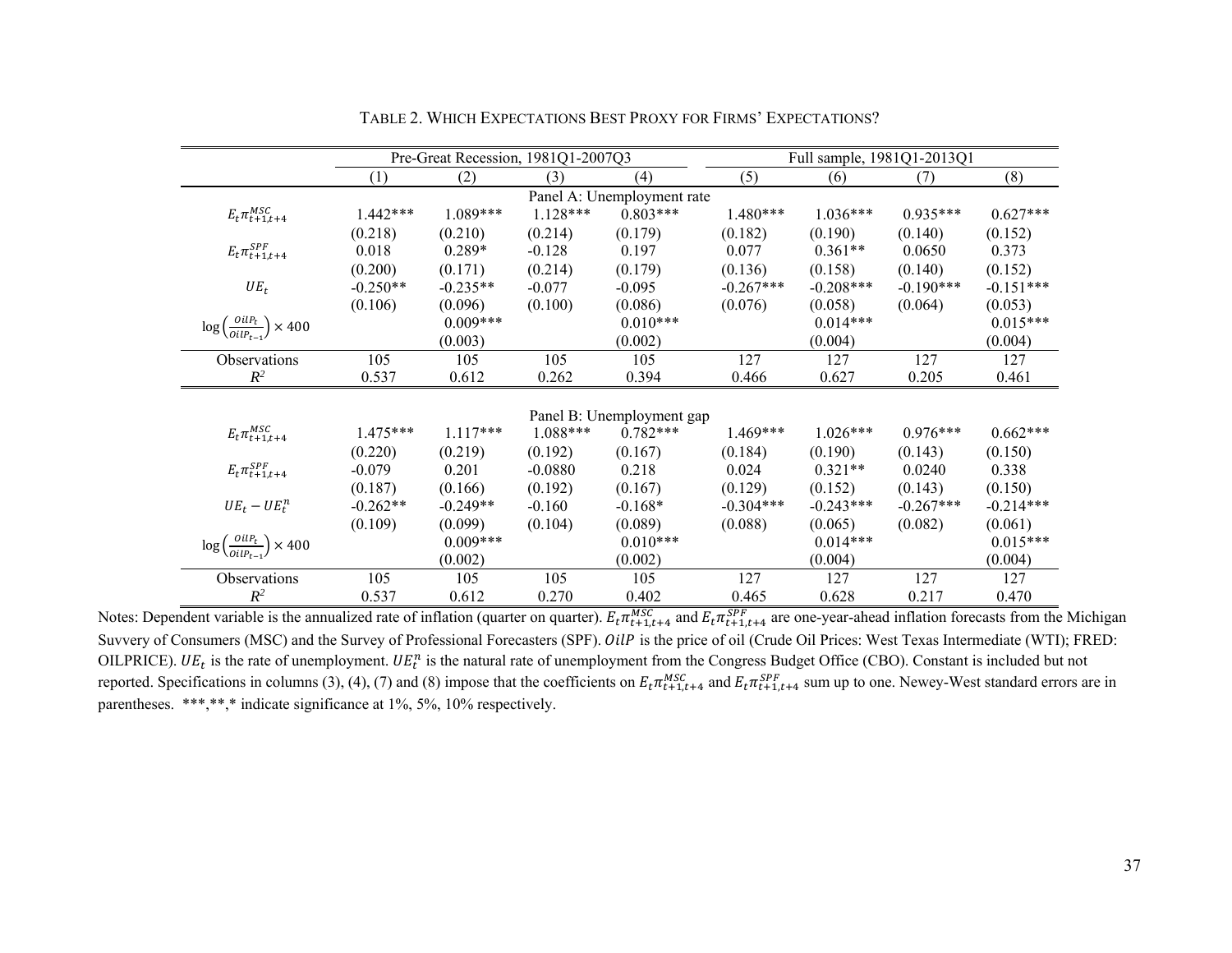|                                                           | New Zealand (Sept. 2013) |        |          |      | United States (Feb. 2013) |          |
|-----------------------------------------------------------|--------------------------|--------|----------|------|---------------------------|----------|
|                                                           | Mean                     | Median | St. Dev. | Mean | Median                    | St. Dev. |
| <b>Annual CPI Inflation</b>                               | 0.7                      |        |          | 2.0  |                           |          |
| Central Bank Forecast of Year<br>Ahead Inflation          | 1.7                      |        |          | 1.5  |                           |          |
| Professionals' Forecasts of Year<br>Ahead CPI Inflation   | 1.9                      | 1.9    | 0.2      | 1.9  | 1.8                       | 0.3      |
| Households' Forecasts of Year<br>Ahead Inflation          |                          |        |          |      |                           |          |
| All participants                                          | 5.3                      | NA.    | 5.4      | 4.4  | 3.0                       | 4.4      |
| Truncated                                                 | 3.1                      | 3.0    | 1.7      | 3.8  | 3.0                       | 3.0      |
| Firms' Forecasts of Year Ahead<br>Inflation               |                          |        |          |      |                           |          |
| All participants                                          | 8.8                      | 5.0    | 7.8      |      |                           |          |
| Truncated                                                 | 5.3                      | 4.5    | 3.3      |      |                           |          |
| Non-Financial Firms' Forecasts of<br>Year Ahead Inflation |                          |        |          |      |                           |          |
| All participants                                          | 6.1                      | 5.0    | 4.0      |      |                           |          |
| Truncated                                                 | 5.7                      | 5.0    | 3.3      |      |                           |          |
|                                                           |                          |        |          |      |                           |          |

TABLE 3: PROPERTIES OF INFLATION FORECASTS OF DIFFERENT AGENTS

Notes: Central Bank Forecast for U.S. is for PCE price index, mid-range of central tendencies of 1.5 for 2013 and 1.75 for 2014, yielding 10/12\*1. 5+2/12\*1.75=1.54. Annual CPI inflation for New Zealand is for June 2013. All other dates are as reported in Table. Professional forecasts are taken from Consensus Economics' survey. Household forecasts are from Reserve Bank of New Zealand's Survey of Households and the University of Michigan's Survey of Consumers. Firm forecasts are from ongoing work in Coibion, Gorodnichenko and Kumar (2014) using reported forecasts of 60 firms in New Zealand.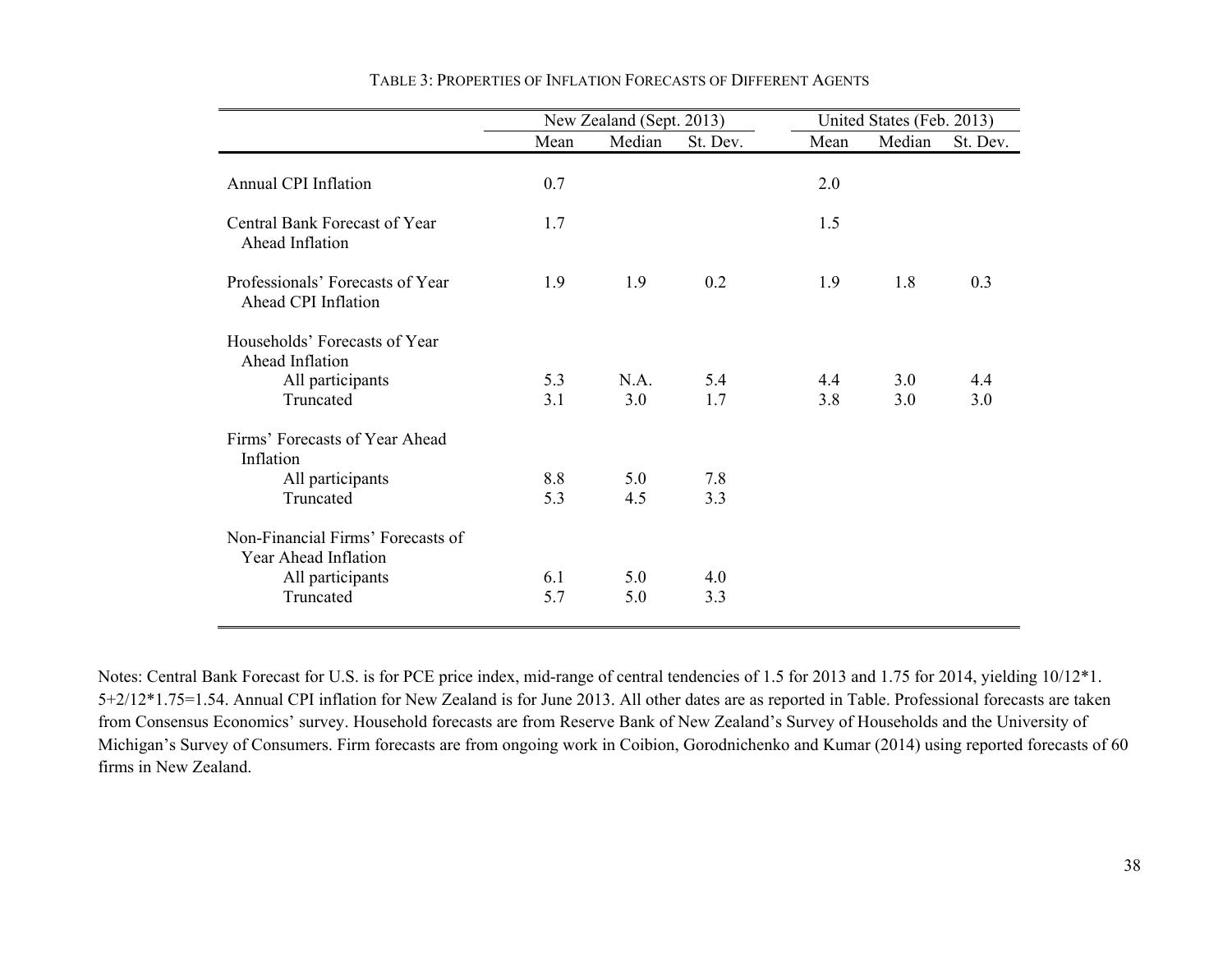| Dependent variable:<br>$E_t^{MSC} \pi_{t+1,t+4} - E_t^{SPF} \pi_{t+1,t+4}$                                                                      | (1)                  | (2)                                      | (3)              |
|-------------------------------------------------------------------------------------------------------------------------------------------------|----------------------|------------------------------------------|------------------|
| Panel A: Levels                                                                                                                                 |                      |                                          |                  |
| $OilP_t$                                                                                                                                        | $0.026***$           | $0.024***$                               |                  |
|                                                                                                                                                 | (0.002)              | (0.005)                                  |                  |
| PriceAgro <sub>t</sub>                                                                                                                          |                      | 0.002                                    | $0.016***$       |
|                                                                                                                                                 |                      | (0.004)                                  | (0.002)          |
| $R^2$                                                                                                                                           | 0.523                | 0.524                                    | 0.421            |
| Panel B: Growth rates<br>$log\left(\frac{OilP_t}{OilP_{t-1}}\right) \times 100$<br>$log\left(\frac{PriceAgro_t}{PriceAgro_t}\right) \times 100$ | $0.013**$<br>(0.005) | $0.011**$<br>(0.005)<br>0.015<br>(0.017) | 0.020<br>(0.016) |
| $R^2$                                                                                                                                           | 0.048                | 0.060                                    | 0.024            |

TABLE 4: EFFECTS OF OIL AND COMMODITY PRICE CHANGES ON INFLATION FORECASTS

Notes: The sample period is 1981-2013, 127 observations. OilP is the price of oil (Crude Oil Prices: West Texas Intermediate (WTI); FRED: OILPRICE). PriceAgro<sub>t</sub> is the food price index produced by the World Bank. Newey-West standard errors are in parentheses. \*\*\*,\*\*,\* indicate significance at 1%, 5%, 10% respectively.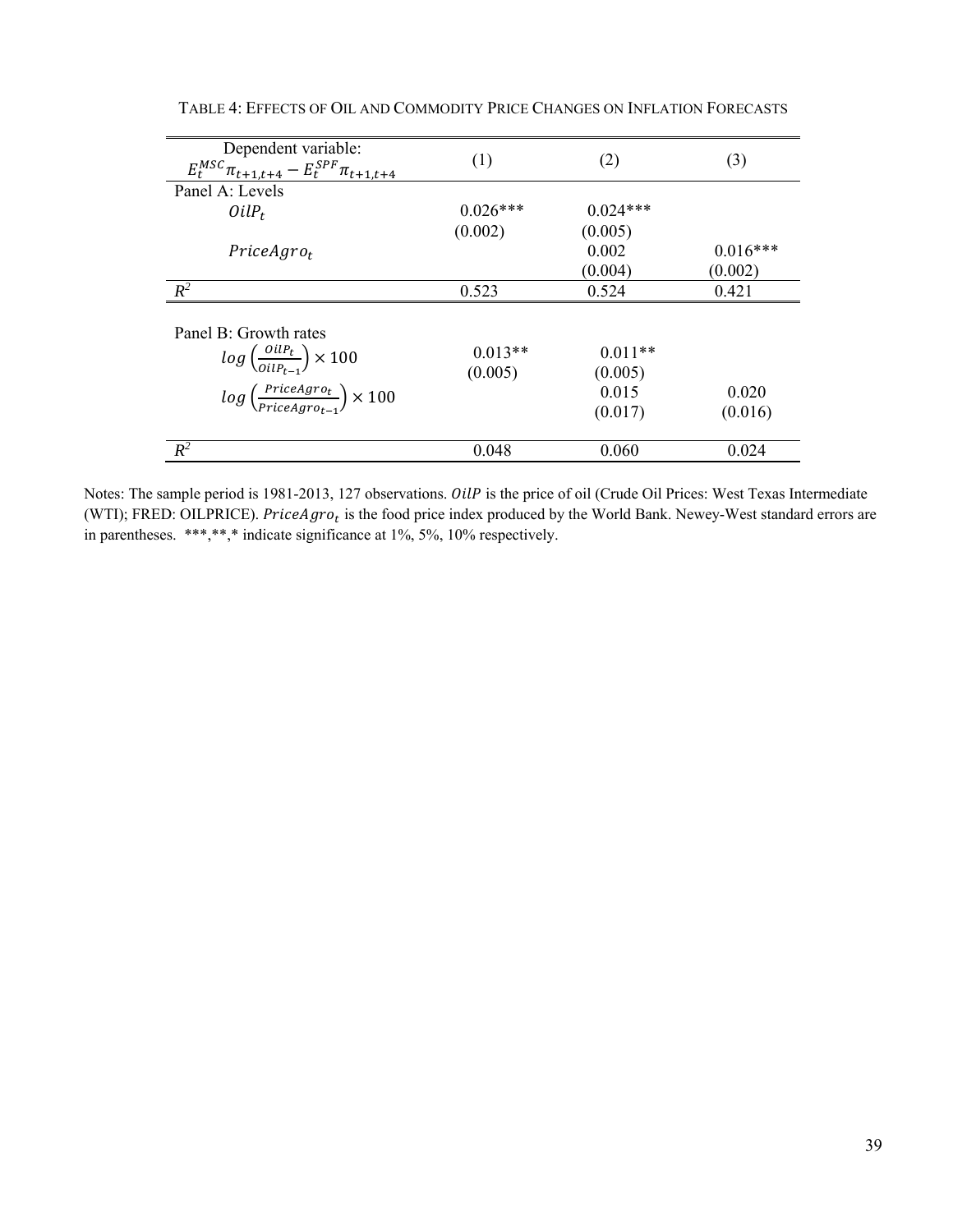| Dependent variable                             | Main effect, $\beta$ |         | Interaction, $\gamma$ |         |        |       |       | Spending on fuel, |  |
|------------------------------------------------|----------------------|---------|-----------------------|---------|--------|-------|-------|-------------------|--|
| $E_t^i \pi_{t,t+12} - E_{t-6}^i \pi_{t-6,t+6}$ | coef.                | s.e.    | Coef.                 | s.e.    | Obs.   | R2    |       | annual, CEX, 2011 |  |
|                                                |                      |         |                       |         |        |       | \$    | Share, %          |  |
|                                                | (1)                  | (2)     | (3)                   | (4)     | (5)    | (6)   | (7)   | (8)               |  |
| Panel A: Full sample                           |                      |         |                       |         |        |       |       |                   |  |
| All                                            | 1.686***             | (0.177) |                       |         | 68,355 | 0.010 |       |                   |  |
|                                                |                      |         |                       |         |        |       |       |                   |  |
| Panel B: Income quintiles                      |                      |         |                       |         |        |       |       |                   |  |
| HH income quintiles                            |                      |         |                       |         |        |       |       |                   |  |
| 1 (bottom)                                     | $0.665***$           | (0.257) |                       |         | 7,883  | 0.001 | 1,227 | 5.6               |  |
| $\overline{c}$                                 | 1.488***             | (0.225) |                       |         | 10,979 | 0.007 | 1,981 | 6.2               |  |
| $\overline{\mathbf{3}}$                        | 1.956***             | (0.282) |                       |         | 12,841 | 0.013 | 2,694 | 6.4               |  |
| $\overline{\mathcal{A}}$                       | 1.965***             | (0.268) |                       |         | 15,918 | 0.014 | 3,295 | 5.7               |  |
| $5$ (top)                                      | 2.066***             | (0.202) |                       |         | 16,926 | 0.018 | 4,073 | 4.3               |  |
| Interact with \$                               | $0.484***$           | (0.099) | $0.771***$            | (0.248) | 64,547 | 0.010 |       |                   |  |
| Interact with budget share                     | $2.629***$           | (0.547) | $-0.931*$             | (0.546) | 64,547 | 0.010 |       |                   |  |
| Panel C: Age groups                            |                      |         |                       |         |        |       |       |                   |  |
| HH head age group                              |                      |         |                       |         |        |       |       |                   |  |
| $<$ 25                                         | 0.628                | (0.428) |                       |         | 13,983 | 0.008 | 1,840 | 6.2               |  |
| $25 - 34$                                      | $1.523***$           | (0.221) |                       |         | 15,744 | 0.013 | 2,726 | 5.7               |  |
| 35-44                                          | 1.947***             | (0.236) |                       |         | 12,924 | 0.013 | 3,188 | 5.6               |  |
| $45 - 54$                                      | 1.894***             | (0.288) |                       |         | 10,429 | 0.012 | 3,270 | 5.6               |  |
| 55-64                                          | 1.854***             | (0.197) |                       |         | 11,785 | 0.008 | 2,713 | 5.1               |  |
| $65+$                                          | 1.489***             | (0.192) |                       |         | 13,983 | 0.008 | 1,755 | 4.5               |  |
|                                                |                      |         |                       |         |        |       |       |                   |  |
| Interact with \$                               | $1.433***$           | (0.169) | $0.147*$              | (0.085) | 68,089 | 0.010 |       |                   |  |
| Interact with budget share                     | 1.924**              | (0.797) | $-0.272$              | (0.979) | 68,089 | 0.010 |       |                   |  |

|  |  |  | TABLE 5: SENSITIVITY OF REVISIONS IN INDIVIDUALS' INFLATION EXPECTATIONS TO CHANGES IN OIL PRICES |  |
|--|--|--|---------------------------------------------------------------------------------------------------|--|
|--|--|--|---------------------------------------------------------------------------------------------------|--|

Notes: The table reports estimated equations (7), (8') and (8''). Specification (7) is estimated separately for full sample, by income quintile, and by age group. "Interact with budget share" corresponds to equation (8'). "Interact with \$" corresponds to equation (8''). Standard errors (in parentheses) are clusted by month. Columns (1) and (2) show estimates and standard errors for  $\beta$  in specifications (7), (8') and (8''). Columns (3) and (4) show estimates and standard errors for  $\gamma$  in specifications (8') and (8''). Constants are included but not reported. Columns (7) and (8) report annual dollar amount and budget share of spending on gasoline. These statistics are from the 2011 Consumer Expenditure Survey (BLS 2013). \*\*\*,\*\*,\*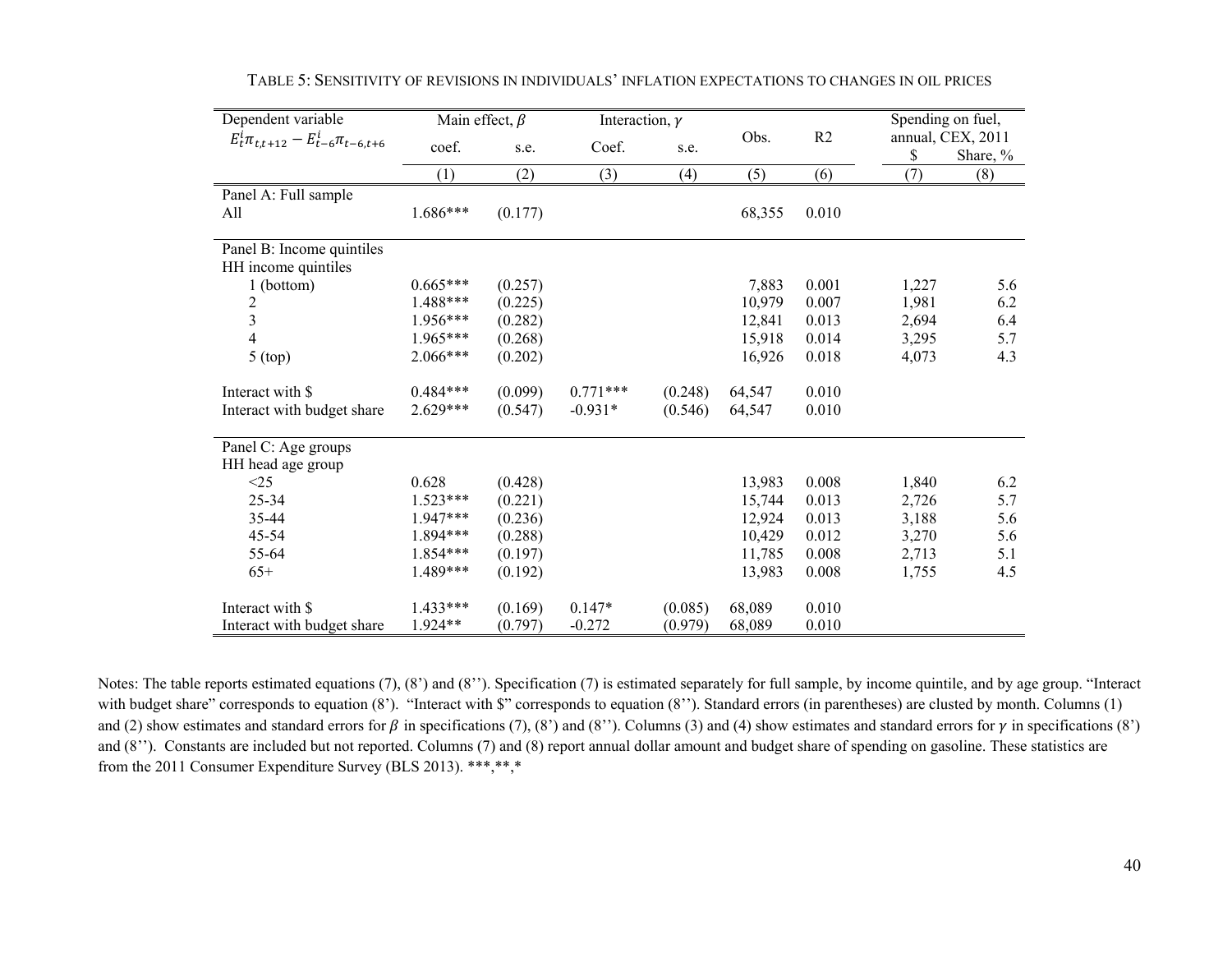## **APPENDIX FIGURES AND TABLES**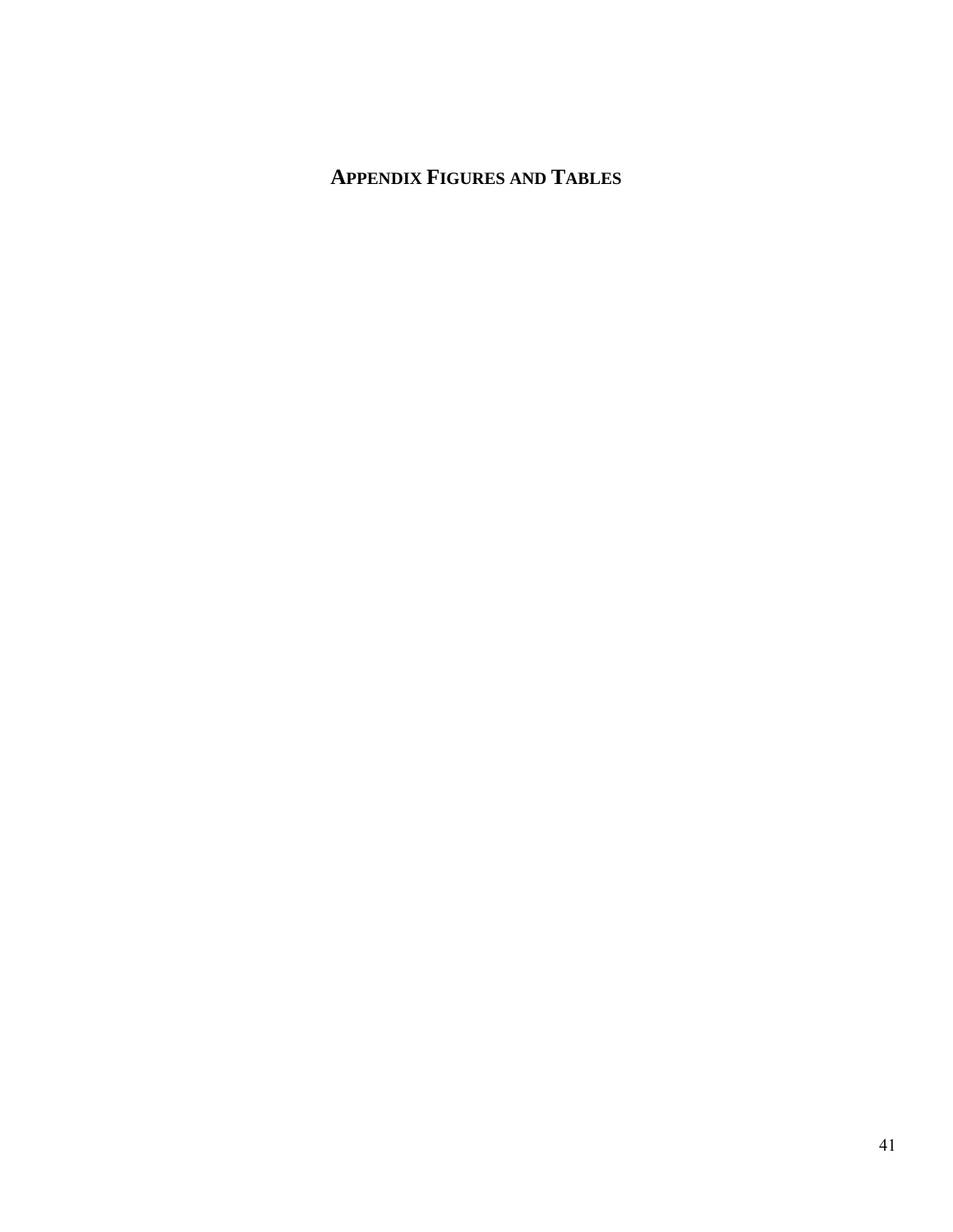|                                                         |             | Pre-Great Recession, 1960Q1-2007Q3 |             |                            |             | Full sample, 1960Q1-2013Q1 |             |             |  |
|---------------------------------------------------------|-------------|------------------------------------|-------------|----------------------------|-------------|----------------------------|-------------|-------------|--|
|                                                         | (1)         | (2)                                | (3)         | (4)                        | (5)         | (6)                        | (7)         | (8)         |  |
|                                                         |             |                                    |             | Panel A: Unemployment rate |             |                            |             |             |  |
| $E_t \pi_{t+1,t+4}^{MSC}$                               | $1.126***$  | $0.993***$                         | $0.761***$  | $0.698***$                 | $1.303***$  | $1.041***$                 | $0.865***$  | $0.730***$  |  |
|                                                         | (0.099)     | (0.079)                            | (0.077)     | (0.065)                    | (0.174)     | (0.091)                    | (0.123)     | (0.068)     |  |
| $E_t \pi_{t+1,t+4}^{BACK}$                              | $0.158**$   | $0.224***$                         | $0.239***$  | $0.302***$                 | 0.025       | $0.175**$                  | 0.135       | $0.270***$  |  |
|                                                         | (0.079)     | (0.064)                            | (0.077)     | (0.065)                    | (0.129)     | (0.071)                    | (0.123)     | (0.068)     |  |
| $UE_t$                                                  | $-0.238***$ | $-0.207***$                        | $-0.162**$  | $-0.144*$                  | $-0.238***$ | $-0.203***$                | $-0.189***$ | $-0.167***$ |  |
|                                                         | (0.072)     | (0.070)                            | (0.080)     | (0.074)                    | (0.058)     | (0.050)                    | (0.062)     | (0.052)     |  |
| $\log\left(\frac{OilP_t}{OilP_{t-1}}\right) \times 400$ |             | $0.008***$                         |             | $0.011***$                 |             | $0.012***$                 |             | $0.015***$  |  |
|                                                         |             | (0.002)                            |             | (0.002)                    |             | (0.004)                    |             | (0.004)     |  |
| Observations                                            | 191         | 191                                | 191         | 191                        | 213         | 213                        | 213         | 213         |  |
| R <sub>2</sub>                                          | 0.846       | 0.864                              | 0.456       | 0.558                      | 0.786       | 0.830                      | 0.434       | 0.590       |  |
|                                                         |             |                                    |             |                            |             |                            |             |             |  |
|                                                         |             |                                    |             | Panel B: Unemployment gap  |             |                            |             |             |  |
| $E_t \pi_{t+1,t+4}^{MSC}$                               | $1.097***$  | $0.962***$                         | $0.743***$  | $0.684***$                 | $1.279***$  | $1.017***$                 | $0.873***$  | $0.740***$  |  |
|                                                         | (0.097)     | (0.077)                            | (0.076)     | (0.062)                    | (0.172)     | (0.090)                    | (0.129)     | (0.072)     |  |
| $E_t \pi_{t+1,t+4}^{BACK}$                              | $0.157**$   | $0.228***$                         | $0.257***$  | $0.316***$                 | 0.020       | $0.173**$                  | 0.127       | $0.260***$  |  |
|                                                         | (0.076)     | (0.061)                            | (0.076)     | (0.062)                    | (0.130)     | (0.072)                    | (0.129)     | (0.072)     |  |
| $UE_t - UE_t^n$                                         | $-0.270***$ | $-0.247***$                        | $-0.279***$ | $-0.247***$                | $-0.272***$ | $-0.244***$                | $-0.285***$ | $-0.247***$ |  |
|                                                         | (0.079)     | (0.075)                            | (0.087)     | (0.079)                    | (0.067)     | (0.055)                    | (0.076)     | (0.058)     |  |
| $\log\left(\frac{OilP_t}{OilP_{t-1}}\right) \times 400$ |             | $0.008***$                         |             | $0.011***$                 |             | $0.012***$                 |             | $0.015***$  |  |
|                                                         |             | (0.002)                            |             | (0.002)                    |             | (0.004)                    |             | (0.004)     |  |
| Observations                                            | 191         | 191                                | 191         | 191                        | 213         | 213                        | 213         | 213         |  |
| R <sub>2</sub>                                          | 0.847       | 0.866                              | 0.479       | 0.575                      | 0.788       | 0.833                      | 0.454       | 0.604       |  |

APPENDIX TABLE 1. HOUSEHOLD VS. BACKWARD-LOOKING EXPECTATIONS IN ESTIMATED PHILLIPS CURVES.

Notes: Dependent variable is the annualized rate of inflation (quarter on quarter).  $E_t \pi_{t+1,t+4}^{MSC}$  and  $E_t \pi_{t+1,t+4}^{BACK}$  are one-year-ahead inflation forecasts from the Michigan Survey of Consumers (MSC) and backward-looking forecasts as described in equation (2) in the text. OilP is the price of oil (Crude Oil Prices: West Texas Intermediate (WTI); FRED: OILPRICE).  $UE_t$  is the rate of unemployment.  $UE_t^n$  is the natural rate of unemployment from the Congress Budget Office (CBO). Constant is included but not reported. Specifications in columns (3), (4), (7) and (8) impose that the coefficients on  $E_t \pi_{t+1,t+4}^{MSC}$  and  $E_t \pi_{t+1,t+4}^{BACK}$  sum up to one. Newey-West standard errors are in parentheses. \*\*\*,\*\*,\* indicate significance at 1%, 5%, 10% respectively.